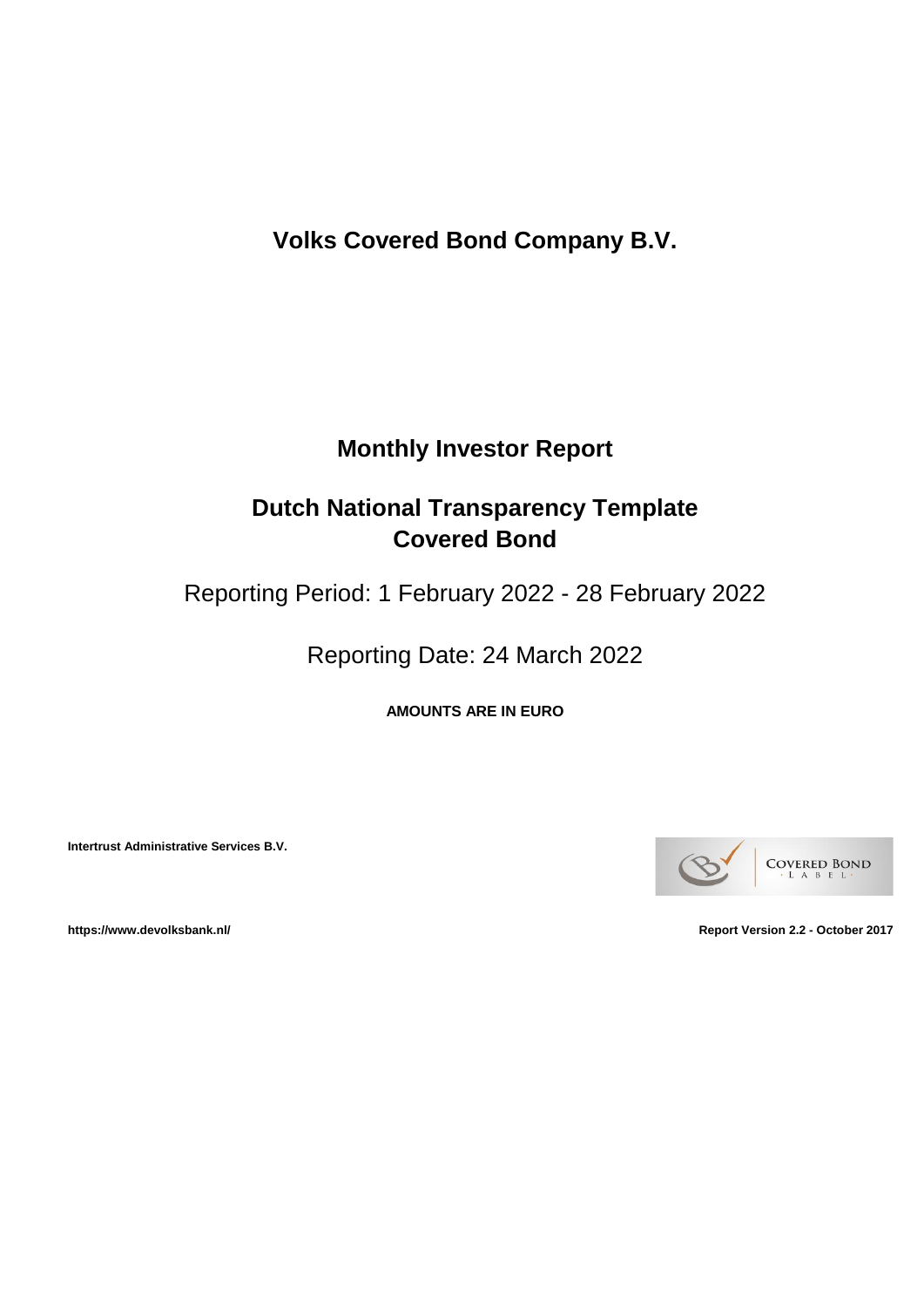#### **Table of Contents**

|                                                   | Page           |
|---------------------------------------------------|----------------|
| <b>Covered Bonds</b>                              | 3              |
| <b>Asset Cover Test</b>                           | $\overline{4}$ |
| <b>Counterparty Credit Ratings &amp; Triggers</b> | 5              |
| Ledgers & Investments                             | 6              |
| Regulatory Information                            | $\overline{7}$ |
| Stratifications                                   | 8              |
| Glossary                                          | 26             |
| Contact Information                               | 28             |
|                                                   |                |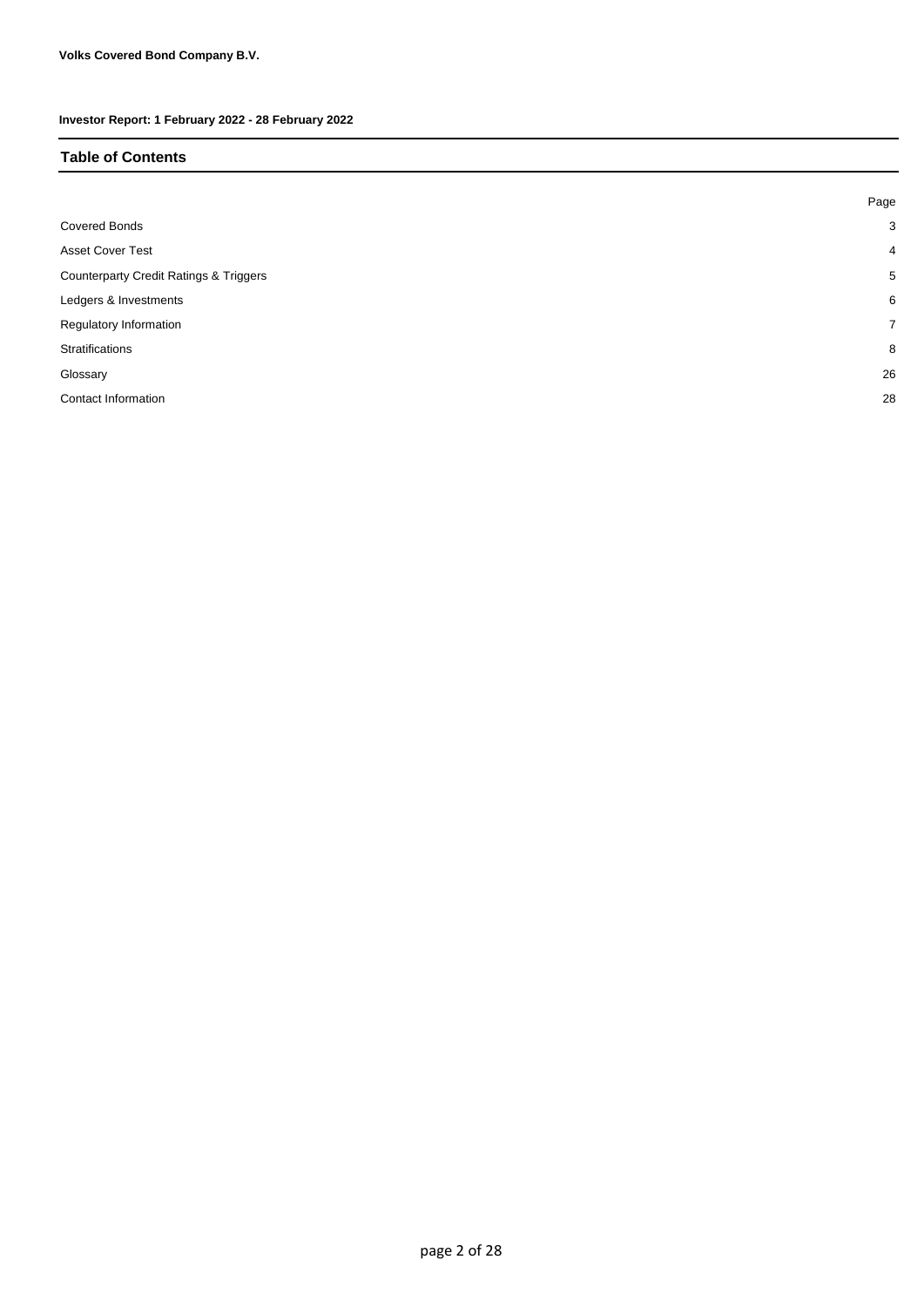# **Volks Covered Bond Company B.V.**

#### **Investor Report: 1 February 2022 - 28 February 2022**

#### **Covered Bonds**

| XS0378976392<br><b>EUR</b><br>10,000,000<br>10,000,000<br>5.4700%<br>01/08/30<br>Series 5<br>01/08/08<br>de Volksbank N.V.<br>Soft Bullet<br>No<br><b>EUR</b><br>Series <sub>6</sub><br>XS0379575268<br>10,000,000<br>10,000,000<br>5.5000%<br>08/08/08<br>08/08/31<br>de Volksbank N.V.<br>Soft Bullet<br>No<br><b>EUR</b><br>15/07/10<br>15/07/30<br>regCB6<br>20,000,000<br>20,000,000<br>4.1000%<br>de Volksbank N.V.<br>Soft Bullet<br>No<br><b>EUR</b><br>regCB10<br>45,000,000<br>4.4500%<br>09/08/40<br>Unicredit Bank<br>No<br>45,000,000<br>09/08/10<br>Soft Bullet<br><b>EUR</b><br>Series 12<br>XS1508404651<br>500,000,000<br>500,000,000<br>0.7500%<br>24/10/16<br>24/10/31<br>Soft Bullet<br>1<br><b>EUR</b><br>02/02/37<br>No<br>Series 13<br>XS1559895054<br>50,000,000<br>50,000,000<br>1.6170%<br>02/02/17<br>Soft Bullet<br><b>EUR</b><br>Series 15<br>XS1599444335<br>16,000,000<br>16,000,000<br>1.2850%<br>21/04/17<br>21/04/33<br>Soft Bullet<br>No<br>Series 16<br>XS1600520404<br><b>EUR</b><br>25,000,000<br>25,000,000<br>1.4250%<br>04/05/17<br>04/05/37<br>Soft Bullet<br>No<br>XS1595902161<br><b>EUR</b><br>50,000,000<br>1.4500%<br>04/05/17<br>04/05/37<br>Series 14<br>50.000.000<br>Soft Bullet<br>No<br><b>EUR</b><br>500,000,000<br>500,000,000<br>0.7500%<br>18/05/27<br>Series 17<br>XS1614202049<br>18/05/17<br>Soft Bullet<br>$\mathbf{1}$<br><b>EUR</b><br>30,000,000<br>30,000,000<br>01/06/37<br>Series 18<br>XS1615664544<br>1.5800%<br>01/06/17<br>Soft Bullet<br>No<br><b>EUR</b><br>50,000,000<br>50,000,000<br>1.5240%<br>08/06/17<br>08/06/37<br>Series 19<br>XS1627326504<br>Soft Bullet<br>No<br>Series 20<br><b>EUR</b><br>25,000,000<br>25,000,000<br>1.7300%<br>14/07/17<br>14/07/37<br>XS1646899994<br>Soft Bullet<br>No<br><b>EUR</b><br>25,000,000<br>25,000,000<br>1.7000%<br>24/07/17<br>24/07/37<br>Series 21<br>XS1650595066<br>Soft Bullet<br>No<br>Series 22<br><b>EUR</b><br>23,500,000<br>15/08/17<br>17/08/37<br>XS1664627467<br>23,500,000<br>1.6280%<br>Soft Bullet<br>No<br><b>EUR</b><br>Series 23<br>XS1675853888<br>26,000,000<br>1.6000%<br>01/09/17<br>01/09/37<br>Soft Bullet<br>No<br>26,000,000<br><b>EUR</b><br>15,500,000<br>Series 24<br>XS1679793353<br>15,500,000<br>1.3500%<br>08/09/17<br>08/09/32<br>Soft Bullet<br>No<br>Series 26<br><b>EUR</b><br>18/09/37<br>XS1685796838<br>8,000,000<br>8,000,000<br>1.6000%<br>18/09/17<br>Soft Bullet<br>No<br><b>EUR</b><br>Series 25<br>XS1685524677<br>30,000,000<br>30,000,000<br>1.5880%<br>18/09/17<br>18/09/37<br>Soft Bullet<br>No<br><b>EUR</b><br>1.5850%<br>02/10/37<br>Series 27<br>XS1685663368<br>26,000,000<br>26,000,000<br>02/10/17<br>Soft Bullet<br>No<br><b>EUR</b><br>Series 28<br>XS1694666618<br>30,000,000<br>30,000,000<br>1.7010%<br>05/10/17<br>05/10/37<br>Soft Bullet<br>No<br><b>EUR</b><br>Series 29<br>XS1788694856<br>500,000,000<br>500.000.000<br>1.0000%<br>08/03/18<br>08/03/28<br>Soft Bullet<br>1<br><b>EUR</b><br>XS1794352176<br>17,000,000<br>1.4250%<br>21/03/18<br>21/03/33<br>Series 32<br>17,000,000<br>Soft Bullet<br>No<br><b>EUR</b><br>Series 31<br>XS1794352093<br>40,000,000<br>40,000,000<br>1.4450%<br>21/03/18<br>21/03/33<br>Soft Bullet<br>No<br><b>EUR</b><br>Series 30<br>XS1794199551<br>43,000,000<br>43,000,000<br>1.4400%<br>21/03/18<br>21/03/33<br>Soft Bullet<br>No<br><b>EUR</b><br>1.6020%<br>03/05/18<br>03/05/38<br>Series 33<br>XS1815299893<br>25,000,000<br>25,000,000<br>Soft Bullet<br>No<br><b>EUR</b><br>Series 34<br>XS1837071080<br>25,000,000<br>25,000,000<br>1.5060%<br>14/06/18<br>14/06/38<br>Soft Bullet<br>No<br><b>EUR</b><br>Series 35<br>XS1857708777<br>25,000,000<br>25,000,000<br>1.5000%<br>19/07/18<br>19/07/38<br>Soft Bullet<br>No<br><b>EUR</b><br>1.5000%<br>23/07/18<br>23/07/38<br>No<br>Series 36<br>XS1859006733<br>10,000,000<br>10,000,000<br>Soft Bullet<br><b>EUR</b><br>Series 37<br>XS1859440007<br>15,000,000<br>15,000,000<br>1.4950%<br>26/07/18<br>26/07/38<br>Soft Bullet<br>No<br><b>EUR</b><br>Series 38<br>XS1885642162<br>25,000,000<br>25,000,000<br>1.6030%<br>01/10/18<br>01/10/39<br>Soft Bullet<br>No<br><b>EUR</b><br>Series 39<br>XS1894674867<br>10,000,000<br>10,000,000<br>1.6950%<br>18/10/18<br>18/10/38<br>Soft Bullet<br>No<br><b>EUR</b><br>Series 40<br>XS1894690715<br>25,000,000<br>25,000,000<br>1.6970%<br>18/10/18<br>18/10/38<br>Soft Bullet<br>No<br><b>EUR</b><br>Series 41<br>XS1894882387<br>16,000,000<br>16,000,000<br>1.6610%<br>18/10/18<br>18/10/38<br>Soft Bullet<br>No<br><b>EUR</b><br>Series 42<br>5,000,000<br>5,000,000<br>1.6240%<br>22/10/18<br>22/10/37<br>Soft Bullet<br>No<br><b>EUR</b><br>Series 43<br>10,000,000<br>10,000,000<br>1.6630%<br>22/10/18<br>22/10/38<br>Soft Bullet<br>No<br><b>EUR</b><br>25,000,000<br>25,000,000<br>Series 44<br>XS1910255477<br>1.6200%<br>15/11/18<br>15/11/38<br>Soft Bullet<br>No<br>Series 45<br><b>EUR</b><br>25,000,000<br>25,000,000<br>13/12/38<br>XS1921311541<br>1.5100%<br>13/12/18<br>Soft Bullet<br>No<br>Series 46<br>XS1923629114<br><b>EUR</b><br>25,000,000<br>25,000,000<br>1.5290%<br>20/12/18<br>20/12/38<br>Soft Bullet<br>No<br>Series 47<br>XS1923725342<br><b>EUR</b><br>7,000,000<br>1.5310%<br>20/12/38<br>7,000,000<br>20/12/18<br>Soft Bullet<br>No<br><b>EUR</b><br>Series 49<br>XS1935245917<br>65,000,000<br>1.6300%<br>14/01/19<br>14/01/39<br>65,000,000<br>Soft Bullet<br>No<br>Series 48<br><b>EUR</b><br>17/01/39<br>75,000,000<br>75,000,000<br>1.6150%<br>17/01/19<br>Soft Bullet<br>No<br>Series 50<br><b>EUR</b><br>30/01/26<br>XS1943455185<br>500,000,000<br>500,000,000<br>0.5000%<br>30/01/19<br>Soft Bullet<br>1<br>Series 51<br>XS1956154113<br><b>EUR</b><br>55,000,000<br>1.3000%<br>26/02/19<br>20/12/35<br>55,000,000<br>Soft Bullet<br>No<br>Series 52<br><b>EUR</b><br>27/02/34<br>XS1956947532<br>45,000,000<br>45,000,000<br>1.2000%<br>27/02/19<br>Soft Bullet<br>No<br><b>EUR</b><br>Series 53<br>XS1970682214<br>37,000,000<br>37,000,000<br>1.2100%<br>28/03/19<br>28/03/36<br>Soft Bullet<br>No<br>Series 54<br><b>EUR</b><br>19/07/38<br>XS2030537117<br>25,000,000<br>25,000,000<br>0.8312%<br>19/07/19<br>Soft Bullet<br>No<br><b>EUR</b><br>19/11/40<br>Series 55<br>XS2259193998<br>500,000,000<br>500,000,000<br>0.1250%<br>19/11/20<br>Soft Bullet<br>No<br><b>EUR</b><br>Series 56<br>XS2386592302<br>600,000,000<br>600,000,000<br>0.3750%<br>16/09/21<br>16/09/41<br>Soft Bullet<br>1<br>Series 56-2<br><b>EUR</b><br>0.3750%<br>XS2407026223<br>100,000,000<br>100,000,000<br>16/09/21<br>16/09/41<br>$\mathbf{1}$<br>Bullet<br>* Amounts to be reported in the relevant currency, and also the euro-equivalent amounts | Series | <b>ISIN</b> | Currency | <b>Initial Principal</b><br>Balance* | Outstanding<br>Amount* | Coupon | Issuance<br>Date | <b>Maturity</b><br>Date | <b>IRS Counterparty</b> | Redemption<br>Type | <b>LCR HQLA</b><br>Category |
|---------------------------------------------------------------------------------------------------------------------------------------------------------------------------------------------------------------------------------------------------------------------------------------------------------------------------------------------------------------------------------------------------------------------------------------------------------------------------------------------------------------------------------------------------------------------------------------------------------------------------------------------------------------------------------------------------------------------------------------------------------------------------------------------------------------------------------------------------------------------------------------------------------------------------------------------------------------------------------------------------------------------------------------------------------------------------------------------------------------------------------------------------------------------------------------------------------------------------------------------------------------------------------------------------------------------------------------------------------------------------------------------------------------------------------------------------------------------------------------------------------------------------------------------------------------------------------------------------------------------------------------------------------------------------------------------------------------------------------------------------------------------------------------------------------------------------------------------------------------------------------------------------------------------------------------------------------------------------------------------------------------------------------------------------------------------------------------------------------------------------------------------------------------------------------------------------------------------------------------------------------------------------------------------------------------------------------------------------------------------------------------------------------------------------------------------------------------------------------------------------------------------------------------------------------------------------------------------------------------------------------------------------------------------------------------------------------------------------------------------------------------------------------------------------------------------------------------------------------------------------------------------------------------------------------------------------------------------------------------------------------------------------------------------------------------------------------------------------------------------------------------------------------------------------------------------------------------------------------------------------------------------------------------------------------------------------------------------------------------------------------------------------------------------------------------------------------------------------------------------------------------------------------------------------------------------------------------------------------------------------------------------------------------------------------------------------------------------------------------------------------------------------------------------------------------------------------------------------------------------------------------------------------------------------------------------------------------------------------------------------------------------------------------------------------------------------------------------------------------------------------------------------------------------------------------------------------------------------------------------------------------------------------------------------------------------------------------------------------------------------------------------------------------------------------------------------------------------------------------------------------------------------------------------------------------------------------------------------------------------------------------------------------------------------------------------------------------------------------------------------------------------------------------------------------------------------------------------------------------------------------------------------------------------------------------------------------------------------------------------------------------------------------------------------------------------------------------------------------------------------------------------------------------------------------------------------------------------------------------------------------------------------------------------------------------------------------------------------------------------------------------------------------------------------------------------------------------------------------------------------------------------------------------------------------------------------------------------------------------------------------------------------------------------------------------------------------------------------------------------------------------------------------------------------------------------------------------------------------------------------------------------------------------------------------------------------------------------------------------------------------------------------------------------------------------------------------------------------------------------------------------------------------------------------------------------------------------------------------------------------------------------------------------------------------------------------------------------------------------------------------------------------------------------------------------------------------------------------------------------------------------------------------------------------------------------------------------------------------------------------------------------------------------------------------------------------------------------------------|--------|-------------|----------|--------------------------------------|------------------------|--------|------------------|-------------------------|-------------------------|--------------------|-----------------------------|
|                                                                                                                                                                                                                                                                                                                                                                                                                                                                                                                                                                                                                                                                                                                                                                                                                                                                                                                                                                                                                                                                                                                                                                                                                                                                                                                                                                                                                                                                                                                                                                                                                                                                                                                                                                                                                                                                                                                                                                                                                                                                                                                                                                                                                                                                                                                                                                                                                                                                                                                                                                                                                                                                                                                                                                                                                                                                                                                                                                                                                                                                                                                                                                                                                                                                                                                                                                                                                                                                                                                                                                                                                                                                                                                                                                                                                                                                                                                                                                                                                                                                                                                                                                                                                                                                                                                                                                                                                                                                                                                                                                                                                                                                                                                                                                                                                                                                                                                                                                                                                                                                                                                                                                                                                                                                                                                                                                                                                                                                                                                                                                                                                                                                                                                                                                                                                                                                                                                                                                                                                                                                                                                                                                                                                                                                                                                                                                                                                                                                                                                                                                                                                                                                                                                                 |        |             |          |                                      |                        |        |                  |                         |                         |                    |                             |
|                                                                                                                                                                                                                                                                                                                                                                                                                                                                                                                                                                                                                                                                                                                                                                                                                                                                                                                                                                                                                                                                                                                                                                                                                                                                                                                                                                                                                                                                                                                                                                                                                                                                                                                                                                                                                                                                                                                                                                                                                                                                                                                                                                                                                                                                                                                                                                                                                                                                                                                                                                                                                                                                                                                                                                                                                                                                                                                                                                                                                                                                                                                                                                                                                                                                                                                                                                                                                                                                                                                                                                                                                                                                                                                                                                                                                                                                                                                                                                                                                                                                                                                                                                                                                                                                                                                                                                                                                                                                                                                                                                                                                                                                                                                                                                                                                                                                                                                                                                                                                                                                                                                                                                                                                                                                                                                                                                                                                                                                                                                                                                                                                                                                                                                                                                                                                                                                                                                                                                                                                                                                                                                                                                                                                                                                                                                                                                                                                                                                                                                                                                                                                                                                                                                                 |        |             |          |                                      |                        |        |                  |                         |                         |                    |                             |
|                                                                                                                                                                                                                                                                                                                                                                                                                                                                                                                                                                                                                                                                                                                                                                                                                                                                                                                                                                                                                                                                                                                                                                                                                                                                                                                                                                                                                                                                                                                                                                                                                                                                                                                                                                                                                                                                                                                                                                                                                                                                                                                                                                                                                                                                                                                                                                                                                                                                                                                                                                                                                                                                                                                                                                                                                                                                                                                                                                                                                                                                                                                                                                                                                                                                                                                                                                                                                                                                                                                                                                                                                                                                                                                                                                                                                                                                                                                                                                                                                                                                                                                                                                                                                                                                                                                                                                                                                                                                                                                                                                                                                                                                                                                                                                                                                                                                                                                                                                                                                                                                                                                                                                                                                                                                                                                                                                                                                                                                                                                                                                                                                                                                                                                                                                                                                                                                                                                                                                                                                                                                                                                                                                                                                                                                                                                                                                                                                                                                                                                                                                                                                                                                                                                                 |        |             |          |                                      |                        |        |                  |                         |                         |                    |                             |
|                                                                                                                                                                                                                                                                                                                                                                                                                                                                                                                                                                                                                                                                                                                                                                                                                                                                                                                                                                                                                                                                                                                                                                                                                                                                                                                                                                                                                                                                                                                                                                                                                                                                                                                                                                                                                                                                                                                                                                                                                                                                                                                                                                                                                                                                                                                                                                                                                                                                                                                                                                                                                                                                                                                                                                                                                                                                                                                                                                                                                                                                                                                                                                                                                                                                                                                                                                                                                                                                                                                                                                                                                                                                                                                                                                                                                                                                                                                                                                                                                                                                                                                                                                                                                                                                                                                                                                                                                                                                                                                                                                                                                                                                                                                                                                                                                                                                                                                                                                                                                                                                                                                                                                                                                                                                                                                                                                                                                                                                                                                                                                                                                                                                                                                                                                                                                                                                                                                                                                                                                                                                                                                                                                                                                                                                                                                                                                                                                                                                                                                                                                                                                                                                                                                                 |        |             |          |                                      |                        |        |                  |                         |                         |                    |                             |
|                                                                                                                                                                                                                                                                                                                                                                                                                                                                                                                                                                                                                                                                                                                                                                                                                                                                                                                                                                                                                                                                                                                                                                                                                                                                                                                                                                                                                                                                                                                                                                                                                                                                                                                                                                                                                                                                                                                                                                                                                                                                                                                                                                                                                                                                                                                                                                                                                                                                                                                                                                                                                                                                                                                                                                                                                                                                                                                                                                                                                                                                                                                                                                                                                                                                                                                                                                                                                                                                                                                                                                                                                                                                                                                                                                                                                                                                                                                                                                                                                                                                                                                                                                                                                                                                                                                                                                                                                                                                                                                                                                                                                                                                                                                                                                                                                                                                                                                                                                                                                                                                                                                                                                                                                                                                                                                                                                                                                                                                                                                                                                                                                                                                                                                                                                                                                                                                                                                                                                                                                                                                                                                                                                                                                                                                                                                                                                                                                                                                                                                                                                                                                                                                                                                                 |        |             |          |                                      |                        |        |                  |                         |                         |                    |                             |
|                                                                                                                                                                                                                                                                                                                                                                                                                                                                                                                                                                                                                                                                                                                                                                                                                                                                                                                                                                                                                                                                                                                                                                                                                                                                                                                                                                                                                                                                                                                                                                                                                                                                                                                                                                                                                                                                                                                                                                                                                                                                                                                                                                                                                                                                                                                                                                                                                                                                                                                                                                                                                                                                                                                                                                                                                                                                                                                                                                                                                                                                                                                                                                                                                                                                                                                                                                                                                                                                                                                                                                                                                                                                                                                                                                                                                                                                                                                                                                                                                                                                                                                                                                                                                                                                                                                                                                                                                                                                                                                                                                                                                                                                                                                                                                                                                                                                                                                                                                                                                                                                                                                                                                                                                                                                                                                                                                                                                                                                                                                                                                                                                                                                                                                                                                                                                                                                                                                                                                                                                                                                                                                                                                                                                                                                                                                                                                                                                                                                                                                                                                                                                                                                                                                                 |        |             |          |                                      |                        |        |                  |                         |                         |                    |                             |
|                                                                                                                                                                                                                                                                                                                                                                                                                                                                                                                                                                                                                                                                                                                                                                                                                                                                                                                                                                                                                                                                                                                                                                                                                                                                                                                                                                                                                                                                                                                                                                                                                                                                                                                                                                                                                                                                                                                                                                                                                                                                                                                                                                                                                                                                                                                                                                                                                                                                                                                                                                                                                                                                                                                                                                                                                                                                                                                                                                                                                                                                                                                                                                                                                                                                                                                                                                                                                                                                                                                                                                                                                                                                                                                                                                                                                                                                                                                                                                                                                                                                                                                                                                                                                                                                                                                                                                                                                                                                                                                                                                                                                                                                                                                                                                                                                                                                                                                                                                                                                                                                                                                                                                                                                                                                                                                                                                                                                                                                                                                                                                                                                                                                                                                                                                                                                                                                                                                                                                                                                                                                                                                                                                                                                                                                                                                                                                                                                                                                                                                                                                                                                                                                                                                                 |        |             |          |                                      |                        |        |                  |                         |                         |                    |                             |
|                                                                                                                                                                                                                                                                                                                                                                                                                                                                                                                                                                                                                                                                                                                                                                                                                                                                                                                                                                                                                                                                                                                                                                                                                                                                                                                                                                                                                                                                                                                                                                                                                                                                                                                                                                                                                                                                                                                                                                                                                                                                                                                                                                                                                                                                                                                                                                                                                                                                                                                                                                                                                                                                                                                                                                                                                                                                                                                                                                                                                                                                                                                                                                                                                                                                                                                                                                                                                                                                                                                                                                                                                                                                                                                                                                                                                                                                                                                                                                                                                                                                                                                                                                                                                                                                                                                                                                                                                                                                                                                                                                                                                                                                                                                                                                                                                                                                                                                                                                                                                                                                                                                                                                                                                                                                                                                                                                                                                                                                                                                                                                                                                                                                                                                                                                                                                                                                                                                                                                                                                                                                                                                                                                                                                                                                                                                                                                                                                                                                                                                                                                                                                                                                                                                                 |        |             |          |                                      |                        |        |                  |                         |                         |                    |                             |
|                                                                                                                                                                                                                                                                                                                                                                                                                                                                                                                                                                                                                                                                                                                                                                                                                                                                                                                                                                                                                                                                                                                                                                                                                                                                                                                                                                                                                                                                                                                                                                                                                                                                                                                                                                                                                                                                                                                                                                                                                                                                                                                                                                                                                                                                                                                                                                                                                                                                                                                                                                                                                                                                                                                                                                                                                                                                                                                                                                                                                                                                                                                                                                                                                                                                                                                                                                                                                                                                                                                                                                                                                                                                                                                                                                                                                                                                                                                                                                                                                                                                                                                                                                                                                                                                                                                                                                                                                                                                                                                                                                                                                                                                                                                                                                                                                                                                                                                                                                                                                                                                                                                                                                                                                                                                                                                                                                                                                                                                                                                                                                                                                                                                                                                                                                                                                                                                                                                                                                                                                                                                                                                                                                                                                                                                                                                                                                                                                                                                                                                                                                                                                                                                                                                                 |        |             |          |                                      |                        |        |                  |                         |                         |                    |                             |
|                                                                                                                                                                                                                                                                                                                                                                                                                                                                                                                                                                                                                                                                                                                                                                                                                                                                                                                                                                                                                                                                                                                                                                                                                                                                                                                                                                                                                                                                                                                                                                                                                                                                                                                                                                                                                                                                                                                                                                                                                                                                                                                                                                                                                                                                                                                                                                                                                                                                                                                                                                                                                                                                                                                                                                                                                                                                                                                                                                                                                                                                                                                                                                                                                                                                                                                                                                                                                                                                                                                                                                                                                                                                                                                                                                                                                                                                                                                                                                                                                                                                                                                                                                                                                                                                                                                                                                                                                                                                                                                                                                                                                                                                                                                                                                                                                                                                                                                                                                                                                                                                                                                                                                                                                                                                                                                                                                                                                                                                                                                                                                                                                                                                                                                                                                                                                                                                                                                                                                                                                                                                                                                                                                                                                                                                                                                                                                                                                                                                                                                                                                                                                                                                                                                                 |        |             |          |                                      |                        |        |                  |                         |                         |                    |                             |
|                                                                                                                                                                                                                                                                                                                                                                                                                                                                                                                                                                                                                                                                                                                                                                                                                                                                                                                                                                                                                                                                                                                                                                                                                                                                                                                                                                                                                                                                                                                                                                                                                                                                                                                                                                                                                                                                                                                                                                                                                                                                                                                                                                                                                                                                                                                                                                                                                                                                                                                                                                                                                                                                                                                                                                                                                                                                                                                                                                                                                                                                                                                                                                                                                                                                                                                                                                                                                                                                                                                                                                                                                                                                                                                                                                                                                                                                                                                                                                                                                                                                                                                                                                                                                                                                                                                                                                                                                                                                                                                                                                                                                                                                                                                                                                                                                                                                                                                                                                                                                                                                                                                                                                                                                                                                                                                                                                                                                                                                                                                                                                                                                                                                                                                                                                                                                                                                                                                                                                                                                                                                                                                                                                                                                                                                                                                                                                                                                                                                                                                                                                                                                                                                                                                                 |        |             |          |                                      |                        |        |                  |                         |                         |                    |                             |
|                                                                                                                                                                                                                                                                                                                                                                                                                                                                                                                                                                                                                                                                                                                                                                                                                                                                                                                                                                                                                                                                                                                                                                                                                                                                                                                                                                                                                                                                                                                                                                                                                                                                                                                                                                                                                                                                                                                                                                                                                                                                                                                                                                                                                                                                                                                                                                                                                                                                                                                                                                                                                                                                                                                                                                                                                                                                                                                                                                                                                                                                                                                                                                                                                                                                                                                                                                                                                                                                                                                                                                                                                                                                                                                                                                                                                                                                                                                                                                                                                                                                                                                                                                                                                                                                                                                                                                                                                                                                                                                                                                                                                                                                                                                                                                                                                                                                                                                                                                                                                                                                                                                                                                                                                                                                                                                                                                                                                                                                                                                                                                                                                                                                                                                                                                                                                                                                                                                                                                                                                                                                                                                                                                                                                                                                                                                                                                                                                                                                                                                                                                                                                                                                                                                                 |        |             |          |                                      |                        |        |                  |                         |                         |                    |                             |
|                                                                                                                                                                                                                                                                                                                                                                                                                                                                                                                                                                                                                                                                                                                                                                                                                                                                                                                                                                                                                                                                                                                                                                                                                                                                                                                                                                                                                                                                                                                                                                                                                                                                                                                                                                                                                                                                                                                                                                                                                                                                                                                                                                                                                                                                                                                                                                                                                                                                                                                                                                                                                                                                                                                                                                                                                                                                                                                                                                                                                                                                                                                                                                                                                                                                                                                                                                                                                                                                                                                                                                                                                                                                                                                                                                                                                                                                                                                                                                                                                                                                                                                                                                                                                                                                                                                                                                                                                                                                                                                                                                                                                                                                                                                                                                                                                                                                                                                                                                                                                                                                                                                                                                                                                                                                                                                                                                                                                                                                                                                                                                                                                                                                                                                                                                                                                                                                                                                                                                                                                                                                                                                                                                                                                                                                                                                                                                                                                                                                                                                                                                                                                                                                                                                                 |        |             |          |                                      |                        |        |                  |                         |                         |                    |                             |
|                                                                                                                                                                                                                                                                                                                                                                                                                                                                                                                                                                                                                                                                                                                                                                                                                                                                                                                                                                                                                                                                                                                                                                                                                                                                                                                                                                                                                                                                                                                                                                                                                                                                                                                                                                                                                                                                                                                                                                                                                                                                                                                                                                                                                                                                                                                                                                                                                                                                                                                                                                                                                                                                                                                                                                                                                                                                                                                                                                                                                                                                                                                                                                                                                                                                                                                                                                                                                                                                                                                                                                                                                                                                                                                                                                                                                                                                                                                                                                                                                                                                                                                                                                                                                                                                                                                                                                                                                                                                                                                                                                                                                                                                                                                                                                                                                                                                                                                                                                                                                                                                                                                                                                                                                                                                                                                                                                                                                                                                                                                                                                                                                                                                                                                                                                                                                                                                                                                                                                                                                                                                                                                                                                                                                                                                                                                                                                                                                                                                                                                                                                                                                                                                                                                                 |        |             |          |                                      |                        |        |                  |                         |                         |                    |                             |
|                                                                                                                                                                                                                                                                                                                                                                                                                                                                                                                                                                                                                                                                                                                                                                                                                                                                                                                                                                                                                                                                                                                                                                                                                                                                                                                                                                                                                                                                                                                                                                                                                                                                                                                                                                                                                                                                                                                                                                                                                                                                                                                                                                                                                                                                                                                                                                                                                                                                                                                                                                                                                                                                                                                                                                                                                                                                                                                                                                                                                                                                                                                                                                                                                                                                                                                                                                                                                                                                                                                                                                                                                                                                                                                                                                                                                                                                                                                                                                                                                                                                                                                                                                                                                                                                                                                                                                                                                                                                                                                                                                                                                                                                                                                                                                                                                                                                                                                                                                                                                                                                                                                                                                                                                                                                                                                                                                                                                                                                                                                                                                                                                                                                                                                                                                                                                                                                                                                                                                                                                                                                                                                                                                                                                                                                                                                                                                                                                                                                                                                                                                                                                                                                                                                                 |        |             |          |                                      |                        |        |                  |                         |                         |                    |                             |
|                                                                                                                                                                                                                                                                                                                                                                                                                                                                                                                                                                                                                                                                                                                                                                                                                                                                                                                                                                                                                                                                                                                                                                                                                                                                                                                                                                                                                                                                                                                                                                                                                                                                                                                                                                                                                                                                                                                                                                                                                                                                                                                                                                                                                                                                                                                                                                                                                                                                                                                                                                                                                                                                                                                                                                                                                                                                                                                                                                                                                                                                                                                                                                                                                                                                                                                                                                                                                                                                                                                                                                                                                                                                                                                                                                                                                                                                                                                                                                                                                                                                                                                                                                                                                                                                                                                                                                                                                                                                                                                                                                                                                                                                                                                                                                                                                                                                                                                                                                                                                                                                                                                                                                                                                                                                                                                                                                                                                                                                                                                                                                                                                                                                                                                                                                                                                                                                                                                                                                                                                                                                                                                                                                                                                                                                                                                                                                                                                                                                                                                                                                                                                                                                                                                                 |        |             |          |                                      |                        |        |                  |                         |                         |                    |                             |
|                                                                                                                                                                                                                                                                                                                                                                                                                                                                                                                                                                                                                                                                                                                                                                                                                                                                                                                                                                                                                                                                                                                                                                                                                                                                                                                                                                                                                                                                                                                                                                                                                                                                                                                                                                                                                                                                                                                                                                                                                                                                                                                                                                                                                                                                                                                                                                                                                                                                                                                                                                                                                                                                                                                                                                                                                                                                                                                                                                                                                                                                                                                                                                                                                                                                                                                                                                                                                                                                                                                                                                                                                                                                                                                                                                                                                                                                                                                                                                                                                                                                                                                                                                                                                                                                                                                                                                                                                                                                                                                                                                                                                                                                                                                                                                                                                                                                                                                                                                                                                                                                                                                                                                                                                                                                                                                                                                                                                                                                                                                                                                                                                                                                                                                                                                                                                                                                                                                                                                                                                                                                                                                                                                                                                                                                                                                                                                                                                                                                                                                                                                                                                                                                                                                                 |        |             |          |                                      |                        |        |                  |                         |                         |                    |                             |
|                                                                                                                                                                                                                                                                                                                                                                                                                                                                                                                                                                                                                                                                                                                                                                                                                                                                                                                                                                                                                                                                                                                                                                                                                                                                                                                                                                                                                                                                                                                                                                                                                                                                                                                                                                                                                                                                                                                                                                                                                                                                                                                                                                                                                                                                                                                                                                                                                                                                                                                                                                                                                                                                                                                                                                                                                                                                                                                                                                                                                                                                                                                                                                                                                                                                                                                                                                                                                                                                                                                                                                                                                                                                                                                                                                                                                                                                                                                                                                                                                                                                                                                                                                                                                                                                                                                                                                                                                                                                                                                                                                                                                                                                                                                                                                                                                                                                                                                                                                                                                                                                                                                                                                                                                                                                                                                                                                                                                                                                                                                                                                                                                                                                                                                                                                                                                                                                                                                                                                                                                                                                                                                                                                                                                                                                                                                                                                                                                                                                                                                                                                                                                                                                                                                                 |        |             |          |                                      |                        |        |                  |                         |                         |                    |                             |
|                                                                                                                                                                                                                                                                                                                                                                                                                                                                                                                                                                                                                                                                                                                                                                                                                                                                                                                                                                                                                                                                                                                                                                                                                                                                                                                                                                                                                                                                                                                                                                                                                                                                                                                                                                                                                                                                                                                                                                                                                                                                                                                                                                                                                                                                                                                                                                                                                                                                                                                                                                                                                                                                                                                                                                                                                                                                                                                                                                                                                                                                                                                                                                                                                                                                                                                                                                                                                                                                                                                                                                                                                                                                                                                                                                                                                                                                                                                                                                                                                                                                                                                                                                                                                                                                                                                                                                                                                                                                                                                                                                                                                                                                                                                                                                                                                                                                                                                                                                                                                                                                                                                                                                                                                                                                                                                                                                                                                                                                                                                                                                                                                                                                                                                                                                                                                                                                                                                                                                                                                                                                                                                                                                                                                                                                                                                                                                                                                                                                                                                                                                                                                                                                                                                                 |        |             |          |                                      |                        |        |                  |                         |                         |                    |                             |
|                                                                                                                                                                                                                                                                                                                                                                                                                                                                                                                                                                                                                                                                                                                                                                                                                                                                                                                                                                                                                                                                                                                                                                                                                                                                                                                                                                                                                                                                                                                                                                                                                                                                                                                                                                                                                                                                                                                                                                                                                                                                                                                                                                                                                                                                                                                                                                                                                                                                                                                                                                                                                                                                                                                                                                                                                                                                                                                                                                                                                                                                                                                                                                                                                                                                                                                                                                                                                                                                                                                                                                                                                                                                                                                                                                                                                                                                                                                                                                                                                                                                                                                                                                                                                                                                                                                                                                                                                                                                                                                                                                                                                                                                                                                                                                                                                                                                                                                                                                                                                                                                                                                                                                                                                                                                                                                                                                                                                                                                                                                                                                                                                                                                                                                                                                                                                                                                                                                                                                                                                                                                                                                                                                                                                                                                                                                                                                                                                                                                                                                                                                                                                                                                                                                                 |        |             |          |                                      |                        |        |                  |                         |                         |                    |                             |
|                                                                                                                                                                                                                                                                                                                                                                                                                                                                                                                                                                                                                                                                                                                                                                                                                                                                                                                                                                                                                                                                                                                                                                                                                                                                                                                                                                                                                                                                                                                                                                                                                                                                                                                                                                                                                                                                                                                                                                                                                                                                                                                                                                                                                                                                                                                                                                                                                                                                                                                                                                                                                                                                                                                                                                                                                                                                                                                                                                                                                                                                                                                                                                                                                                                                                                                                                                                                                                                                                                                                                                                                                                                                                                                                                                                                                                                                                                                                                                                                                                                                                                                                                                                                                                                                                                                                                                                                                                                                                                                                                                                                                                                                                                                                                                                                                                                                                                                                                                                                                                                                                                                                                                                                                                                                                                                                                                                                                                                                                                                                                                                                                                                                                                                                                                                                                                                                                                                                                                                                                                                                                                                                                                                                                                                                                                                                                                                                                                                                                                                                                                                                                                                                                                                                 |        |             |          |                                      |                        |        |                  |                         |                         |                    |                             |
|                                                                                                                                                                                                                                                                                                                                                                                                                                                                                                                                                                                                                                                                                                                                                                                                                                                                                                                                                                                                                                                                                                                                                                                                                                                                                                                                                                                                                                                                                                                                                                                                                                                                                                                                                                                                                                                                                                                                                                                                                                                                                                                                                                                                                                                                                                                                                                                                                                                                                                                                                                                                                                                                                                                                                                                                                                                                                                                                                                                                                                                                                                                                                                                                                                                                                                                                                                                                                                                                                                                                                                                                                                                                                                                                                                                                                                                                                                                                                                                                                                                                                                                                                                                                                                                                                                                                                                                                                                                                                                                                                                                                                                                                                                                                                                                                                                                                                                                                                                                                                                                                                                                                                                                                                                                                                                                                                                                                                                                                                                                                                                                                                                                                                                                                                                                                                                                                                                                                                                                                                                                                                                                                                                                                                                                                                                                                                                                                                                                                                                                                                                                                                                                                                                                                 |        |             |          |                                      |                        |        |                  |                         |                         |                    |                             |
|                                                                                                                                                                                                                                                                                                                                                                                                                                                                                                                                                                                                                                                                                                                                                                                                                                                                                                                                                                                                                                                                                                                                                                                                                                                                                                                                                                                                                                                                                                                                                                                                                                                                                                                                                                                                                                                                                                                                                                                                                                                                                                                                                                                                                                                                                                                                                                                                                                                                                                                                                                                                                                                                                                                                                                                                                                                                                                                                                                                                                                                                                                                                                                                                                                                                                                                                                                                                                                                                                                                                                                                                                                                                                                                                                                                                                                                                                                                                                                                                                                                                                                                                                                                                                                                                                                                                                                                                                                                                                                                                                                                                                                                                                                                                                                                                                                                                                                                                                                                                                                                                                                                                                                                                                                                                                                                                                                                                                                                                                                                                                                                                                                                                                                                                                                                                                                                                                                                                                                                                                                                                                                                                                                                                                                                                                                                                                                                                                                                                                                                                                                                                                                                                                                                                 |        |             |          |                                      |                        |        |                  |                         |                         |                    |                             |
|                                                                                                                                                                                                                                                                                                                                                                                                                                                                                                                                                                                                                                                                                                                                                                                                                                                                                                                                                                                                                                                                                                                                                                                                                                                                                                                                                                                                                                                                                                                                                                                                                                                                                                                                                                                                                                                                                                                                                                                                                                                                                                                                                                                                                                                                                                                                                                                                                                                                                                                                                                                                                                                                                                                                                                                                                                                                                                                                                                                                                                                                                                                                                                                                                                                                                                                                                                                                                                                                                                                                                                                                                                                                                                                                                                                                                                                                                                                                                                                                                                                                                                                                                                                                                                                                                                                                                                                                                                                                                                                                                                                                                                                                                                                                                                                                                                                                                                                                                                                                                                                                                                                                                                                                                                                                                                                                                                                                                                                                                                                                                                                                                                                                                                                                                                                                                                                                                                                                                                                                                                                                                                                                                                                                                                                                                                                                                                                                                                                                                                                                                                                                                                                                                                                                 |        |             |          |                                      |                        |        |                  |                         |                         |                    |                             |
|                                                                                                                                                                                                                                                                                                                                                                                                                                                                                                                                                                                                                                                                                                                                                                                                                                                                                                                                                                                                                                                                                                                                                                                                                                                                                                                                                                                                                                                                                                                                                                                                                                                                                                                                                                                                                                                                                                                                                                                                                                                                                                                                                                                                                                                                                                                                                                                                                                                                                                                                                                                                                                                                                                                                                                                                                                                                                                                                                                                                                                                                                                                                                                                                                                                                                                                                                                                                                                                                                                                                                                                                                                                                                                                                                                                                                                                                                                                                                                                                                                                                                                                                                                                                                                                                                                                                                                                                                                                                                                                                                                                                                                                                                                                                                                                                                                                                                                                                                                                                                                                                                                                                                                                                                                                                                                                                                                                                                                                                                                                                                                                                                                                                                                                                                                                                                                                                                                                                                                                                                                                                                                                                                                                                                                                                                                                                                                                                                                                                                                                                                                                                                                                                                                                                 |        |             |          |                                      |                        |        |                  |                         |                         |                    |                             |
|                                                                                                                                                                                                                                                                                                                                                                                                                                                                                                                                                                                                                                                                                                                                                                                                                                                                                                                                                                                                                                                                                                                                                                                                                                                                                                                                                                                                                                                                                                                                                                                                                                                                                                                                                                                                                                                                                                                                                                                                                                                                                                                                                                                                                                                                                                                                                                                                                                                                                                                                                                                                                                                                                                                                                                                                                                                                                                                                                                                                                                                                                                                                                                                                                                                                                                                                                                                                                                                                                                                                                                                                                                                                                                                                                                                                                                                                                                                                                                                                                                                                                                                                                                                                                                                                                                                                                                                                                                                                                                                                                                                                                                                                                                                                                                                                                                                                                                                                                                                                                                                                                                                                                                                                                                                                                                                                                                                                                                                                                                                                                                                                                                                                                                                                                                                                                                                                                                                                                                                                                                                                                                                                                                                                                                                                                                                                                                                                                                                                                                                                                                                                                                                                                                                                 |        |             |          |                                      |                        |        |                  |                         |                         |                    |                             |
|                                                                                                                                                                                                                                                                                                                                                                                                                                                                                                                                                                                                                                                                                                                                                                                                                                                                                                                                                                                                                                                                                                                                                                                                                                                                                                                                                                                                                                                                                                                                                                                                                                                                                                                                                                                                                                                                                                                                                                                                                                                                                                                                                                                                                                                                                                                                                                                                                                                                                                                                                                                                                                                                                                                                                                                                                                                                                                                                                                                                                                                                                                                                                                                                                                                                                                                                                                                                                                                                                                                                                                                                                                                                                                                                                                                                                                                                                                                                                                                                                                                                                                                                                                                                                                                                                                                                                                                                                                                                                                                                                                                                                                                                                                                                                                                                                                                                                                                                                                                                                                                                                                                                                                                                                                                                                                                                                                                                                                                                                                                                                                                                                                                                                                                                                                                                                                                                                                                                                                                                                                                                                                                                                                                                                                                                                                                                                                                                                                                                                                                                                                                                                                                                                                                                 |        |             |          |                                      |                        |        |                  |                         |                         |                    |                             |
|                                                                                                                                                                                                                                                                                                                                                                                                                                                                                                                                                                                                                                                                                                                                                                                                                                                                                                                                                                                                                                                                                                                                                                                                                                                                                                                                                                                                                                                                                                                                                                                                                                                                                                                                                                                                                                                                                                                                                                                                                                                                                                                                                                                                                                                                                                                                                                                                                                                                                                                                                                                                                                                                                                                                                                                                                                                                                                                                                                                                                                                                                                                                                                                                                                                                                                                                                                                                                                                                                                                                                                                                                                                                                                                                                                                                                                                                                                                                                                                                                                                                                                                                                                                                                                                                                                                                                                                                                                                                                                                                                                                                                                                                                                                                                                                                                                                                                                                                                                                                                                                                                                                                                                                                                                                                                                                                                                                                                                                                                                                                                                                                                                                                                                                                                                                                                                                                                                                                                                                                                                                                                                                                                                                                                                                                                                                                                                                                                                                                                                                                                                                                                                                                                                                                 |        |             |          |                                      |                        |        |                  |                         |                         |                    |                             |
|                                                                                                                                                                                                                                                                                                                                                                                                                                                                                                                                                                                                                                                                                                                                                                                                                                                                                                                                                                                                                                                                                                                                                                                                                                                                                                                                                                                                                                                                                                                                                                                                                                                                                                                                                                                                                                                                                                                                                                                                                                                                                                                                                                                                                                                                                                                                                                                                                                                                                                                                                                                                                                                                                                                                                                                                                                                                                                                                                                                                                                                                                                                                                                                                                                                                                                                                                                                                                                                                                                                                                                                                                                                                                                                                                                                                                                                                                                                                                                                                                                                                                                                                                                                                                                                                                                                                                                                                                                                                                                                                                                                                                                                                                                                                                                                                                                                                                                                                                                                                                                                                                                                                                                                                                                                                                                                                                                                                                                                                                                                                                                                                                                                                                                                                                                                                                                                                                                                                                                                                                                                                                                                                                                                                                                                                                                                                                                                                                                                                                                                                                                                                                                                                                                                                 |        |             |          |                                      |                        |        |                  |                         |                         |                    |                             |
|                                                                                                                                                                                                                                                                                                                                                                                                                                                                                                                                                                                                                                                                                                                                                                                                                                                                                                                                                                                                                                                                                                                                                                                                                                                                                                                                                                                                                                                                                                                                                                                                                                                                                                                                                                                                                                                                                                                                                                                                                                                                                                                                                                                                                                                                                                                                                                                                                                                                                                                                                                                                                                                                                                                                                                                                                                                                                                                                                                                                                                                                                                                                                                                                                                                                                                                                                                                                                                                                                                                                                                                                                                                                                                                                                                                                                                                                                                                                                                                                                                                                                                                                                                                                                                                                                                                                                                                                                                                                                                                                                                                                                                                                                                                                                                                                                                                                                                                                                                                                                                                                                                                                                                                                                                                                                                                                                                                                                                                                                                                                                                                                                                                                                                                                                                                                                                                                                                                                                                                                                                                                                                                                                                                                                                                                                                                                                                                                                                                                                                                                                                                                                                                                                                                                 |        |             |          |                                      |                        |        |                  |                         |                         |                    |                             |
|                                                                                                                                                                                                                                                                                                                                                                                                                                                                                                                                                                                                                                                                                                                                                                                                                                                                                                                                                                                                                                                                                                                                                                                                                                                                                                                                                                                                                                                                                                                                                                                                                                                                                                                                                                                                                                                                                                                                                                                                                                                                                                                                                                                                                                                                                                                                                                                                                                                                                                                                                                                                                                                                                                                                                                                                                                                                                                                                                                                                                                                                                                                                                                                                                                                                                                                                                                                                                                                                                                                                                                                                                                                                                                                                                                                                                                                                                                                                                                                                                                                                                                                                                                                                                                                                                                                                                                                                                                                                                                                                                                                                                                                                                                                                                                                                                                                                                                                                                                                                                                                                                                                                                                                                                                                                                                                                                                                                                                                                                                                                                                                                                                                                                                                                                                                                                                                                                                                                                                                                                                                                                                                                                                                                                                                                                                                                                                                                                                                                                                                                                                                                                                                                                                                                 |        |             |          |                                      |                        |        |                  |                         |                         |                    |                             |
|                                                                                                                                                                                                                                                                                                                                                                                                                                                                                                                                                                                                                                                                                                                                                                                                                                                                                                                                                                                                                                                                                                                                                                                                                                                                                                                                                                                                                                                                                                                                                                                                                                                                                                                                                                                                                                                                                                                                                                                                                                                                                                                                                                                                                                                                                                                                                                                                                                                                                                                                                                                                                                                                                                                                                                                                                                                                                                                                                                                                                                                                                                                                                                                                                                                                                                                                                                                                                                                                                                                                                                                                                                                                                                                                                                                                                                                                                                                                                                                                                                                                                                                                                                                                                                                                                                                                                                                                                                                                                                                                                                                                                                                                                                                                                                                                                                                                                                                                                                                                                                                                                                                                                                                                                                                                                                                                                                                                                                                                                                                                                                                                                                                                                                                                                                                                                                                                                                                                                                                                                                                                                                                                                                                                                                                                                                                                                                                                                                                                                                                                                                                                                                                                                                                                 |        |             |          |                                      |                        |        |                  |                         |                         |                    |                             |
|                                                                                                                                                                                                                                                                                                                                                                                                                                                                                                                                                                                                                                                                                                                                                                                                                                                                                                                                                                                                                                                                                                                                                                                                                                                                                                                                                                                                                                                                                                                                                                                                                                                                                                                                                                                                                                                                                                                                                                                                                                                                                                                                                                                                                                                                                                                                                                                                                                                                                                                                                                                                                                                                                                                                                                                                                                                                                                                                                                                                                                                                                                                                                                                                                                                                                                                                                                                                                                                                                                                                                                                                                                                                                                                                                                                                                                                                                                                                                                                                                                                                                                                                                                                                                                                                                                                                                                                                                                                                                                                                                                                                                                                                                                                                                                                                                                                                                                                                                                                                                                                                                                                                                                                                                                                                                                                                                                                                                                                                                                                                                                                                                                                                                                                                                                                                                                                                                                                                                                                                                                                                                                                                                                                                                                                                                                                                                                                                                                                                                                                                                                                                                                                                                                                                 |        |             |          |                                      |                        |        |                  |                         |                         |                    |                             |
|                                                                                                                                                                                                                                                                                                                                                                                                                                                                                                                                                                                                                                                                                                                                                                                                                                                                                                                                                                                                                                                                                                                                                                                                                                                                                                                                                                                                                                                                                                                                                                                                                                                                                                                                                                                                                                                                                                                                                                                                                                                                                                                                                                                                                                                                                                                                                                                                                                                                                                                                                                                                                                                                                                                                                                                                                                                                                                                                                                                                                                                                                                                                                                                                                                                                                                                                                                                                                                                                                                                                                                                                                                                                                                                                                                                                                                                                                                                                                                                                                                                                                                                                                                                                                                                                                                                                                                                                                                                                                                                                                                                                                                                                                                                                                                                                                                                                                                                                                                                                                                                                                                                                                                                                                                                                                                                                                                                                                                                                                                                                                                                                                                                                                                                                                                                                                                                                                                                                                                                                                                                                                                                                                                                                                                                                                                                                                                                                                                                                                                                                                                                                                                                                                                                                 |        |             |          |                                      |                        |        |                  |                         |                         |                    |                             |
|                                                                                                                                                                                                                                                                                                                                                                                                                                                                                                                                                                                                                                                                                                                                                                                                                                                                                                                                                                                                                                                                                                                                                                                                                                                                                                                                                                                                                                                                                                                                                                                                                                                                                                                                                                                                                                                                                                                                                                                                                                                                                                                                                                                                                                                                                                                                                                                                                                                                                                                                                                                                                                                                                                                                                                                                                                                                                                                                                                                                                                                                                                                                                                                                                                                                                                                                                                                                                                                                                                                                                                                                                                                                                                                                                                                                                                                                                                                                                                                                                                                                                                                                                                                                                                                                                                                                                                                                                                                                                                                                                                                                                                                                                                                                                                                                                                                                                                                                                                                                                                                                                                                                                                                                                                                                                                                                                                                                                                                                                                                                                                                                                                                                                                                                                                                                                                                                                                                                                                                                                                                                                                                                                                                                                                                                                                                                                                                                                                                                                                                                                                                                                                                                                                                                 |        |             |          |                                      |                        |        |                  |                         |                         |                    |                             |
|                                                                                                                                                                                                                                                                                                                                                                                                                                                                                                                                                                                                                                                                                                                                                                                                                                                                                                                                                                                                                                                                                                                                                                                                                                                                                                                                                                                                                                                                                                                                                                                                                                                                                                                                                                                                                                                                                                                                                                                                                                                                                                                                                                                                                                                                                                                                                                                                                                                                                                                                                                                                                                                                                                                                                                                                                                                                                                                                                                                                                                                                                                                                                                                                                                                                                                                                                                                                                                                                                                                                                                                                                                                                                                                                                                                                                                                                                                                                                                                                                                                                                                                                                                                                                                                                                                                                                                                                                                                                                                                                                                                                                                                                                                                                                                                                                                                                                                                                                                                                                                                                                                                                                                                                                                                                                                                                                                                                                                                                                                                                                                                                                                                                                                                                                                                                                                                                                                                                                                                                                                                                                                                                                                                                                                                                                                                                                                                                                                                                                                                                                                                                                                                                                                                                 |        |             |          |                                      |                        |        |                  |                         |                         |                    |                             |
|                                                                                                                                                                                                                                                                                                                                                                                                                                                                                                                                                                                                                                                                                                                                                                                                                                                                                                                                                                                                                                                                                                                                                                                                                                                                                                                                                                                                                                                                                                                                                                                                                                                                                                                                                                                                                                                                                                                                                                                                                                                                                                                                                                                                                                                                                                                                                                                                                                                                                                                                                                                                                                                                                                                                                                                                                                                                                                                                                                                                                                                                                                                                                                                                                                                                                                                                                                                                                                                                                                                                                                                                                                                                                                                                                                                                                                                                                                                                                                                                                                                                                                                                                                                                                                                                                                                                                                                                                                                                                                                                                                                                                                                                                                                                                                                                                                                                                                                                                                                                                                                                                                                                                                                                                                                                                                                                                                                                                                                                                                                                                                                                                                                                                                                                                                                                                                                                                                                                                                                                                                                                                                                                                                                                                                                                                                                                                                                                                                                                                                                                                                                                                                                                                                                                 |        |             |          |                                      |                        |        |                  |                         |                         |                    |                             |
|                                                                                                                                                                                                                                                                                                                                                                                                                                                                                                                                                                                                                                                                                                                                                                                                                                                                                                                                                                                                                                                                                                                                                                                                                                                                                                                                                                                                                                                                                                                                                                                                                                                                                                                                                                                                                                                                                                                                                                                                                                                                                                                                                                                                                                                                                                                                                                                                                                                                                                                                                                                                                                                                                                                                                                                                                                                                                                                                                                                                                                                                                                                                                                                                                                                                                                                                                                                                                                                                                                                                                                                                                                                                                                                                                                                                                                                                                                                                                                                                                                                                                                                                                                                                                                                                                                                                                                                                                                                                                                                                                                                                                                                                                                                                                                                                                                                                                                                                                                                                                                                                                                                                                                                                                                                                                                                                                                                                                                                                                                                                                                                                                                                                                                                                                                                                                                                                                                                                                                                                                                                                                                                                                                                                                                                                                                                                                                                                                                                                                                                                                                                                                                                                                                                                 |        |             |          |                                      |                        |        |                  |                         |                         |                    |                             |
|                                                                                                                                                                                                                                                                                                                                                                                                                                                                                                                                                                                                                                                                                                                                                                                                                                                                                                                                                                                                                                                                                                                                                                                                                                                                                                                                                                                                                                                                                                                                                                                                                                                                                                                                                                                                                                                                                                                                                                                                                                                                                                                                                                                                                                                                                                                                                                                                                                                                                                                                                                                                                                                                                                                                                                                                                                                                                                                                                                                                                                                                                                                                                                                                                                                                                                                                                                                                                                                                                                                                                                                                                                                                                                                                                                                                                                                                                                                                                                                                                                                                                                                                                                                                                                                                                                                                                                                                                                                                                                                                                                                                                                                                                                                                                                                                                                                                                                                                                                                                                                                                                                                                                                                                                                                                                                                                                                                                                                                                                                                                                                                                                                                                                                                                                                                                                                                                                                                                                                                                                                                                                                                                                                                                                                                                                                                                                                                                                                                                                                                                                                                                                                                                                                                                 |        |             |          |                                      |                        |        |                  |                         |                         |                    |                             |
|                                                                                                                                                                                                                                                                                                                                                                                                                                                                                                                                                                                                                                                                                                                                                                                                                                                                                                                                                                                                                                                                                                                                                                                                                                                                                                                                                                                                                                                                                                                                                                                                                                                                                                                                                                                                                                                                                                                                                                                                                                                                                                                                                                                                                                                                                                                                                                                                                                                                                                                                                                                                                                                                                                                                                                                                                                                                                                                                                                                                                                                                                                                                                                                                                                                                                                                                                                                                                                                                                                                                                                                                                                                                                                                                                                                                                                                                                                                                                                                                                                                                                                                                                                                                                                                                                                                                                                                                                                                                                                                                                                                                                                                                                                                                                                                                                                                                                                                                                                                                                                                                                                                                                                                                                                                                                                                                                                                                                                                                                                                                                                                                                                                                                                                                                                                                                                                                                                                                                                                                                                                                                                                                                                                                                                                                                                                                                                                                                                                                                                                                                                                                                                                                                                                                 |        |             |          |                                      |                        |        |                  |                         |                         |                    |                             |
|                                                                                                                                                                                                                                                                                                                                                                                                                                                                                                                                                                                                                                                                                                                                                                                                                                                                                                                                                                                                                                                                                                                                                                                                                                                                                                                                                                                                                                                                                                                                                                                                                                                                                                                                                                                                                                                                                                                                                                                                                                                                                                                                                                                                                                                                                                                                                                                                                                                                                                                                                                                                                                                                                                                                                                                                                                                                                                                                                                                                                                                                                                                                                                                                                                                                                                                                                                                                                                                                                                                                                                                                                                                                                                                                                                                                                                                                                                                                                                                                                                                                                                                                                                                                                                                                                                                                                                                                                                                                                                                                                                                                                                                                                                                                                                                                                                                                                                                                                                                                                                                                                                                                                                                                                                                                                                                                                                                                                                                                                                                                                                                                                                                                                                                                                                                                                                                                                                                                                                                                                                                                                                                                                                                                                                                                                                                                                                                                                                                                                                                                                                                                                                                                                                                                 |        |             |          |                                      |                        |        |                  |                         |                         |                    |                             |
|                                                                                                                                                                                                                                                                                                                                                                                                                                                                                                                                                                                                                                                                                                                                                                                                                                                                                                                                                                                                                                                                                                                                                                                                                                                                                                                                                                                                                                                                                                                                                                                                                                                                                                                                                                                                                                                                                                                                                                                                                                                                                                                                                                                                                                                                                                                                                                                                                                                                                                                                                                                                                                                                                                                                                                                                                                                                                                                                                                                                                                                                                                                                                                                                                                                                                                                                                                                                                                                                                                                                                                                                                                                                                                                                                                                                                                                                                                                                                                                                                                                                                                                                                                                                                                                                                                                                                                                                                                                                                                                                                                                                                                                                                                                                                                                                                                                                                                                                                                                                                                                                                                                                                                                                                                                                                                                                                                                                                                                                                                                                                                                                                                                                                                                                                                                                                                                                                                                                                                                                                                                                                                                                                                                                                                                                                                                                                                                                                                                                                                                                                                                                                                                                                                                                 |        |             |          |                                      |                        |        |                  |                         |                         |                    |                             |
|                                                                                                                                                                                                                                                                                                                                                                                                                                                                                                                                                                                                                                                                                                                                                                                                                                                                                                                                                                                                                                                                                                                                                                                                                                                                                                                                                                                                                                                                                                                                                                                                                                                                                                                                                                                                                                                                                                                                                                                                                                                                                                                                                                                                                                                                                                                                                                                                                                                                                                                                                                                                                                                                                                                                                                                                                                                                                                                                                                                                                                                                                                                                                                                                                                                                                                                                                                                                                                                                                                                                                                                                                                                                                                                                                                                                                                                                                                                                                                                                                                                                                                                                                                                                                                                                                                                                                                                                                                                                                                                                                                                                                                                                                                                                                                                                                                                                                                                                                                                                                                                                                                                                                                                                                                                                                                                                                                                                                                                                                                                                                                                                                                                                                                                                                                                                                                                                                                                                                                                                                                                                                                                                                                                                                                                                                                                                                                                                                                                                                                                                                                                                                                                                                                                                 |        |             |          |                                      |                        |        |                  |                         |                         |                    |                             |
|                                                                                                                                                                                                                                                                                                                                                                                                                                                                                                                                                                                                                                                                                                                                                                                                                                                                                                                                                                                                                                                                                                                                                                                                                                                                                                                                                                                                                                                                                                                                                                                                                                                                                                                                                                                                                                                                                                                                                                                                                                                                                                                                                                                                                                                                                                                                                                                                                                                                                                                                                                                                                                                                                                                                                                                                                                                                                                                                                                                                                                                                                                                                                                                                                                                                                                                                                                                                                                                                                                                                                                                                                                                                                                                                                                                                                                                                                                                                                                                                                                                                                                                                                                                                                                                                                                                                                                                                                                                                                                                                                                                                                                                                                                                                                                                                                                                                                                                                                                                                                                                                                                                                                                                                                                                                                                                                                                                                                                                                                                                                                                                                                                                                                                                                                                                                                                                                                                                                                                                                                                                                                                                                                                                                                                                                                                                                                                                                                                                                                                                                                                                                                                                                                                                                 |        |             |          |                                      |                        |        |                  |                         |                         |                    |                             |
|                                                                                                                                                                                                                                                                                                                                                                                                                                                                                                                                                                                                                                                                                                                                                                                                                                                                                                                                                                                                                                                                                                                                                                                                                                                                                                                                                                                                                                                                                                                                                                                                                                                                                                                                                                                                                                                                                                                                                                                                                                                                                                                                                                                                                                                                                                                                                                                                                                                                                                                                                                                                                                                                                                                                                                                                                                                                                                                                                                                                                                                                                                                                                                                                                                                                                                                                                                                                                                                                                                                                                                                                                                                                                                                                                                                                                                                                                                                                                                                                                                                                                                                                                                                                                                                                                                                                                                                                                                                                                                                                                                                                                                                                                                                                                                                                                                                                                                                                                                                                                                                                                                                                                                                                                                                                                                                                                                                                                                                                                                                                                                                                                                                                                                                                                                                                                                                                                                                                                                                                                                                                                                                                                                                                                                                                                                                                                                                                                                                                                                                                                                                                                                                                                                                                 |        |             |          |                                      |                        |        |                  |                         |                         |                    |                             |
|                                                                                                                                                                                                                                                                                                                                                                                                                                                                                                                                                                                                                                                                                                                                                                                                                                                                                                                                                                                                                                                                                                                                                                                                                                                                                                                                                                                                                                                                                                                                                                                                                                                                                                                                                                                                                                                                                                                                                                                                                                                                                                                                                                                                                                                                                                                                                                                                                                                                                                                                                                                                                                                                                                                                                                                                                                                                                                                                                                                                                                                                                                                                                                                                                                                                                                                                                                                                                                                                                                                                                                                                                                                                                                                                                                                                                                                                                                                                                                                                                                                                                                                                                                                                                                                                                                                                                                                                                                                                                                                                                                                                                                                                                                                                                                                                                                                                                                                                                                                                                                                                                                                                                                                                                                                                                                                                                                                                                                                                                                                                                                                                                                                                                                                                                                                                                                                                                                                                                                                                                                                                                                                                                                                                                                                                                                                                                                                                                                                                                                                                                                                                                                                                                                                                 |        |             |          |                                      |                        |        |                  |                         |                         |                    |                             |
|                                                                                                                                                                                                                                                                                                                                                                                                                                                                                                                                                                                                                                                                                                                                                                                                                                                                                                                                                                                                                                                                                                                                                                                                                                                                                                                                                                                                                                                                                                                                                                                                                                                                                                                                                                                                                                                                                                                                                                                                                                                                                                                                                                                                                                                                                                                                                                                                                                                                                                                                                                                                                                                                                                                                                                                                                                                                                                                                                                                                                                                                                                                                                                                                                                                                                                                                                                                                                                                                                                                                                                                                                                                                                                                                                                                                                                                                                                                                                                                                                                                                                                                                                                                                                                                                                                                                                                                                                                                                                                                                                                                                                                                                                                                                                                                                                                                                                                                                                                                                                                                                                                                                                                                                                                                                                                                                                                                                                                                                                                                                                                                                                                                                                                                                                                                                                                                                                                                                                                                                                                                                                                                                                                                                                                                                                                                                                                                                                                                                                                                                                                                                                                                                                                                                 |        |             |          |                                      |                        |        |                  |                         |                         |                    |                             |
|                                                                                                                                                                                                                                                                                                                                                                                                                                                                                                                                                                                                                                                                                                                                                                                                                                                                                                                                                                                                                                                                                                                                                                                                                                                                                                                                                                                                                                                                                                                                                                                                                                                                                                                                                                                                                                                                                                                                                                                                                                                                                                                                                                                                                                                                                                                                                                                                                                                                                                                                                                                                                                                                                                                                                                                                                                                                                                                                                                                                                                                                                                                                                                                                                                                                                                                                                                                                                                                                                                                                                                                                                                                                                                                                                                                                                                                                                                                                                                                                                                                                                                                                                                                                                                                                                                                                                                                                                                                                                                                                                                                                                                                                                                                                                                                                                                                                                                                                                                                                                                                                                                                                                                                                                                                                                                                                                                                                                                                                                                                                                                                                                                                                                                                                                                                                                                                                                                                                                                                                                                                                                                                                                                                                                                                                                                                                                                                                                                                                                                                                                                                                                                                                                                                                 |        |             |          |                                      |                        |        |                  |                         |                         |                    |                             |
|                                                                                                                                                                                                                                                                                                                                                                                                                                                                                                                                                                                                                                                                                                                                                                                                                                                                                                                                                                                                                                                                                                                                                                                                                                                                                                                                                                                                                                                                                                                                                                                                                                                                                                                                                                                                                                                                                                                                                                                                                                                                                                                                                                                                                                                                                                                                                                                                                                                                                                                                                                                                                                                                                                                                                                                                                                                                                                                                                                                                                                                                                                                                                                                                                                                                                                                                                                                                                                                                                                                                                                                                                                                                                                                                                                                                                                                                                                                                                                                                                                                                                                                                                                                                                                                                                                                                                                                                                                                                                                                                                                                                                                                                                                                                                                                                                                                                                                                                                                                                                                                                                                                                                                                                                                                                                                                                                                                                                                                                                                                                                                                                                                                                                                                                                                                                                                                                                                                                                                                                                                                                                                                                                                                                                                                                                                                                                                                                                                                                                                                                                                                                                                                                                                                                 |        |             |          |                                      |                        |        |                  |                         |                         |                    |                             |
|                                                                                                                                                                                                                                                                                                                                                                                                                                                                                                                                                                                                                                                                                                                                                                                                                                                                                                                                                                                                                                                                                                                                                                                                                                                                                                                                                                                                                                                                                                                                                                                                                                                                                                                                                                                                                                                                                                                                                                                                                                                                                                                                                                                                                                                                                                                                                                                                                                                                                                                                                                                                                                                                                                                                                                                                                                                                                                                                                                                                                                                                                                                                                                                                                                                                                                                                                                                                                                                                                                                                                                                                                                                                                                                                                                                                                                                                                                                                                                                                                                                                                                                                                                                                                                                                                                                                                                                                                                                                                                                                                                                                                                                                                                                                                                                                                                                                                                                                                                                                                                                                                                                                                                                                                                                                                                                                                                                                                                                                                                                                                                                                                                                                                                                                                                                                                                                                                                                                                                                                                                                                                                                                                                                                                                                                                                                                                                                                                                                                                                                                                                                                                                                                                                                                 |        |             |          |                                      |                        |        |                  |                         |                         |                    |                             |
|                                                                                                                                                                                                                                                                                                                                                                                                                                                                                                                                                                                                                                                                                                                                                                                                                                                                                                                                                                                                                                                                                                                                                                                                                                                                                                                                                                                                                                                                                                                                                                                                                                                                                                                                                                                                                                                                                                                                                                                                                                                                                                                                                                                                                                                                                                                                                                                                                                                                                                                                                                                                                                                                                                                                                                                                                                                                                                                                                                                                                                                                                                                                                                                                                                                                                                                                                                                                                                                                                                                                                                                                                                                                                                                                                                                                                                                                                                                                                                                                                                                                                                                                                                                                                                                                                                                                                                                                                                                                                                                                                                                                                                                                                                                                                                                                                                                                                                                                                                                                                                                                                                                                                                                                                                                                                                                                                                                                                                                                                                                                                                                                                                                                                                                                                                                                                                                                                                                                                                                                                                                                                                                                                                                                                                                                                                                                                                                                                                                                                                                                                                                                                                                                                                                                 |        |             |          |                                      |                        |        |                  |                         |                         |                    |                             |

The issuer believes that, at the time of issuance and based on transparency data made publicly available by the issuer, the above listed bonds meet the eligibility criteria for classification as a Level 1 or Level 2A<br>asset Coverage Ratio under Regulation (EU) 575/2013 is ultimately a matter to be determined by the relevant investor or institution and its relevant supervisory authority and the issuer does not accept any responsibility in this regard.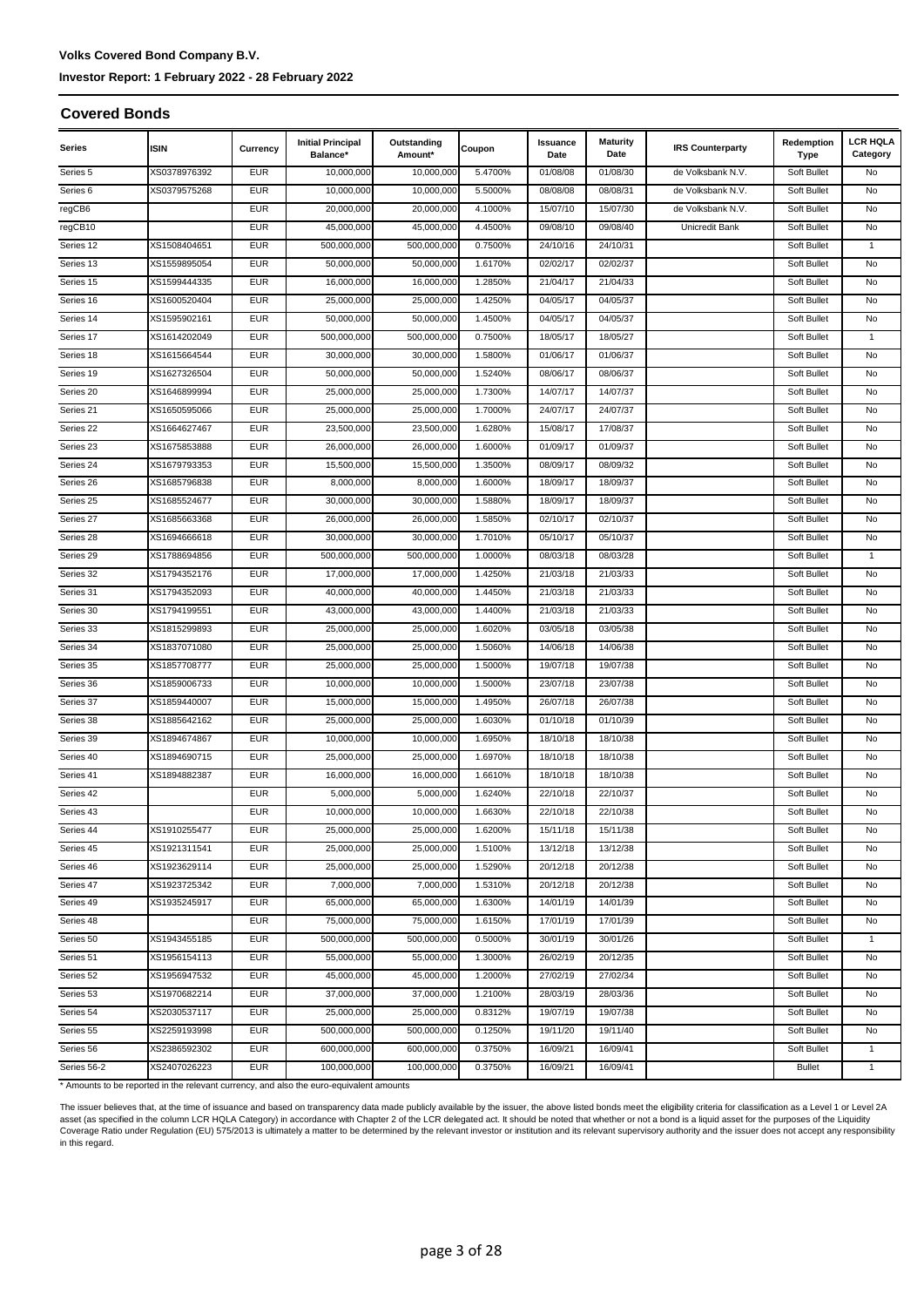| Investor Report: 1 February 2022 - 28 February 2022 |                  |
|-----------------------------------------------------|------------------|
| <b>Asset Cover Test</b>                             |                  |
| <b>Asset Cover Test</b>                             |                  |
| Α                                                   | 4,489,600,456.91 |
| в                                                   | 0.00             |
| С                                                   | 0.00             |
| D                                                   | 0.00             |
| Y1                                                  | 0.00             |
| Y2                                                  | 0.00             |
| Ζ                                                   | 0.00             |
| A+B+C+D-Y1-Y2-Z                                     | 4,489,600,456.91 |
|                                                     |                  |
| Outstanding bonds                                   | 4,390,000,000.00 |
| Pass/Fail                                           | Pass             |
| <b>ACT Cover Ratio</b>                              | 102.269%         |
| Parameters                                          |                  |
| Asset percentage                                    | 88.50%           |
| Cap LTV Cut-Off indexed valuation % non-NHG         | 80.00%           |
| Cap LTV Cut-Off indexed valuation % NHG             | 80.00%           |
| % of Index Increases                                | 100.00%          |
| % of Index Decreases                                | 100.00%          |
| Reserve Fund                                        | 0.00             |
| Supplemental Liquidity Reserve Amount               | 0.00             |
| Deduction Set-Off                                   | 0.00             |
| Ratings                                             |                  |
| S&P                                                 | n.r.             |
| Moody's                                             | Aaa              |
| Fitch                                               | AAA              |
| Other                                               |                  |
| UCITS compliant                                     | True             |
| CRR compliant                                       | True             |
| <b>ECBC Label compliant</b>                         | True             |
| Overcollateralisation                               |                  |
| Legally required minimum OC                         | 5.00%            |
| Documented minimum OC                               | 12.99%           |

Available Nominal OC

18.75%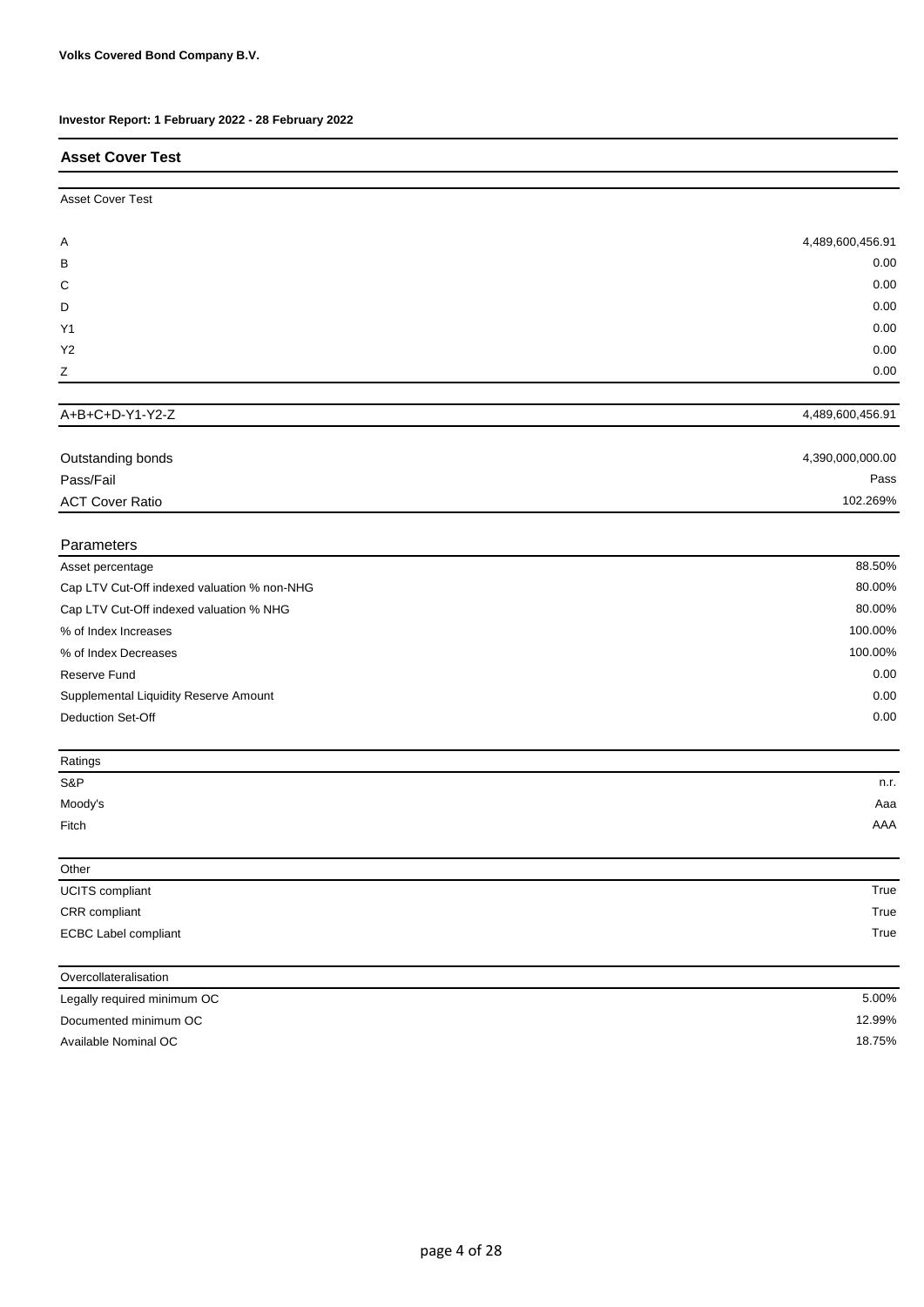# **Counterparty Credit Ratings & Triggers**

|                                           |                                        | S&P (ST/LT)           |                   |                                     | Moody's (ST/LT)             |                   | Fitch (ST/LT)     |                   | <b>DBRS (ST/LT)</b> |                                                                                   |
|-------------------------------------------|----------------------------------------|-----------------------|-------------------|-------------------------------------|-----------------------------|-------------------|-------------------|-------------------|---------------------|-----------------------------------------------------------------------------------|
| Role                                      | Party                                  | <b>Rating trigger</b> | Current<br>rating | Rating<br>trigger                   | Current<br>rating           | Rating<br>trigger | Current<br>rating | Rating<br>trigger | Current<br>rating   | Consequence if breached*                                                          |
| <b>Account Bank</b>                       | Rabobank Nederland                     |                       |                   | $P-1/$                              | $P-1/$                      | F1/A              | $F1+ / AA-$       |                   |                     | Replacement of GIC Provider or<br>obtain quarantee                                |
| <b>Collection Account</b><br>Provider     | de Volksbank N.V.                      |                       |                   | Baa1                                | / A2                        | F1/A              | $F1/A-$           |                   |                     | Post collateral, or establish reserve<br>funds, or obtain a eligible<br>quarantee |
| <b>Collection Account</b><br>Provider     | Rabobank Nederland                     |                       |                   | Baa1                                | / Aa2                       | F1/A              | $F1+ / A+$        |                   |                     | Post collateral, or establish reserve<br>funds, or obtain a eligible<br>quarantee |
| <b>Interest Rate Swap</b><br>Counterparty | Unicredit Bank                         |                       |                   | P-1 (cr) / A2 P-1 (cr) / A1<br>(cr) | (cr)                        | F1/A              | $F2/BBB+$         |                   |                     | Interest Rate & Structured Swap<br>Trigger                                        |
| <b>Interest Rate Swap</b><br>Counterparty | de Volksbank N.V.                      |                       |                   | $P-1$ (cr) / A2<br>(cr)             | $P-1$ (cr) /<br>Aa3 (cr)    | F1/A              | $F1/A-$           |                   |                     | Interest Rate & Structured Swap<br>Trigger                                        |
| <b>Issuer</b>                             | de Volksbank N.V.                      |                       |                   | /Baa3 (cr)                          | / A2                        | /BBB-             | $/A -$            |                   |                     | Asset monitor trigger                                                             |
| <b>Issuer</b>                             | de Volksbank N.V.                      |                       |                   | $P-1$ (cr) /                        | $P-1$ (cr) /                | F1/A              | $F1/A-$           |                   |                     | Item Y1 of Asset Cover Test is<br>activated                                       |
| <b>Issuer</b>                             | de Volksbank N.V.                      |                       |                   | Baa1                                | / A2                        | $F2$ / BBB        | $F1/A-$           |                   |                     | Item Y2 of Asset Cover Test is<br>activated                                       |
| <b>Issuer</b>                             | de Volksbank N.V.                      |                       |                   | $P-1$ (cr) /                        | $P-1$ (cr) /                | F1/A              | F1/A              |                   |                     | Reserve fund build up trigger                                                     |
| Servicer                                  | de Volksbank N.V.                      |                       |                   | $-$ / Baa3                          | $P-1/A2$                    | $-$ / BBB $-$     | $F1/A-$           |                   |                     | Negotiate agreement with a back-<br>up servicer                                   |
| <b>Total Return Swap</b><br>Provider      | de Volksbank N.V. (as TRS<br>provider) |                       |                   | $P-1$ (cr) / A2<br>(cr)             | $P-1$ (cr) /<br>Aa $3$ (cr) | F1/A              | $F1/A-$           |                   |                     | <b>Novation Trigger</b>                                                           |

\* Event is triggered if credit rating is below the rating as mentioned in the table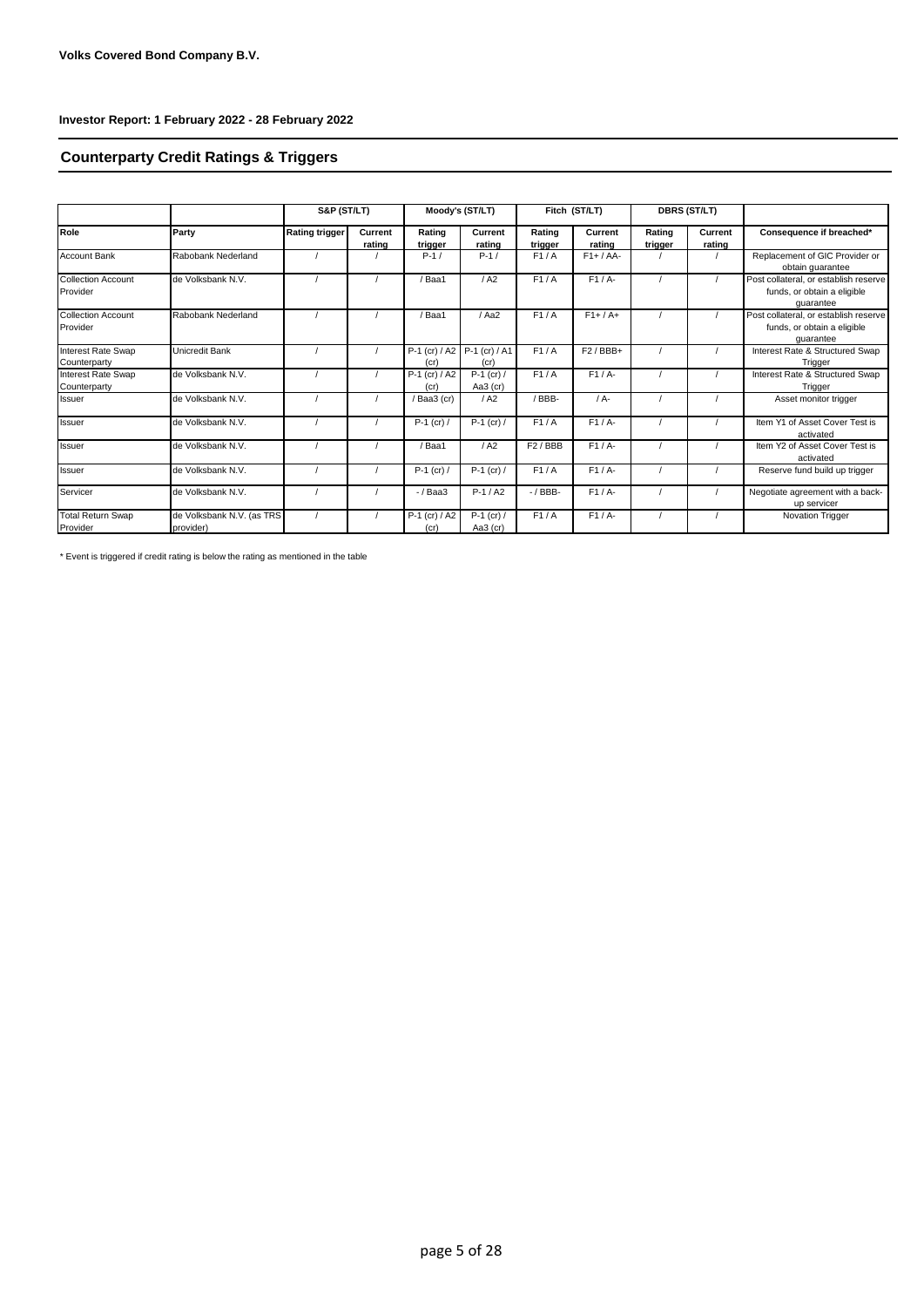# **Ledgers & Investments**

# **Ledgers**

| <b>Total</b>        | 0.00 |
|---------------------|------|
| Reserve Fund Ledger | 0.00 |
| Principal Ledger    | 0.00 |
| Revenue Ledger      | 0.00 |
|                     |      |

#### **Investments**

| <b>Substitution Assets Balance</b> | 0.00 |
|------------------------------------|------|
| Authorised Investments Balance     | 0.00 |
| Total                              | 0.00 |

# **Liquidity Buffer**

| Outflows                          | 19,895,156.89  |
|-----------------------------------|----------------|
| <b>Required Liquidity Buffer</b>  | 19,895,156.89  |
|                                   |                |
| Inflows                           | 103,986,221.14 |
| Cash                              | 20,374.94      |
| <b>Bonds</b>                      |                |
| <b>Available Liquidity Buffer</b> | 104,006,596.08 |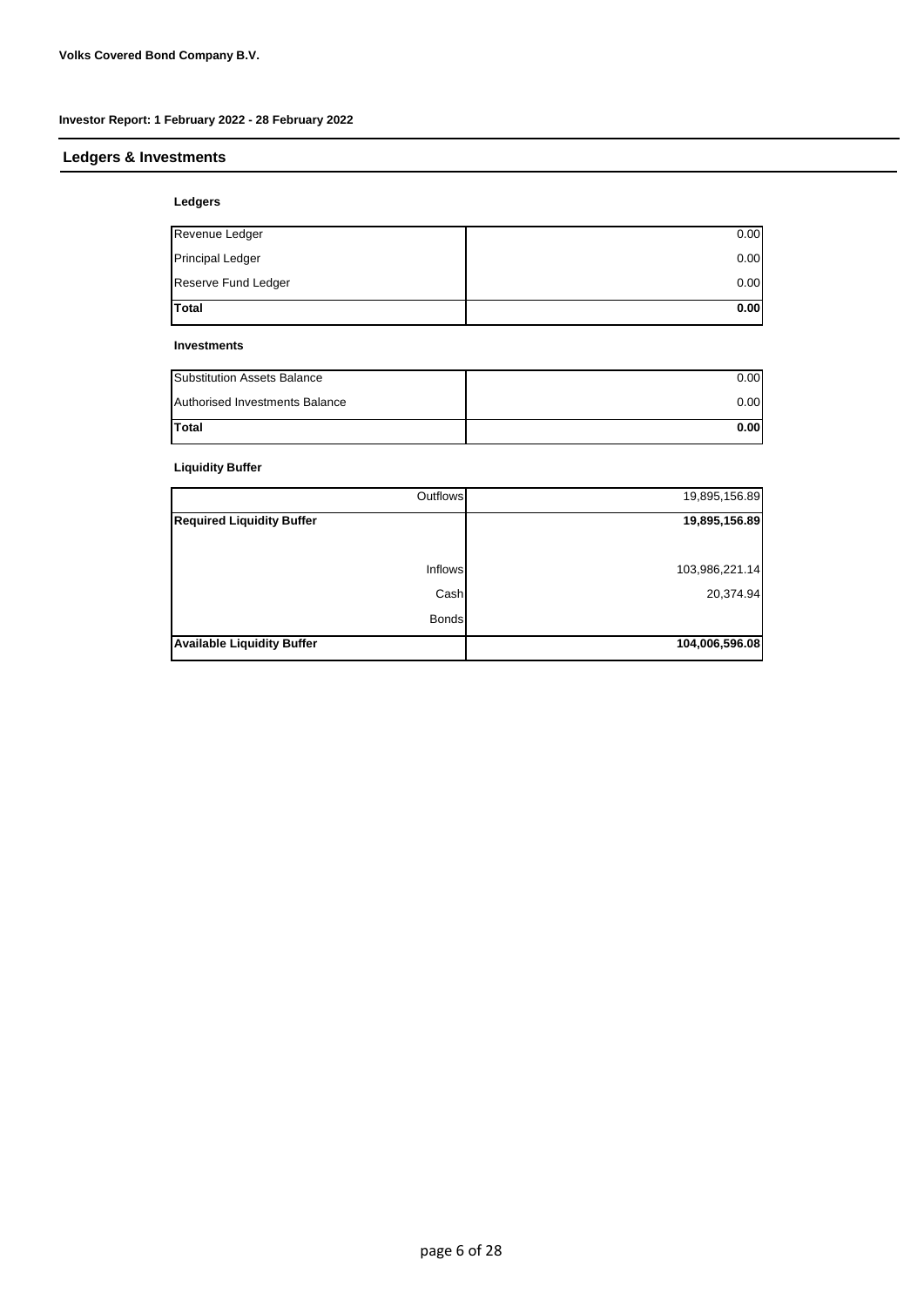#### **Regulatory Information**

#### **CRR Article 129**

**Article 129 CRR "Exposures in the form of covered bonds"**

**(7) Exposures in the form of covered bonds are eligible for preferential treatment, provided that the institution investing in the covered bonds can demonstrate to the competent authorities that:**

**(a)** it receives portfolio information at least on:

(i) the value of the covered pool and outstanding covered bonds;

|                                                                                                              | value of the cover pool table Portfolio characteristics                                                           |
|--------------------------------------------------------------------------------------------------------------|-------------------------------------------------------------------------------------------------------------------|
| value of the outstanding covered bonds table Covered Bonds                                                   |                                                                                                                   |
| (ii) the geographical distribution and type of cover assets, loan size,<br>interest rate and currency risks; |                                                                                                                   |
| geographical distribution of cover assets table 14 Geographical Distribution                                 |                                                                                                                   |
|                                                                                                              | type of cover assets table Portfolio Characteristics                                                              |
|                                                                                                              | Joan size table 3 Outstanding Loan Amount                                                                         |
|                                                                                                              | interest rate risk and currency risk table Covered Bonds for coupon and currency information of the covered bonds |
|                                                                                                              | table 10 Coupon for coupons of mortgages                                                                          |
|                                                                                                              | table Counterparty Ratings & Triggers for IRS/TRS information                                                     |
|                                                                                                              | See base prospectus for information about hedging                                                                 |
|                                                                                                              | Only EUR denominated mortgages: see BP                                                                            |
| (iii) the maturity structure of cover assets and covered bonds; and                                          |                                                                                                                   |

| maturity structure of cover assets table 6 Legal Maturity     |                                 |
|---------------------------------------------------------------|---------------------------------|
| maturity structure of covered bonds table Covered Bonds       |                                 |
| (iv) the percentage of loans more than ninety days past due;  | table Delinguencies             |
|                                                               |                                 |
| (b) the issuer makes the information referred to in point (a) | table Portfolio Characteristics |
| available to the institution at least semi annually.          |                                 |

#### **Overcollateralisation**

| table Asset Cover Test |
|------------------------|
| table Asset Cover Test |
| table Asset Cover Test |
|                        |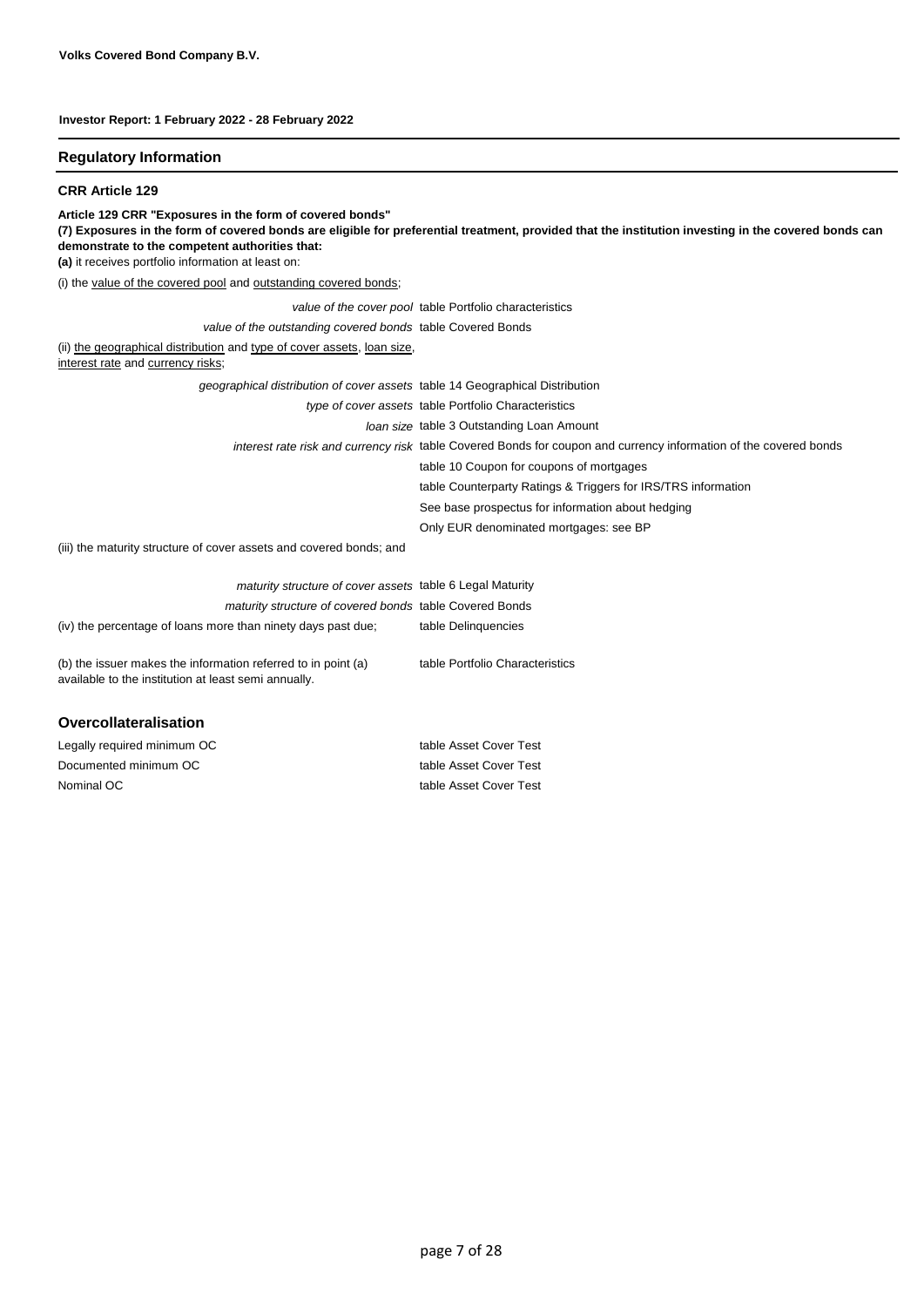| <b>Stratifications</b>                                       |                             |
|--------------------------------------------------------------|-----------------------------|
| <b>Portfolio Characteristics</b>                             |                             |
| Principal amount                                             | 5,213,053,723.83            |
| Value of saving deposits                                     | 140,058,857.26              |
| Net principal balance                                        | 5,072,994,866.57            |
| <b>Construction Deposits</b>                                 | 0.00                        |
| Net principal balance excl. Construction and Saving Deposits | 5,072,994,866.57            |
| Number of loans                                              | 29,022                      |
| Number of loanparts                                          | 55,379                      |
| Average principal balance (borrower)                         | 179,624.21                  |
| Average principal balance (loanpart)                         | 94,134.13                   |
| Weighted average current interest rate                       | 2.268%                      |
| Weighted average maturity (in years)                         | 19.98                       |
| Weighted average remaining time to interest reset (in years) | 7.68                        |
| Weighted average seasoning (in years)                        | 9.61                        |
| Weighted average CLTOMV                                      | 69.790%                     |
| Weighted average CLTIMV                                      | 48.698%                     |
| Maximum current interest rate                                | 9.200%                      |
| Minimum current interest rate                                | 0.237%                      |
| Type of cover assets:                                        | Dutch Residential Mortgages |
| Currency Portfolio:                                          | EUR                         |
| Frequency of publication National Transparancy Template:     | Monthly                     |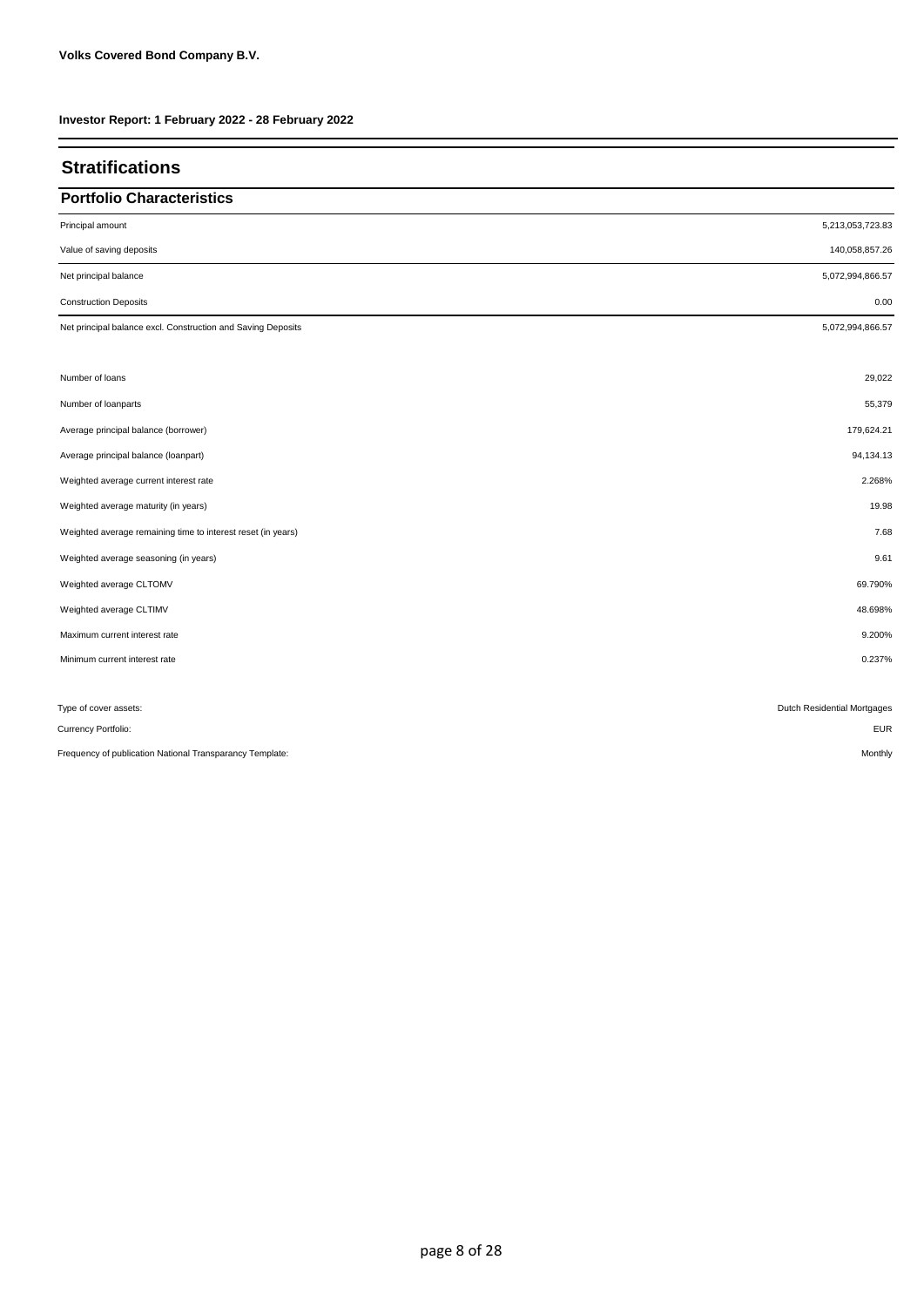# **1. Delinquencies**

| From $(>)$ | Until $(<= )$ | <b>Arrears Amount</b> | Aggregate<br><b>Outstanding Not.</b><br>Amount | % of Total | Nr of Mortgage<br>Loans | % of Total | Weighted<br>Average<br>Coupon | Weighted<br><b>Maturity</b> | Weighted<br>Average Average CLTIMV |
|------------|---------------|-----------------------|------------------------------------------------|------------|-------------------------|------------|-------------------------------|-----------------------------|------------------------------------|
| Performing |               | 0.00                  | 5,192,220,012.15                               | 99.60%     | 28,924                  | 99.66%     | 2.27%                         | 19.98                       | 48.71%                             |
| $\leq$     | 29 days       | 71,808.24             | 18,057,484.24                                  | 0.35%      | 83                      | 0.29%      | 2.37%                         | 19.19                       | 55.57%                             |
| 30 days    | 59 days       | 11,130.81             | 2,776,227.44                                   | 0.05%      | 15                      | 0.05%      | 2.26%                         | 19.78                       | 56.08%                             |
| 60 days    | 89 days       | 0.00                  | 0.00                                           | 0.00%      | 0                       | 0.00%      | 0.00%                         | 0.00                        | 0.00%                              |
| 90 days    | 119 days      | 0.00                  | 0.00                                           | 0.00%      | 0                       | 0.00%      | 0.00%                         | 0.00                        | 0.00%                              |
| 120 days   | 149 days      | 0.00                  | 0.00                                           | 0.00%      | 0                       | 0.00%      | 0.00%                         | 0.00                        | 0.00%                              |
| 150 days   | 179 days      | 0.00                  | 0.00                                           | 0.00%      | 0                       | 0.00%      | 0.00%                         | 0.00                        | 0.00%                              |
| 180 days   | $\geq$        | 0.00                  | 0.00                                           | 0.00%      | 0                       | 0.00%      | 0.00%                         | 0.00                        | 0.00%                              |
|            | Total         | 82,939.05             | 5,213,053,723.83                               | 100.00%    | 29,022                  | 100.00%    | 2.27%                         | 20.00                       | 48.75%                             |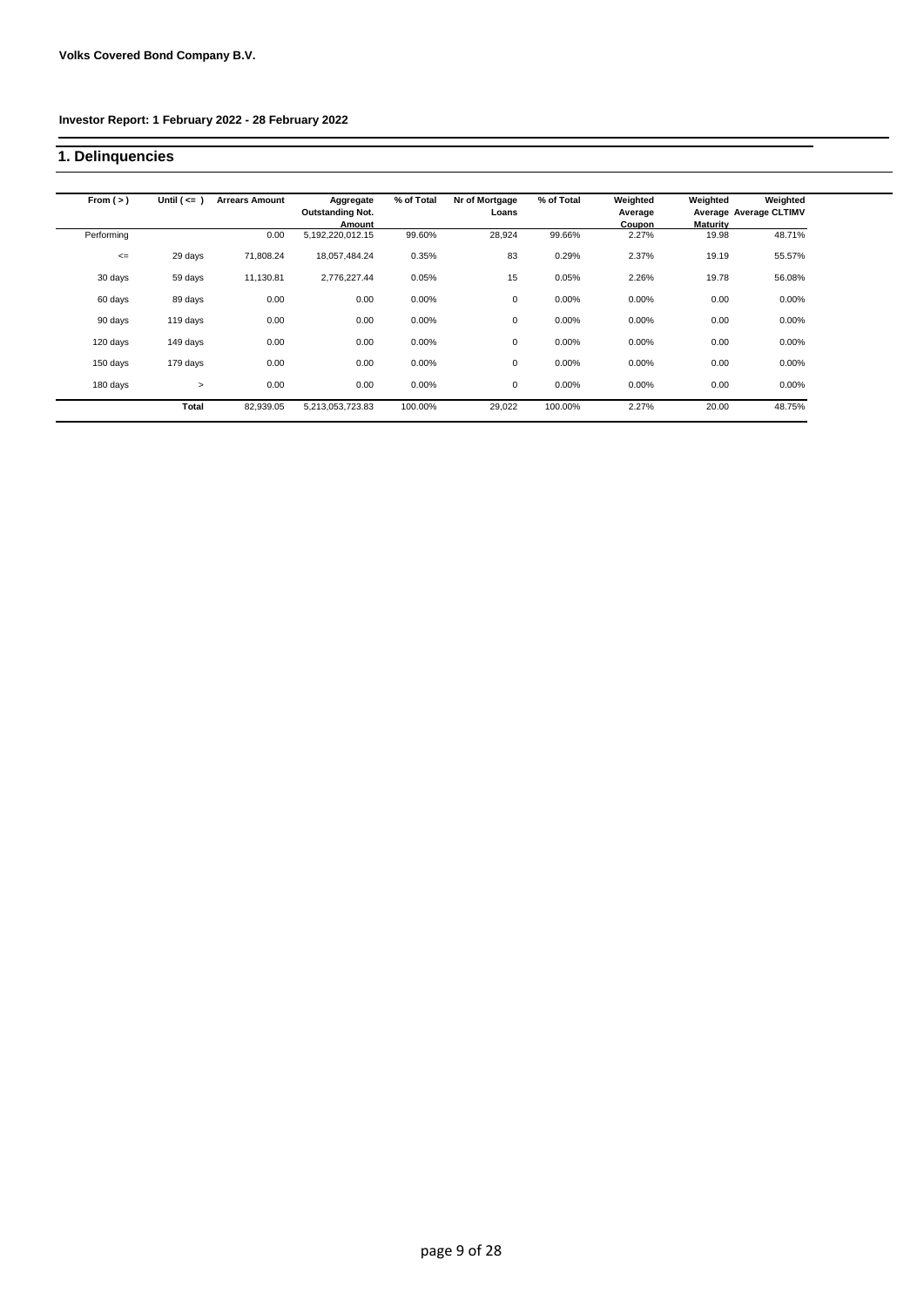# **2. Redemption Type**

| <b>Description</b>  |       | <b>Aggregate Outstanding Amount</b> | % of Total | Nr of Loanparts |         | Coupon | % of Total Weighted Average Weighted Average Weighted Average<br><b>Maturity</b> | <b>CLTIMV</b> |
|---------------------|-------|-------------------------------------|------------|-----------------|---------|--------|----------------------------------------------------------------------------------|---------------|
| Annuity             |       | 1,590,289,730.55                    | 30.163%    | 18.631          | 33.643% | 2.022% | 25.32                                                                            | 53.858%       |
| <b>Bank Savings</b> |       | 162,310,100.64                      | 3.867%     | 1,670           | 3.016%  | 2.593% | 15.11                                                                            | 54.962%       |
| Interest Only       |       | 3.009.606.844.56                    | 54.791%    | 29.937          | 54.058% | 2.336% | 18.07                                                                            | 45.192%       |
| Investments         |       | 143,613,094.29                      | 3.301%     | 1,380           | 2.492%  | 2.471% | 13.43                                                                            | 53.686%       |
| Lineair             |       | 132.830.730.41                      | 3.142%     | 1,700           | 3.07%   | 1.944% | 23.92                                                                            | 47.109%       |
| Savings             |       | 174,403,223.38                      | 4.736%     | 2,061           | 3.722%  | 3.112% | 11.14                                                                            | 53.66%        |
|                     | Total | 5,213,053,723.83                    | 100.00%    | 55.379          | 100.00% | 2.268% | 19.98                                                                            | 48.698%       |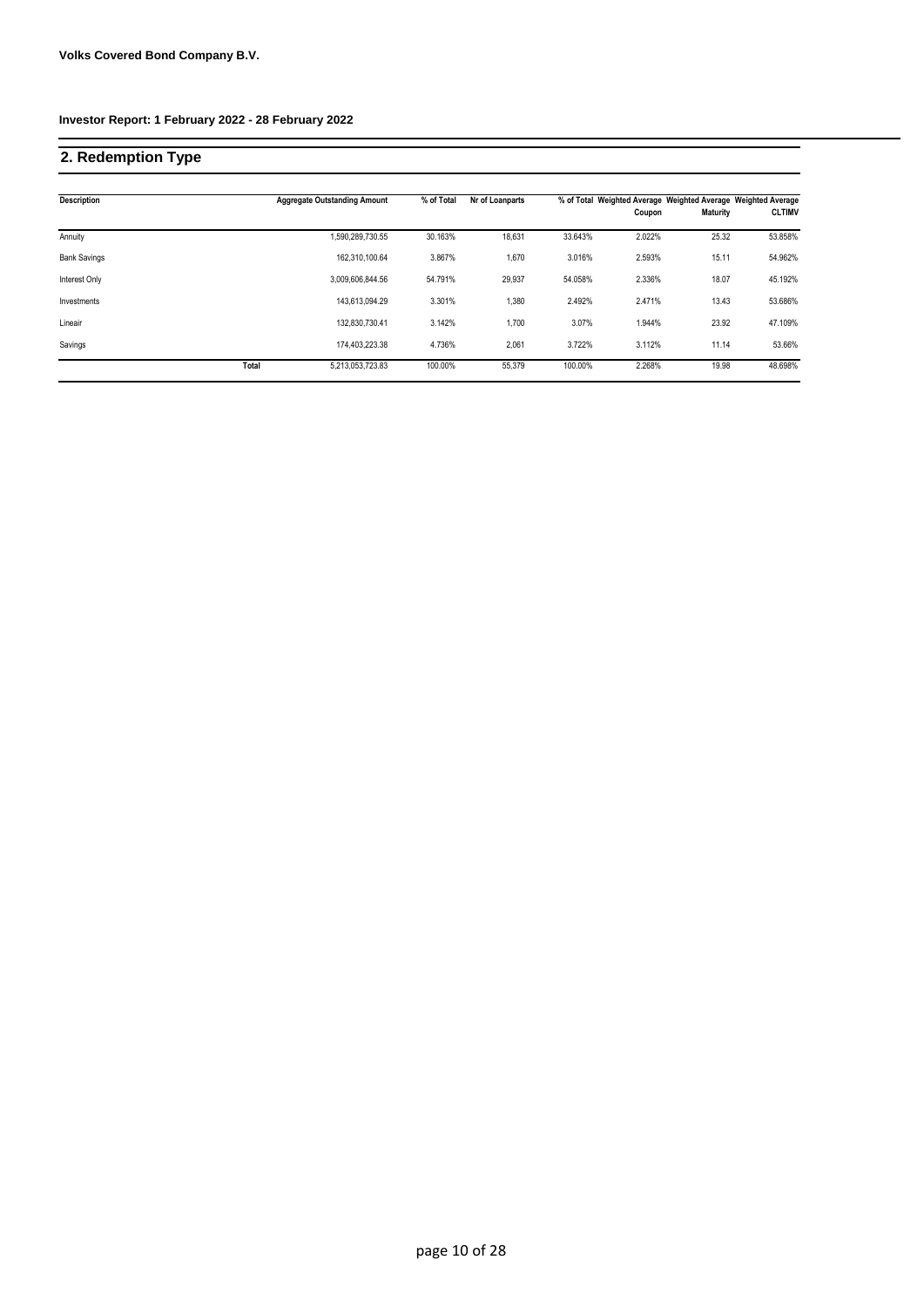# **3. Outstanding Loan Amount**

| From $(>)$ - Until $(<=)$ | <b>Aggregate Outstanding Amount</b> | % of Total | Nr of Loans |         | Coupon | % of Total Weighted Average Weighted Average Weighted Average<br><b>Maturity</b> | <b>CLTIMV</b> |
|---------------------------|-------------------------------------|------------|-------------|---------|--------|----------------------------------------------------------------------------------|---------------|
| $= 25.000$                | 1,616,932.11                        | 0.031%     | 75          | 0.258%  | 2.451% | 13.62                                                                            | 12.565%       |
| 25,000 - 50,000           | 35,940,212.01                       | 0.689%     | 865         | 2.98%   | 2.307% | 16.07                                                                            | 17.614%       |
| $50,000 - 75,000$         | 124,362,657.61                      | 2.386%     | 1,935       | 6.667%  | 2.35%  | 16.82                                                                            | 24.823%       |
| 75,000 - 100,000          | 277,799,613.58                      | 5.329%     | 3,107       | 10.706% | 2.38%  | 17.51                                                                            | 32.522%       |
| 100,000 - 150,000         | 953,129,921.19                      | 18.284%    | 7,542       | 25.987% | 2.334% | 18.65                                                                            | 41.858%       |
| 150,000 - 200,000         | 1,123,678,756.94                    | 21.555%    | 6,446       | 22.211% | 2.274% | 19.80                                                                            | 49.597%       |
| 200,000 - 250,000         | 877,650,199.36                      | 16.836%    | 3,930       | 13.541% | 2.287% | 20.07                                                                            | 52.919%       |
| 250,000 - 300,000         | 597,641,009.20                      | 11.464%    | 2,183       | 7.522%  | 2.264% | 20.72                                                                            | 53.488%       |
| 300,000 - 350,000         | 369,120,007.12                      | 7.081%     | 1,137       | 3.918%  | 2.192% | 21.76                                                                            | 54.028%       |
| 350,000 - 400,000         | 279,572,986.66                      | 5.363%     | 747         | 2.574%  | 2.247% | 20.89                                                                            | 53.643%       |
| 400,000 - 450,000         | 149,899,436.71                      | 2.875%     | 354         | 1.22%   | 2.153% | 22.48                                                                            | 56.192%       |
| 450,000 - 500,000         | 103,065,785.93                      | 1.977%     | 217         | 0.748%  | 2.137% | 22.00                                                                            | 55.468%       |
| 500,000 - 550,000         | 70,796,527.39                       | 1.358%     | 135         | 0.465%  | 2.15%  | 22.35                                                                            | 57.769%       |
| 550,000 - 600,000         | 59,972,165.22                       | 1.15%      | 104         | 0.358%  | 2.025% | 22.57                                                                            | 55.691%       |
| 600,000 - 650,000         | 43,383,848.21                       | 0.832%     | 69          | 0.238%  | 2.041% | 23.87                                                                            | 59.478%       |
| 650,000 - 700,000         | 35,855,009.73                       | 0.688%     | 53          | 0.183%  | 2.06%  | 22.12                                                                            | 56.355%       |
| 700,000 - 750,000         | 23,882,307.68                       | 0.458%     | 33          | 0.114%  | 2.015% | 22.62                                                                            | 54.596%       |
| 750,000 - 800,000         | 16,383,028.41                       | 0.314%     | 21          | 0.072%  | 2.233% | 19.25                                                                            | 56.253%       |
| 800,000 - 850,000         | 10,814,545.54                       | 0.207%     | 13          | 0.045%  | 1.915% | 19.73                                                                            | 47.041%       |
| 850,000 - 900,000         | 10,573,728.34                       | 0.203%     | 12          | 0.041%  | 2.154% | 19.94                                                                            | 59.286%       |
| $900,000 - 950,000$       | 5,562,329.64                        | 0.107%     | 6           | 0.021%  | 2.175% | 17.50                                                                            | 57.741%       |
| 950,000 - 1,000,000       | 9,831,726.21                        | 0.189%     | 10          | 0.034%  | 2.067% | 21.24                                                                            | 48.061%       |
| > 1.000.000               | 32,520,989.04                       | 0.624%     | 28          | 0.096%  | 2.021% | 22.17                                                                            | 55.503%       |
| Unknown                   |                                     |            |             |         |        |                                                                                  |               |
|                           | Total<br>5,213,053,723.83           | 100.00%    | 29,022      | 100.00% | 2.268% | 19.98                                                                            | 48.698%       |
|                           |                                     |            |             |         |        |                                                                                  |               |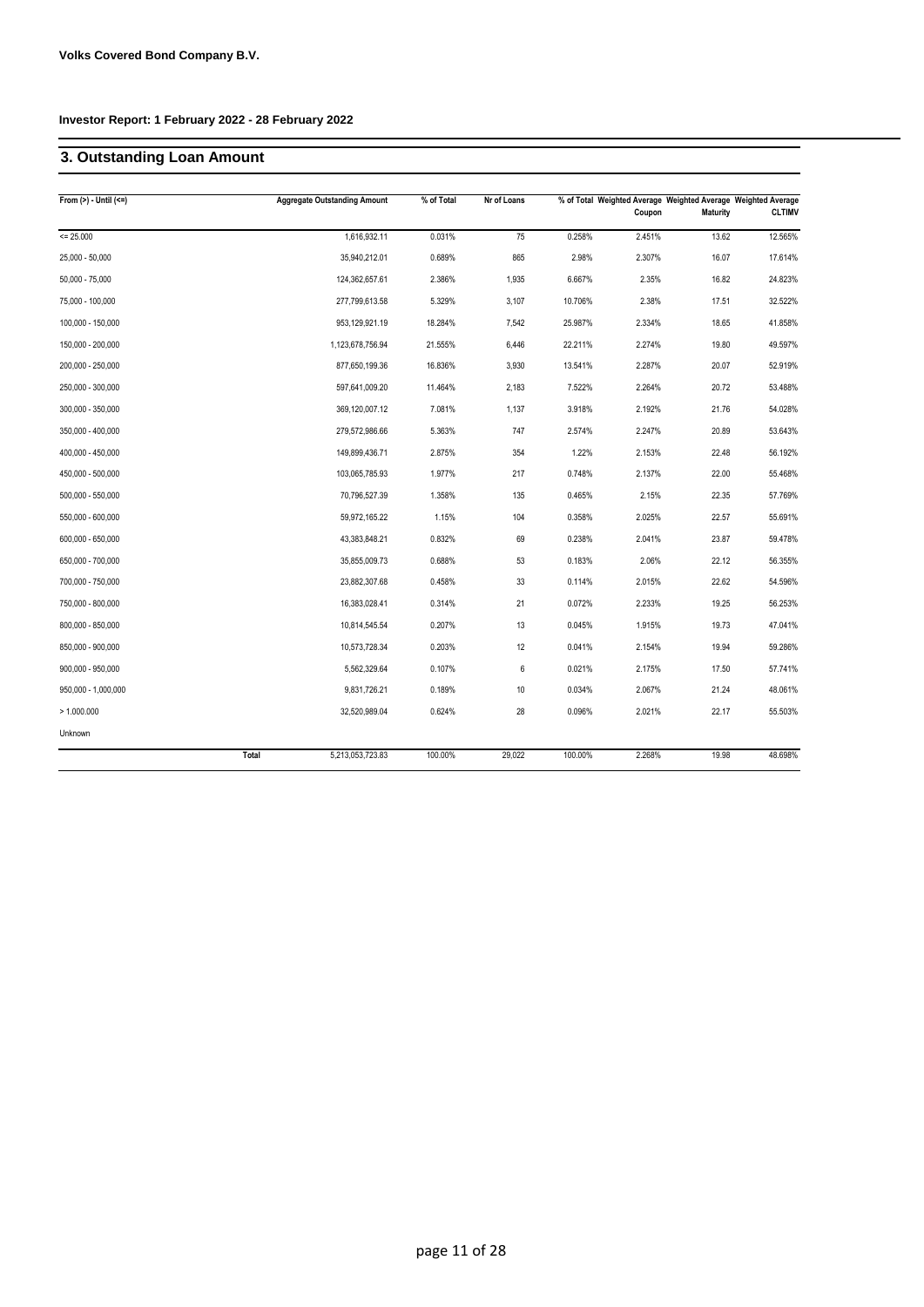# **4. Origination Year**

| From $(>)$ - Until $(<=)$ |       | <b>Aggregate Outstanding Amount</b> | % of Total | Nr of Loanparts |         | Coupon | <b>Maturity</b> | % of Total Weighted Average Weighted Average Weighted Average<br><b>CLTIMV</b> |
|---------------------------|-------|-------------------------------------|------------|-----------------|---------|--------|-----------------|--------------------------------------------------------------------------------|
| $= 1999$                  |       | 31,674,654.67                       | 0.608%     | 442             | 0.798%  | 2.391% | 11.60           | 31.014%                                                                        |
| 1999 - 2000               |       | 75,558,393.33                       | 1.449%     | 939             | 1.696%  | 2.394% | 12.51           | 34.144%                                                                        |
| 2000 - 2001               |       | 47,243,333.57                       | 0.906%     | 549             | 0.991%  | 2.304% | 13.26           | 38.063%                                                                        |
| 2001 - 2002               |       | 89,921,361.53                       | 1.725%     | 952             | 1.719%  | 2.514% | 13.23           | 41.562%                                                                        |
| 2002 - 2003               |       | 188,219,850.73                      | 3.611%     | 1,969           | 3.555%  | 2.498% | 11.92           | 42.312%                                                                        |
| 2003 - 2004               |       | 220,484,558.12                      | 4.229%     | 2,431           | 4.39%   | 2.376% | 12.17           | 44.044%                                                                        |
| 2004 - 2005               |       | 316,452,100.94                      | 6.07%      | 3,407           | 6.152%  | 2.418% | 13.06           | 47.61%                                                                         |
| 2005 - 2006               |       | 401,067,781.61                      | 7.694%     | 3,839           | 6.932%  | 2.428% | 14.15           | 46.606%                                                                        |
| 2006 - 2007               |       | 351,698,920.91                      | 6.747%     | 3,143           | 5.675%  | 2.67%  | 15.03           | 46.46%                                                                         |
| 2007 - 2008               |       | 271,026,368.74                      | 5.199%     | 2,541           | 4.588%  | 2.681% | 15.89           | 50.754%                                                                        |
| 2008 - 2009               |       | 303,835,124.12                      | 5.828%     | 2,860           | 5.164%  | 2.384% | 16.85           | 47.096%                                                                        |
| 2009 - 2010               |       | 182,051,344.57                      | 3.492%     | 1,879           | 3.393%  | 2.256% | 17.33           | 49.589%                                                                        |
| 2010 - 2011               |       | 88,018,277.68                       | 1.688%     | 948             | 1.712%  | 2.221% | 17.87           | 48.452%                                                                        |
| 2011 - 2012               |       | 36, 142, 169. 18                    | 0.693%     | 450             | 0.813%  | 3.035% | 17.28           | 48.615%                                                                        |
| 2012 - 2013               |       | 47,431,180.12                       | 0.91%      | 563             | 1.017%  | 2.829% | 16.86           | 44.522%                                                                        |
| 2013 - 2014               |       | 81,571,347.39                       | 1.565%     | 1,029           | 1.858%  | 3.062% | 21.02           | 37.973%                                                                        |
| 2014 - 2015               |       | 193,307,031.68                      | 3.708%     | 2,275           | 4.108%  | 2.621% | 22.69           | 41.611%                                                                        |
| 2015 - 2016               |       | 285,692,017.71                      | 5.48%      | 3,348           | 6.046%  | 2.297% | 23.75           | 42.935%                                                                        |
| 2016 >                    |       | 2,001,657,907.23                    | 38.397%    | 21,815          | 39.392% | 1.922% | 26.25           | 54.248%                                                                        |
| Unknown                   |       |                                     |            |                 |         |        |                 |                                                                                |
|                           | Total | 5,213,053,723.83                    | 100.00%    | 55,379          | 100.00% | 2.268% | 19.98           | 48.698%                                                                        |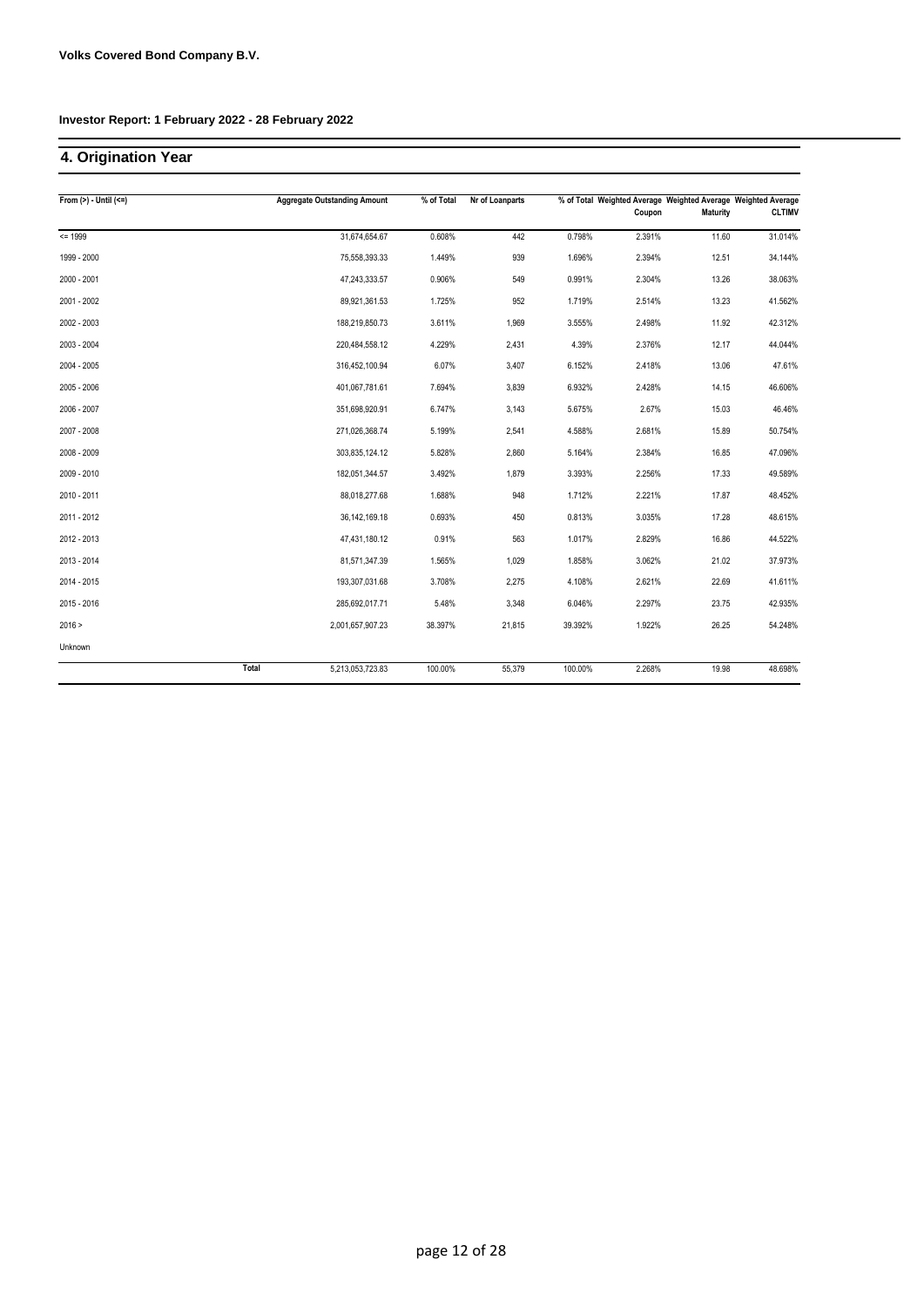# **5. Seasoning**

| From $(>) -$ Until $(<=)$ | <b>Aggregate Outstanding Amount</b> | % of Total | Nr of Loanparts |         | % of Total Weighted Average Weighted Average Weighted Average<br>Coupon | <b>Maturity</b> | <b>CLTIMV</b> |
|---------------------------|-------------------------------------|------------|-----------------|---------|-------------------------------------------------------------------------|-----------------|---------------|
| 1 Year                    | 179,792,073.98                      | 3.449%     | 1,943           | 3.509%  | 1.509%                                                                  | 28.57           | 65.541%       |
| 1 Year - 2 Years          | 326,935,028.14                      | 6.271%     | 3,436           | 6.205%  | 1.657%                                                                  | 27.69           | 62.235%       |
| 2 Years - 3 Years         | 417,268,860.37                      | 8.004%     | 4,399           | 7.943%  | 1.907%                                                                  | 26.61           | 57.472%       |
| 3 Years - 4 Years         | 525,612,338.66                      | 10.083%    | 5,687           | 10.269% | 2.104%                                                                  | 25.70           | 51.488%       |
| 4 Years - 5 Years         | 476,424,942.57                      | 9.139%     | 5,489           | 9.912%  | 2.063%                                                                  | 24.97           | 45.328%       |
| 5 Years - 6 Years         | 324,850,665.51                      | 6.231%     | 3,784           | 6.833%  | 2.197%                                                                  | 23.93           | 42.924%       |
| 6 Years - 7 Years         | 215,498,716.88                      | 4.134%     | 2,526           | 4.561%  | 2.577%                                                                  | 22.86           | 42.013%       |
| 7 Years - 8 Years         | 89,644,269.65                       | 1.72%      | 1,114           | 2.012%  | 3.052%                                                                  | 21.25           | 37.985%       |
| 8 Years - 9 Years         | 44,180,978.56                       | 0.848%     | 540             | 0.975%  | 2.936%                                                                  | 17.68           | 43.751%       |
| 9 Years - 10 Years        | 36,998,767.91                       | 0.71%      | 473             | 0.854%  | 2.954%                                                                  | 16.66           | 48.17%        |
| 10 Years - 11 Years       | 78,671,890.43                       | 1.509%     | 855             | 1.544%  | 2.285%                                                                  | 17.78           | 48.307%       |
| 11 Years - 12 Years       | 166,533,501.59                      | 3.195%     | 1,752           | 3.164%  | 2.245%                                                                  | 17.45           | 49.729%       |
| 12 Years - 13 Years       | 309,974,343.07                      | 5.946%     | 2,908           | 5.251%  | 2.355%                                                                  | 16.93           | 47.241%       |
| 13 Years - 14 Years       | 269, 373, 747.56                    | 5.167%     | 2,524           | 4.558%  | 2.68%                                                                   | 15.99           | 50.639%       |
| 14 Years - 15 Years       | 335,857,771.13                      | 6.443%     | 2,997           | 5.412%  | 2.696%                                                                  | 15.10           | 46.467%       |
| 15 Years - 16 Years       | 398,639,372.55                      | 7.647%     | 3,795           | 6.853%  | 2.428%                                                                  | 14.28           | 46.637%       |
| 16 Years - 17 Years       | 328,842,517.53                      | 6.308%     | 3,488           | 6.298%  | 2.426%                                                                  | 13.19           | 47.781%       |
| 17 Years - 18 Years       | 236, 140, 382.87                    | 4.53%      | 2,613           | 4.718%  | 2.365%                                                                  | 12.28           | 43.856%       |
| 18 Years - 19 Years       | 185, 179, 203.52                    | 3.552%     | 1,951           | 3.523%  | 2.507%                                                                  | 11.88           | 42.518%       |
| 19 Years - 20 Years       | 102,993,505.72                      | 1.976%     | 1,073           | 1.938%  | 2.493%                                                                  | 13.17           | 41.748%       |
| 20 Years - 21 Years       | 50,021,140.77                       | 0.96%      | 595             | 1.074%  | 2.363%                                                                  | 11.43           | 37.96%        |
| 21 Years - 22 Years       | 71,304,608.45                       | 1.368%     | 858             | 1.549%  | 2.371%                                                                  | 13.67           | 34.59%        |
| 22 Years - 23 Years       | 40,124,297.25                       | 0.77%      | 547             | 0.988%  | 2.407%                                                                  | 11.51           | 30.958%       |
| 23 Years - 24 Years       | 2,190,799.16                        | 0.042%     | 32              | 0.058%  | 2.537%                                                                  | 14.26           | 25.818%       |
| 24 Years - 25 Years       |                                     |            |                 |         |                                                                         |                 |               |
| 25 Years - 26 Years       |                                     |            |                 |         |                                                                         |                 |               |
| 26 Years - 27 Years       |                                     |            |                 |         |                                                                         |                 |               |
| 27 Years - 28 Years       |                                     |            |                 |         |                                                                         |                 |               |
| 28 Years - 29 Years       |                                     |            |                 |         |                                                                         |                 |               |
| 29 Years - 30 Years       |                                     |            |                 |         |                                                                         |                 |               |
| 30 Years >                |                                     |            |                 |         |                                                                         |                 |               |
| Unknown                   |                                     |            |                 |         |                                                                         |                 |               |
|                           | Total<br>5,213,053,723.83           | 100.00%    | 55,379          | 100.00% | 2.268%                                                                  | 19.98           | 48.749%       |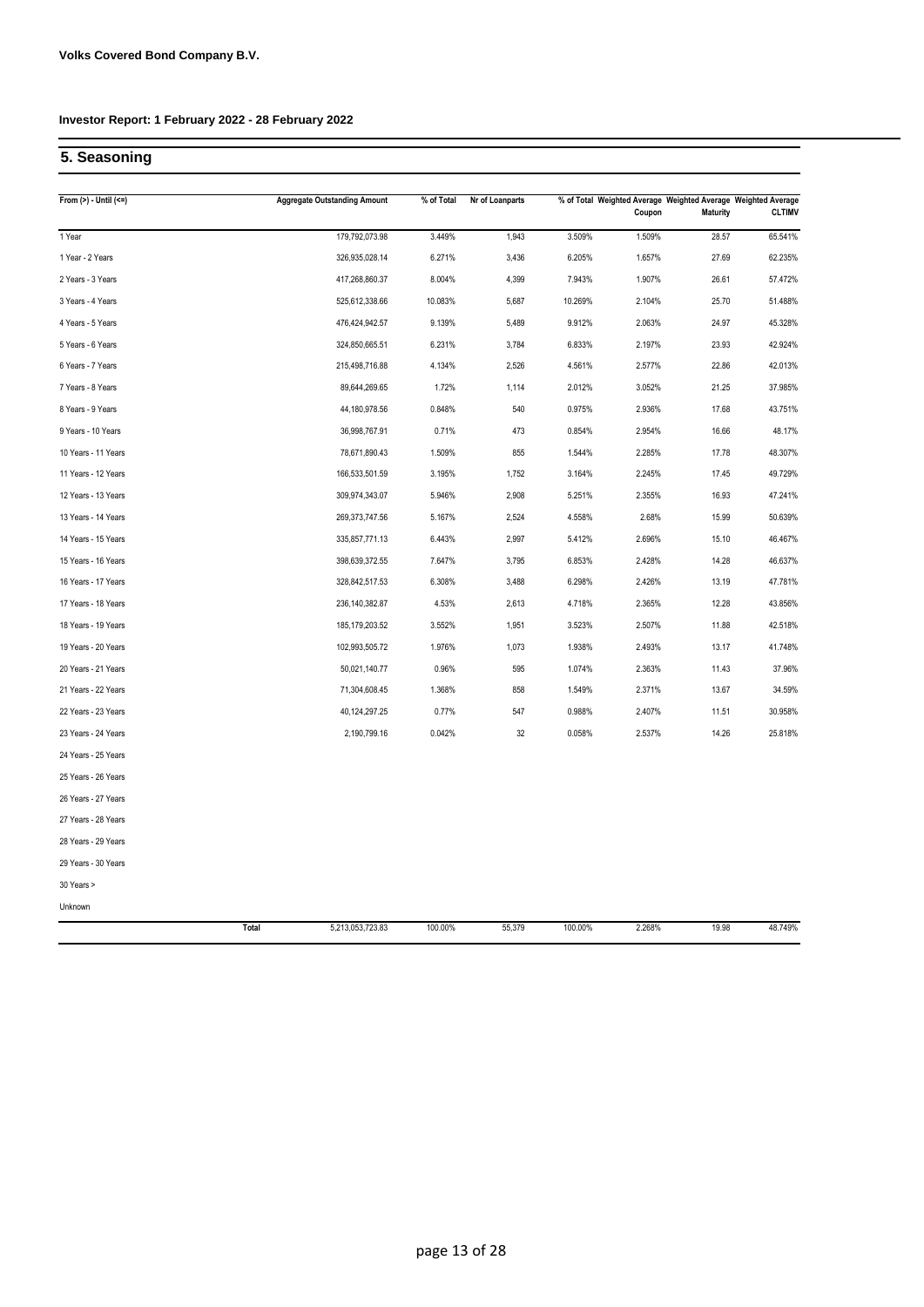# **6. Legal Maturity**

| From $(>)$ - Until $(<=)$ |       | <b>Aggregate Outstanding Amount</b> | % of Total | Nr of Loanparts |         | % of Total Weighted Average Weighted Average Weighted Average |                 |               |
|---------------------------|-------|-------------------------------------|------------|-----------------|---------|---------------------------------------------------------------|-----------------|---------------|
|                           |       |                                     |            |                 |         | Coupon                                                        | <b>Maturity</b> | <b>CLTIMV</b> |
| 2012                      |       |                                     |            |                 |         |                                                               |                 |               |
| 2012 - 2015               |       |                                     |            |                 |         |                                                               |                 |               |
| 2015 - 2020               |       |                                     |            |                 |         |                                                               |                 |               |
| 2020 - 2025               |       | 25,546,706.76                       | 0.49%      | 527             | 0.952%  | 2.586%                                                        | 2.38            | 43.744%       |
| 2025 - 2030               |       | 178,495,820.67                      | 3.424%     | 2,541           | 4.588%  | 2.506%                                                        | 7.30            | 40.226%       |
| 2030 - 2035               |       | 881,322,283.41                      | 16.906%    | 9,748           | 17.602% | 2.446%                                                        | 11.92           | 44.98%        |
| 2035 - 2040               |       | 1,502,578,885.09                    | 28.823%    | 14,157          | 25.564% | 2.487%                                                        | 15.97           | 47.469%       |
| 2040 - 2045               |       | 455,066,541.63                      | 8.729%     | 5,065           | 9.146%  | 2.498%                                                        | 21.95           | 44.467%       |
| 2045 - 2050               |       | 1,930,351,896.28                    | 37.029%    | 20,885          | 37.713% | 2.023%                                                        | 26.26           | 51.579%       |
| 2050 - 2055               |       | 227,008,899.13                      | 4.355%     | 2,342           | 4.229%  | 1.535%                                                        | 29.28           | 64.347%       |
| 2055 - 2060               |       |                                     |            |                 |         |                                                               |                 |               |
| 2060 - 2065               |       |                                     |            |                 |         |                                                               |                 |               |
| 2065 - 2070               |       | 74,000.00                           | 0.001%     | $\mathbf{1}$    | 0.002%  | 2.91%                                                         | 47.58           | 59.427%       |
| 2070 - 2075               |       |                                     |            |                 |         |                                                               |                 |               |
| 2075 - 2080               |       |                                     |            |                 |         |                                                               |                 |               |
| 2080 - 2085               |       |                                     |            |                 |         |                                                               |                 |               |
| 2085 - 2090               |       |                                     |            |                 |         |                                                               |                 |               |
| 2090 - 2095               |       |                                     |            |                 |         |                                                               |                 |               |
| 2095 - 2100               |       | 12,608,690.86                       | 0.242%     | 113             | 0.204%  | 2.289%                                                        | 76.83           | 40.732%       |
| 2100 >                    |       |                                     |            |                 |         |                                                               |                 |               |
| Unknown                   |       |                                     |            |                 |         |                                                               |                 |               |
|                           | Total | 5,213,053,723.83                    | 100.00%    | 55,379          | 100.00% | 2.268%                                                        | 19.98           | 48.698%       |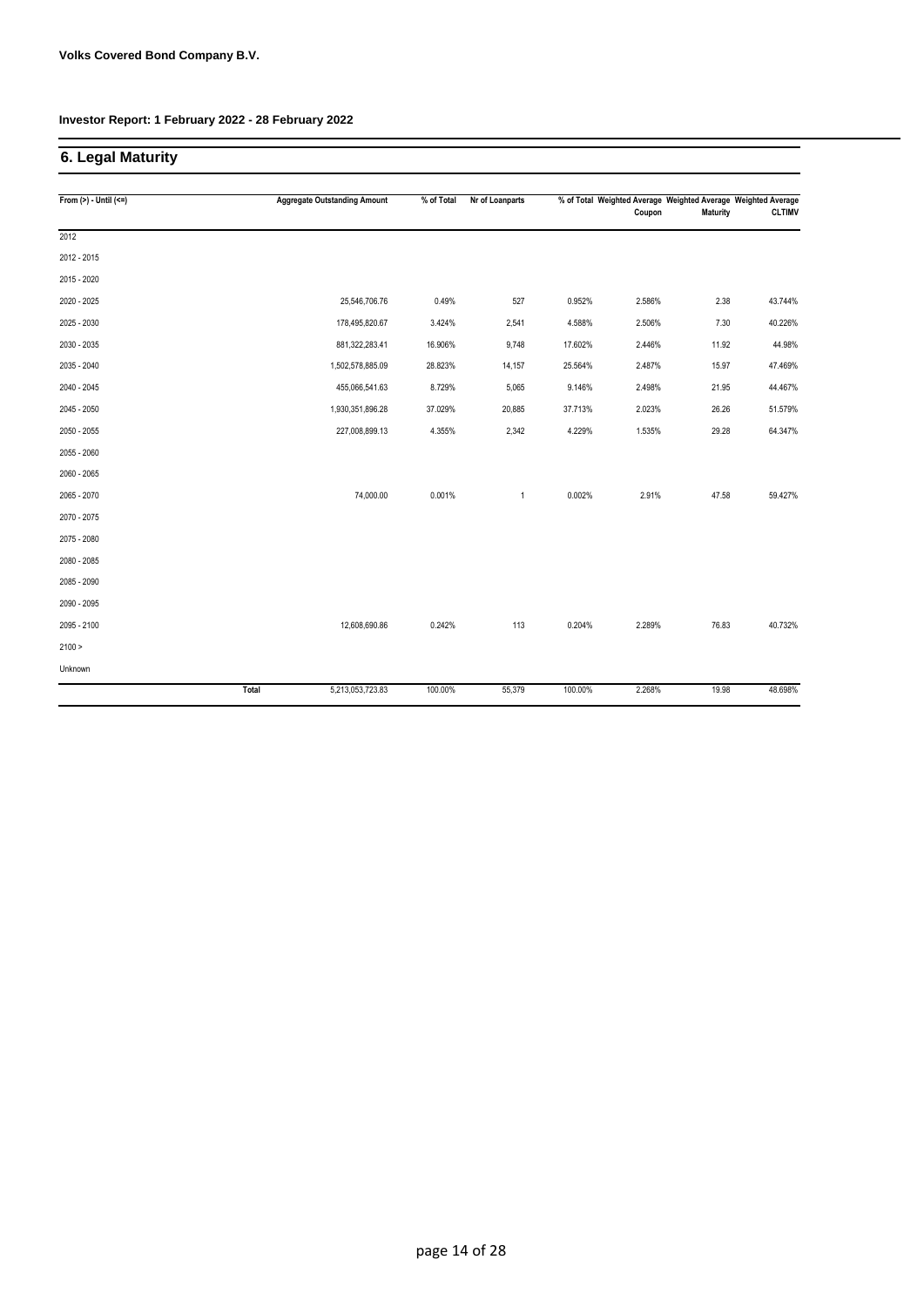# **7. Remaining Tenor**

| From $(>=) -$ Until $($ | <b>Aggregate Outstanding Amount</b> | % of Total | Nr of Loanparts |         | % of Total Weighted Average Weighted Average Weighted Average<br>Coupon | <b>Maturity</b> | <b>CLTIMV</b> |
|-------------------------|-------------------------------------|------------|-----------------|---------|-------------------------------------------------------------------------|-----------------|---------------|
| < 0 Year                |                                     |            |                 |         |                                                                         |                 |               |
| 0 Year - 1 Year         | 2,730,956.09                        | 0.052%     | 70              | 0.126%  | 2.114%                                                                  | 0.44            | 44.094%       |
| 1 Year - 2 Years        | 4,703,247.70                        | 0.09%      | 109             | 0.197%  | 2.85%                                                                   | 1.25            | 46.999%       |
| 2 Years - 3 Years       | 6,617,890.48                        | 0.127%     | 136             | 0.246%  | 2.682%                                                                  | 2.36            | 43.026%       |
| 3 Years - 4 Years       | 11,494,612.49                       | 0.22%      | 212             | 0.383%  | 2.535%                                                                  | 3.30            | 42.741%       |
| 4 Years - 5 Years       | 12,538,563.39                       | 0.241%     | 225             | 0.406%  | 2.829%                                                                  | 4.32            | 43.145%       |
| 5 Years - 6 Years       | 16,049,729.52                       | 0.308%     | 264             | 0.477%  | 2.692%                                                                  | 5.29            | 45.644%       |
| 6 Years - 7 Years       | 19,744,088.58                       | 0.379%     | 308             | 0.556%  | 2.775%                                                                  | 6.32            | 44.875%       |
| 7 Years - 8 Years       | 42,768,096.25                       | 0.82%      | 634             | 1.145%  | 2.447%                                                                  | 7.36            | 39.838%       |
| 8 Years - 9 Years       | 87,395,342.93                       | 1.676%     | 1,110           | 2.004%  | 2.395%                                                                  | 8.29            | 37.96%        |
| 9 Years - 10 Years      | 83,975,551.21                       | 1.611%     | 1,072           | 1.936%  | 2.392%                                                                  | 9.30            | 42.204%       |
| 10 Years - 11 Years     | 98,498,077.61                       | 1.889%     | 1,122           | 2.026%  | 2.578%                                                                  | 10.33           | 44.091%       |
| 11 Years - 12 Years     | 193,692,968.04                      | 3.716%     | 2,031           | 3.667%  | 2.51%                                                                   | 11.31           | 43.434%       |
| 12 Years - 13 Years     | 211,336,224.73                      | 4.054%     | 2,348           | 4.24%   | 2.423%                                                                  | 12.32           | 44.396%       |
| 13 Years - 14 Years     | 293,819,461.82                      | 5.636%     | 3,175           | 5.733%  | 2.391%                                                                  | 13.32           | 47.502%       |
| 14 Years - 15 Years     | 407,726,132.85                      | 7.821%     | 3,916           | 7.071%  | 2.444%                                                                  | 14.29           | 46.65%        |
| 15 Years - 16 Years     | 354,547,827.98                      | 6.801%     | 3,201           | 5.78%   | 2.61%                                                                   | 15.30           | 46.304%       |
| 16 Years - 17 Years     | 264,818,537.96                      | 5.08%      | 2,470           | 4.46%   | 2.624%                                                                  | 16.32           | 50.503%       |
| 17 Years - 18 Years     | 284, 146, 624. 61                   | 5.451%     | 2,666           | 4.814%  | 2.41%                                                                   | 17.36           | 46.335%       |
| 18 Years - 19 Years     | 191,339,761.69                      | 3.67%      | 1,904           | 3.438%  | 2.273%                                                                  | 18.23           | 48.833%       |
| 19 Years - 20 Years     | 87,191,994.37                       | 1.673%     | 938             | 1.694%  | 2.192%                                                                  | 19.21           | 47.873%       |
| 20 Years - 21 Years     | 34,579,922.19                       | 0.663%     | 403             | 0.728%  | 2.622%                                                                  | 20.20           | 46.508%       |
| 21 Years - 22 Years     | 39,930,910.01                       | 0.766%     | 457             | 0.825%  | 2.501%                                                                  | 21.34           | 44.302%       |
| 22 Years - 23 Years     | 90,344,900.28                       | 1.733%     | 1,016           | 1.835%  | 2.715%                                                                  | 22.36           | 42.87%        |
| 23 Years - 24 Years     | 203,018,814.78                      | 3.894%     | 2,251           | 4.065%  | 2.511%                                                                  | 23.36           | 43.398%       |
| 24 Years - 25 Years     | 284,331,783.98                      | 5.454%     | 3,253           | 5.874%  | 2.303%                                                                  | 24.31           | 44.625%       |
| 25 Years - 26 Years     | 448,232,181.93                      | 8.598%     | 5,051           | 9.121%  | 2.035%                                                                  | 25.29           | 45.918%       |
| 26 Years - 27 Years     | 504,532,543.26                      | 9.678%     | 5,392           | 9.737%  | 2.061%                                                                  | 26.25           | 50.528%       |
| 27 Years - 28 Years     | 386,045,412.66                      | 7.405%     | 4,003           | 7.228%  | 2.022%                                                                  | 27.25           | 57.111%       |
| 28 Years - 29 Years     | 307,209,974.45                      | 5.893%     | 3,186           | 5.753%  | 1.684%                                                                  | 28.23           | 61.349%       |
| 29 Years - 30 Years     | 207,653,792.07                      | 3.983%     | 2,069           | 3.736%  | 1.528%                                                                  | 29.22           | 64.917%       |
| 30 Years >=             | 32,037,797.92                       | 0.615%     | 387             | 0.699%  | 1.876%                                                                  | 48.42           | 47.298%       |
| Unknown                 |                                     |            |                 |         |                                                                         |                 |               |
|                         | Total<br>5,213,053,723.83           | 100.00%    | 55,379          | 100.00% | 2.268%                                                                  | 19.98           | 48.698%       |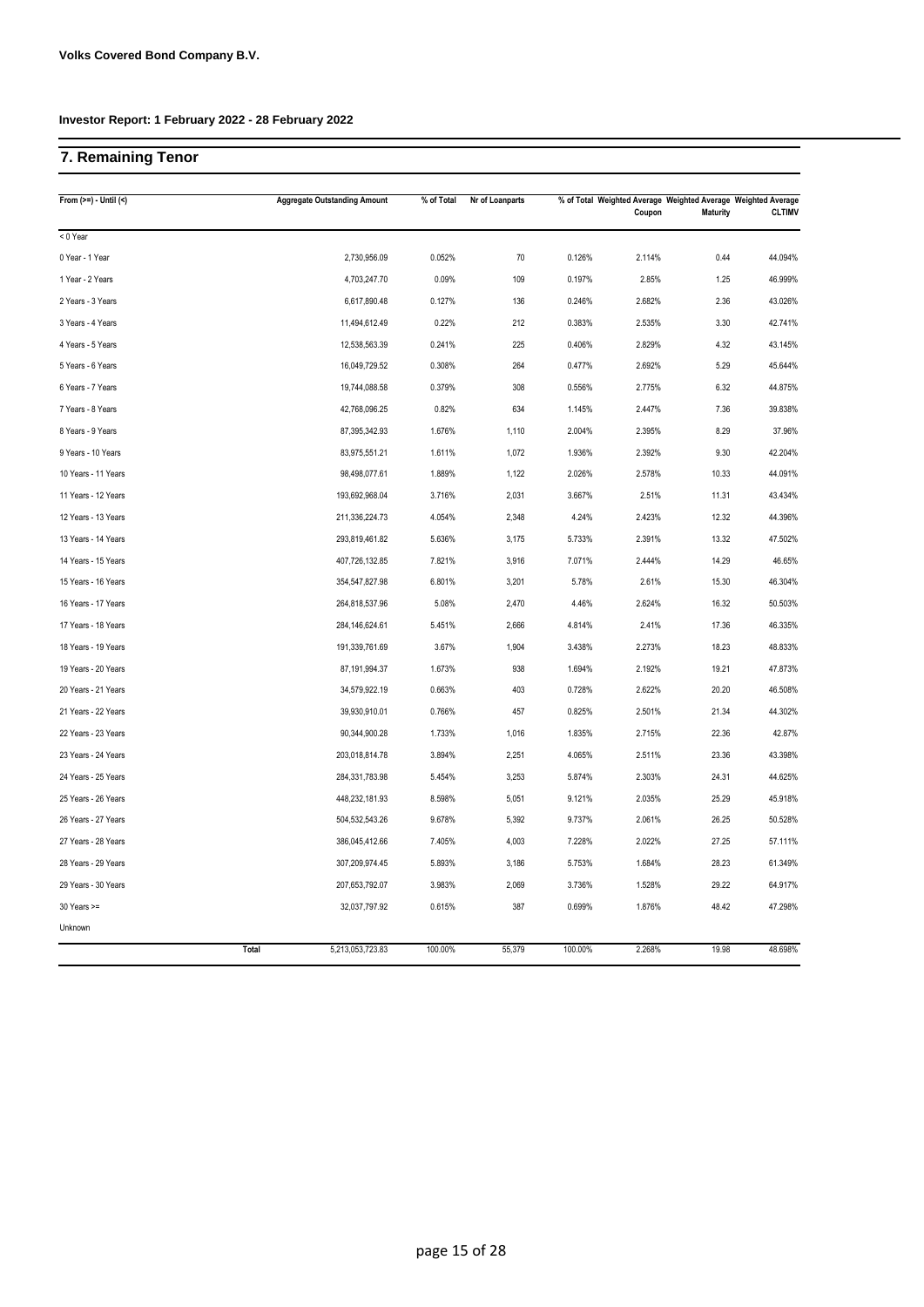# **8. Current Loan To Original Market Value**

| From $(>)$ - Until $(<=)$ |       | <b>Aggregate Outstanding Amount</b> | % of Total | Nr of Loanparts |         | Coupon | % of Total Weighted Average Weighted Average Weighted Average<br><b>Maturity</b> | <b>CLTIMV</b> |
|---------------------------|-------|-------------------------------------|------------|-----------------|---------|--------|----------------------------------------------------------------------------------|---------------|
| <b>NHG</b>                |       | 1,153,530,344.43                    | 22.128%    | 14,103          | 25.466% | 2.148% | 21.87                                                                            | 53.304%       |
| $= 10%$                   |       | 186,104.99                          | 0.004%     | 10              | 0.018%  | 2.442% | 17.27                                                                            | 4.831%        |
| 10% - 20%                 |       | 20,532,527.10                       | 0.394%     | 441             | 0.796%  | 2.34%  | 15.62                                                                            | 14.334%       |
| 20% - 30%                 |       | 130, 122, 728.03                    | 2.496%     | 2,105           | 3.801%  | 2.31%  | 16.36                                                                            | 19.239%       |
| $30\% - 40\%$             |       | 253,523,225.08                      | 4.863%     | 3,300           | 5.959%  | 2.262% | 18.25                                                                            | 25.643%       |
| 40% - 50%                 |       | 483,370,436.12                      | 9.272%     | 5,480           | 9.895%  | 2.186% | 19.49                                                                            | 33.258%       |
| 50% - 60%                 |       | 704,576,844.77                      | 13.516%    | 7,226           | 13.048% | 2.216% | 19.03                                                                            | 39.984%       |
| 60% - 70%                 |       | 892,979,613.42                      | 17.13%     | 7,985           | 14.419% | 2.288% | 18.94                                                                            | 46.108%       |
| 70% - 80%                 |       | 532,672,039.44                      | 10.218%    | 5,210           | 9.408%  | 2.229% | 20.99                                                                            | 55.678%       |
| 80% - 90%                 |       | 495,319,092.34                      | 9.502%     | 4,561           | 8.236%  | 2.367% | 20.62                                                                            | 61.713%       |
| 90% - 100%                |       | 378,569,574.77                      | 7.262%     | 3,397           | 6.134%  | 2.42%  | 22.02                                                                            | 68.096%       |
| 100% - 110%               |       | 158,852,370.65                      | 3.047%     | 1,469           | 2.653%  | 2.906% | 14.20                                                                            | 66.685%       |
| 110% - 120%               |       | 8,818,822.69                        | 0.169%     | 92              | 0.166%  | 2.924% | 13.73                                                                            | 67.289%       |
| 120% - 130%               |       |                                     |            |                 |         |        |                                                                                  |               |
| 130% - 140%               |       |                                     |            |                 |         |        |                                                                                  |               |
| 140% - 150%               |       |                                     |            |                 |         |        |                                                                                  |               |
| 150% >                    |       |                                     |            |                 |         |        |                                                                                  |               |
| Unknown                   |       |                                     |            |                 |         |        |                                                                                  |               |
|                           | Total | 5,213,053,723.83                    | 100.00%    | 55,379          | 100.00% | 2.268% | 19.98                                                                            | 48.698%       |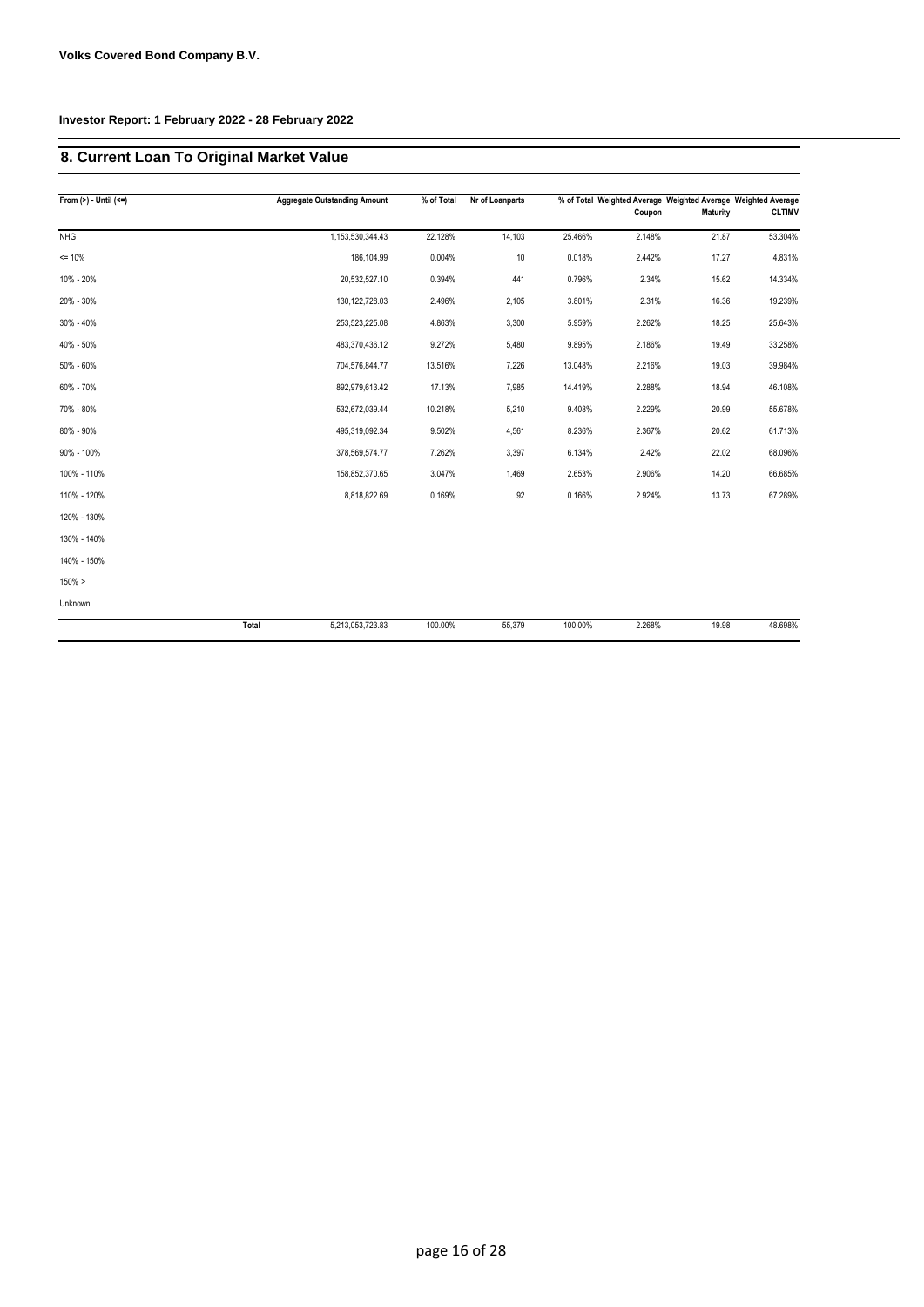#### **9. Current Loan To Indexed Market Value**

| From $(>)$ - Until $(<=)$ |       | <b>Aggregate Outstanding Amount</b> | % of Total | Nr of Loanparts |         |        |                 | % of Total Weighted Average Weighted Average Weighted Average |
|---------------------------|-------|-------------------------------------|------------|-----------------|---------|--------|-----------------|---------------------------------------------------------------|
|                           |       |                                     |            |                 |         | Coupon | <b>Maturity</b> | <b>CLTIMV</b>                                                 |
| <b>NHG</b>                |       | 1,153,530,344.43                    | 22.128%    | 14,103          | 25.466% | 2.148% | 21.87           | 53.304%                                                       |
| $= 10%$                   |       | 4,428,588.79                        | 0.085%     | 114             | 0.206%  | 2.305% | 14.99           | 8.83%                                                         |
| 10% - 20%                 |       | 141,781,544.15                      | 2.72%      | 2,362           | 4.265%  | 2.219% | 16.69           | 16.377%                                                       |
| 20% - 30%                 |       | 394,878,212.37                      | 7.575%     | 4,870           | 8.794%  | 2.261% | 17.81           | 25.74%                                                        |
| 30% - 40%                 |       | 835,285,044.54                      | 16.023%    | 8,652           | 15.623% | 2.267% | 18.36           | 35.418%                                                       |
| 40% - 50%                 |       | 985,523,514.03                      | 18.905%    | 9,306           | 16.804% | 2.282% | 19.04           | 44.815%                                                       |
| 50% - 60%                 |       | 745,736,356.77                      | 14.305%    | 7,174           | 12.954% | 2.30%  | 20.46           | 54.964%                                                       |
| 60% - 70%                 |       | 610,524,452.93                      | 11.711%    | 5,740           | 10.365% | 2.398% | 20.81           | 64.673%                                                       |
| 70% - 80%                 |       | 288,571,833.12                      | 5.536%     | 2,682           | 4.843%  | 2.415% | 21.22           | 74.062%                                                       |
| 80% - 90%                 |       | 45,299,238.74                       | 0.869%     | 330             | 0.596%  | 2.152% | 23.66           | 83.511%                                                       |
| 90% - 100%                |       | 7,494,593.96                        | 0.144%     | 46              | 0.083%  | 1.731% | 26.56           | 94.415%                                                       |
| 100% - 110%               |       |                                     |            |                 |         |        |                 |                                                               |
| 110% - 120%               |       |                                     |            |                 |         |        |                 |                                                               |
| 120% - 130%               |       |                                     |            |                 |         |        |                 |                                                               |
| 130% - 140%               |       |                                     |            |                 |         |        |                 |                                                               |
| 140% - 150%               |       |                                     |            |                 |         |        |                 |                                                               |
| $150\% >$                 |       |                                     |            |                 |         |        |                 |                                                               |
| Unknown                   |       |                                     |            |                 |         |        |                 |                                                               |
|                           | Total | 5,213,053,723.83                    | 100.00%    | 55,379          | 100.00% | 2.268% | 19.98           | 48.698%                                                       |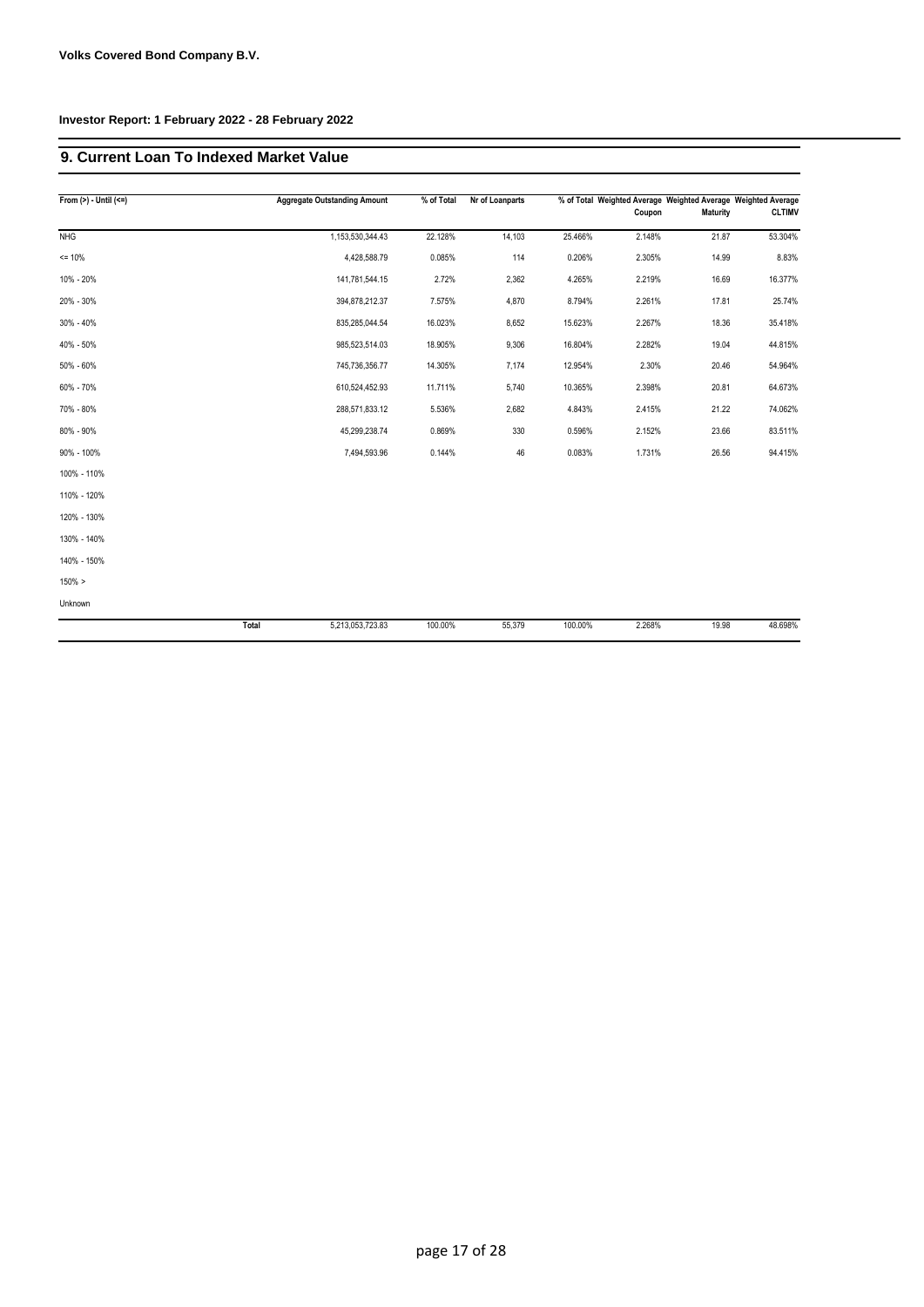# **10. Loanpart Coupon (interest rate bucket)**

| From $(>) -$ Until $(<=)$ |       | <b>Aggregate Outstanding Amount</b> | % of Total | Nr of Loanparts |         | % of Total Weighted Average Weighted Average Weigthed Average |                 |               |
|---------------------------|-------|-------------------------------------|------------|-----------------|---------|---------------------------------------------------------------|-----------------|---------------|
|                           |       |                                     |            |                 |         | Coupon                                                        | <b>Maturity</b> | <b>CLTIMV</b> |
| $= 0.5%$                  |       | 688,900.00                          | 0.013%     | 8               | 0.014%  | 0.268%                                                        | 13.64           | 35.01%        |
| $0.5\% - 1.0\%$           |       | 28,273,756.46                       | 0.542%     | 386             | 0.697%  | 0.933%                                                        | 23.05           | 56.62%        |
| $1.0\% - 1.5\%$           |       | 530,814,962.58                      | 10.182%    | 5,968           | 10.777% | 1.321%                                                        | 20.53           | 47.99%        |
| $1.5\% - 2.0\%$           |       | 1,897,426,256.91                    | 36.398%    | 20,333          | 36.716% | 1.791%                                                        | 22.05           | 48.61%        |
| $2.0\% - 2.5\%$           |       | 1,153,574,149.33                    | 22.129%    | 11,870          | 21.434% | 2.242%                                                        | 19.76           | 50.00%        |
| $2.5\% - 3.0\%$           |       | 901,421,437.88                      | 17.292%    | 9,339           | 16.864% | 2.769%                                                        | 18.39           | 46.81%        |
| $3.0\% - 3.5\%$           |       | 370,536,652.05                      | 7.108%     | 3,774           | 6.815%  | 3.207%                                                        | 17.08           | 50.23%        |
| $3.5\% - 4.0\%$           |       | 165,857,467.51                      | 3.182%     | 1,745           | 3.151%  | 3.746%                                                        | 16.53           | 49.69%        |
| $4.0\% - 4.5\%$           |       | 52,582,163.41                       | 1.009%     | 604             | 1.091%  | 4.24%                                                         | 15.27           | 46.89%        |
| $4.5\% - 5.0\%$           |       | 51,421,273.70                       | 0.986%     | 628             | 1.134%  | 4.77%                                                         | 13.94           | 47.58%        |
| $5.0\% - 5.5\%$           |       | 32,003,296.48                       | 0.614%     | 363             | 0.655%  | 5.266%                                                        | 13.47           | 48.69%        |
| $5.5\% - 6.0\%$           |       | 19,656,669.26                       | 0.377%     | 243             | 0.439%  | 5.742%                                                        | 13.30           | 47.24%        |
| $6.0\% - 6.5\%$           |       | 6,762,825.71                        | 0.13%      | 91              | 0.164%  | 6.269%                                                        | 12.51           | 48.35%        |
| $6.5\% - 7.0\%$           |       | 1,455,841.98                        | 0.028%     | 20              | 0.036%  | 6.709%                                                        | 10.34           | 46.63%        |
| $7.0\% >$                 |       | 578,070.57                          | 0.011%     | $\overline{7}$  | 0.013%  | 7.564%                                                        | 4.59            | 41.98%        |
| Unknown                   |       |                                     |            |                 |         |                                                               |                 |               |
|                           | Total | 5,213,053,723.83                    | 100.00%    | 55,379          | 100.00% | 2.268%                                                        | 19.98           | 48.70%        |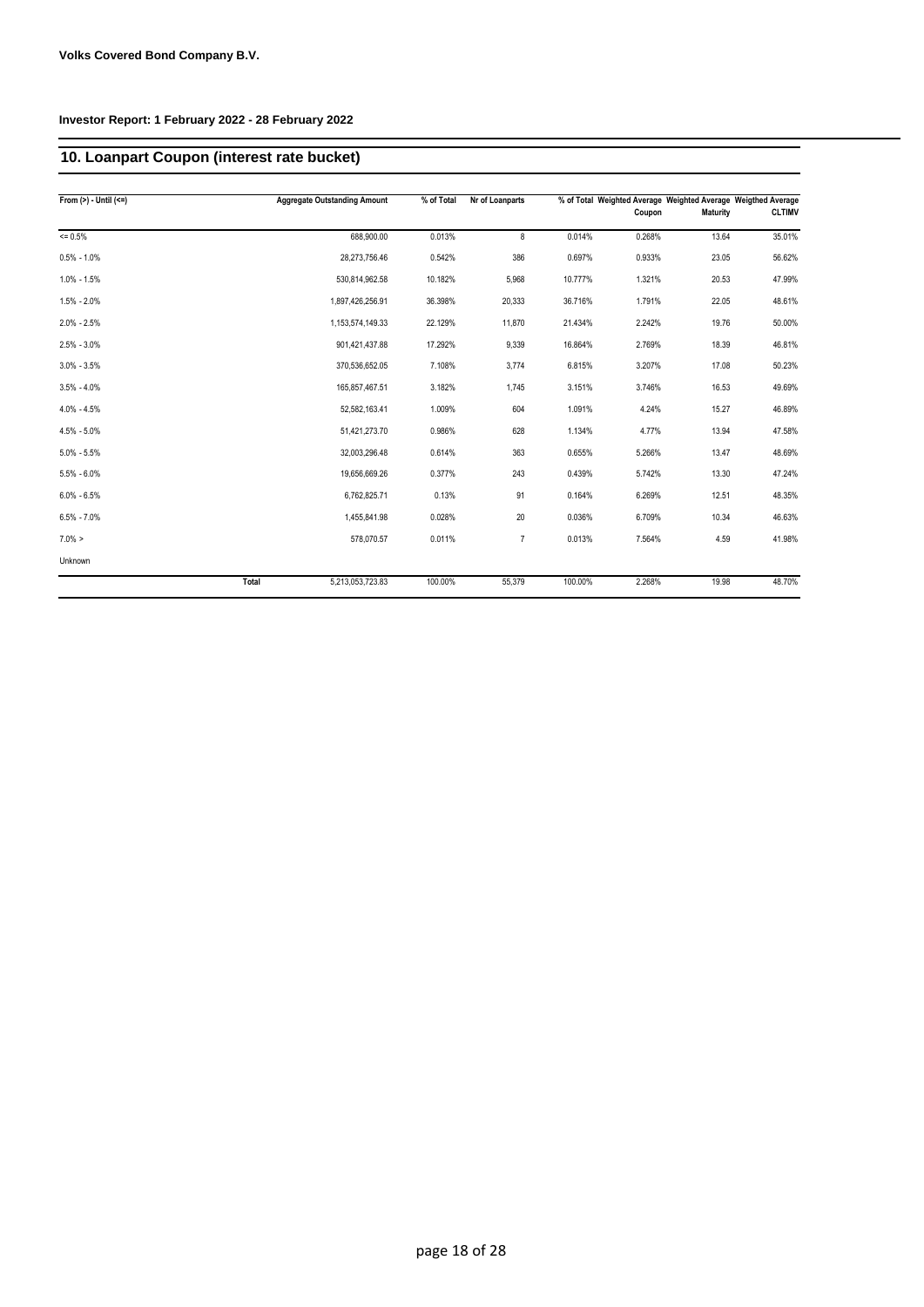# **11. Remaining Interest Rate Fixed Period**

|                    | <b>Aggregate Outstanding Amount</b> | % of Total | Nr of Loanparts |         | Coupon | <b>Maturity</b> | % of Total Weighted Average Weighted Average Weigthed Average<br><b>CLTIMV</b> |
|--------------------|-------------------------------------|------------|-----------------|---------|--------|-----------------|--------------------------------------------------------------------------------|
| < 1 year           | 353,061,843.20                      | 6.773%     | 3,810           | 6.88%   | 2.029% | 14.93           | 46.00%                                                                         |
| 1 year - 2 years   | 65,719,583.16                       | 1.261%     | 867             | 1.566%  | 3.037% | 13.73           | 46.51%                                                                         |
| 2 year - 3 years   | 165,963,474.21                      | 3.184%     | 2,028           | 3.662%  | 3.007% | 15.81           | 42.70%                                                                         |
| 3 year - 4 years   | 534,549,518.59                      | 10.254%    | 5,621           | 10.15%  | 2.811% | 16.29           | 45.12%                                                                         |
| 4 year - 5 years   | 668,311,601.39                      | 12.82%     | 7,003           | 12.646% | 2.365% | 16.80           | 45.27%                                                                         |
| 5 year - 6 years   | 659,277,236.38                      | 12.647%    | 7,089           | 12.801% | 2.206% | 20.15           | 44.94%                                                                         |
| 6 year - 7 years   | 561,499,487.48                      | 10.771%    | 6,038           | 10.903% | 2.087% | 22.35           | 49.22%                                                                         |
| 7 year - 8 years   | 467,701,625.37                      | 8.972%     | 4,848           | 8.754%  | 1.959% | 22.56           | 53.03%                                                                         |
| 8 year - 9 years   | 332,171,376.56                      | 6.372%     | 3,408           | 6.154%  | 1.80%  | 20.90           | 52.12%                                                                         |
| 9 year - 10 years  | 232,038,310.05                      | 4.451%     | 2,348           | 4.24%   | 1.799% | 19.64           | 50.05%                                                                         |
| 10 year - 11 years | 62,720,881.78                       | 1.203%     | 733             | 1.324%  | 2.428% | 18.47           | 45.86%                                                                         |
| 11 year - 12 years | 62,503,402.76                       | 1.199%     | 666             | 1.203%  | 2.442% | 19.38           | 49.86%                                                                         |
| 12 year - 13 years | 42,790,123.31                       | 0.821%     | 494             | 0.892%  | 2.949% | 19.75           | 48.24%                                                                         |
| 13 year - 14 years | 94,528,855.93                       | 1.813%     | 970             | 1.752%  | 2.841% | 19.12           | 47.42%                                                                         |
| 14 year - 15 years | 162,848,740.84                      | 3.124%     | 1,651           | 2.981%  | 2.719% | 20.30           | 45.88%                                                                         |
| 15 year - 16 years | 109,493,004.89                      | 2.10%      | 1,225           | 2.212%  | 2.842% | 23.15           | 45.33%                                                                         |
| 16 year - 17 years | 116,986,912.48                      | 2.244%     | 1,235           | 2.23%   | 2.797% | 24.18           | 51.74%                                                                         |
| 17 year - 18 years | 124,245,669.23                      | 2.383%     | 1,319           | 2.382%  | 2.408% | 24.54           | 54.93%                                                                         |
| 18 year - 19 years | 217,401,799.31                      | 4.17%      | 2,196           | 3.965%  | 1.856% | 26.53           | 60.12%                                                                         |
| 19 year - 20 years | 178,208,962.46                      | 3.419%     | 1,802           | 3.254%  | 1.594% | 28.02           | 62.30%                                                                         |
| 20 year - 21 years | 979,796.75                          | 0.019%     | 26              | 0.047%  | 1.63%  | 29.71           | 56.73%                                                                         |
| 21 year - 22 years |                                     |            |                 |         |        |                 |                                                                                |
| 22 year - 23 years |                                     |            |                 |         |        |                 |                                                                                |
| 23 year - 24 years |                                     |            |                 |         |        |                 |                                                                                |
| 24 year - 25 years |                                     |            |                 |         |        |                 |                                                                                |
| 25 year - 26 years | 51,517.70                           | 0.001%     | $\overline{2}$  | 0.004%  | 4.622% | 25.33           | 34.83%                                                                         |
| 26 year - 27 years |                                     |            |                 |         |        |                 |                                                                                |
| 27 year - 28 years |                                     |            |                 |         |        |                 |                                                                                |
| 28 year - 29 years |                                     |            |                 |         |        |                 |                                                                                |
| 29 year - 30 years |                                     |            |                 |         |        |                 |                                                                                |
| >= 30 years        |                                     |            |                 |         |        |                 |                                                                                |
| Total              | 5,213,053,723.83                    | 100.00%    | 55,379          | 100.00% | 2.268% | 19.98           | 48.70%                                                                         |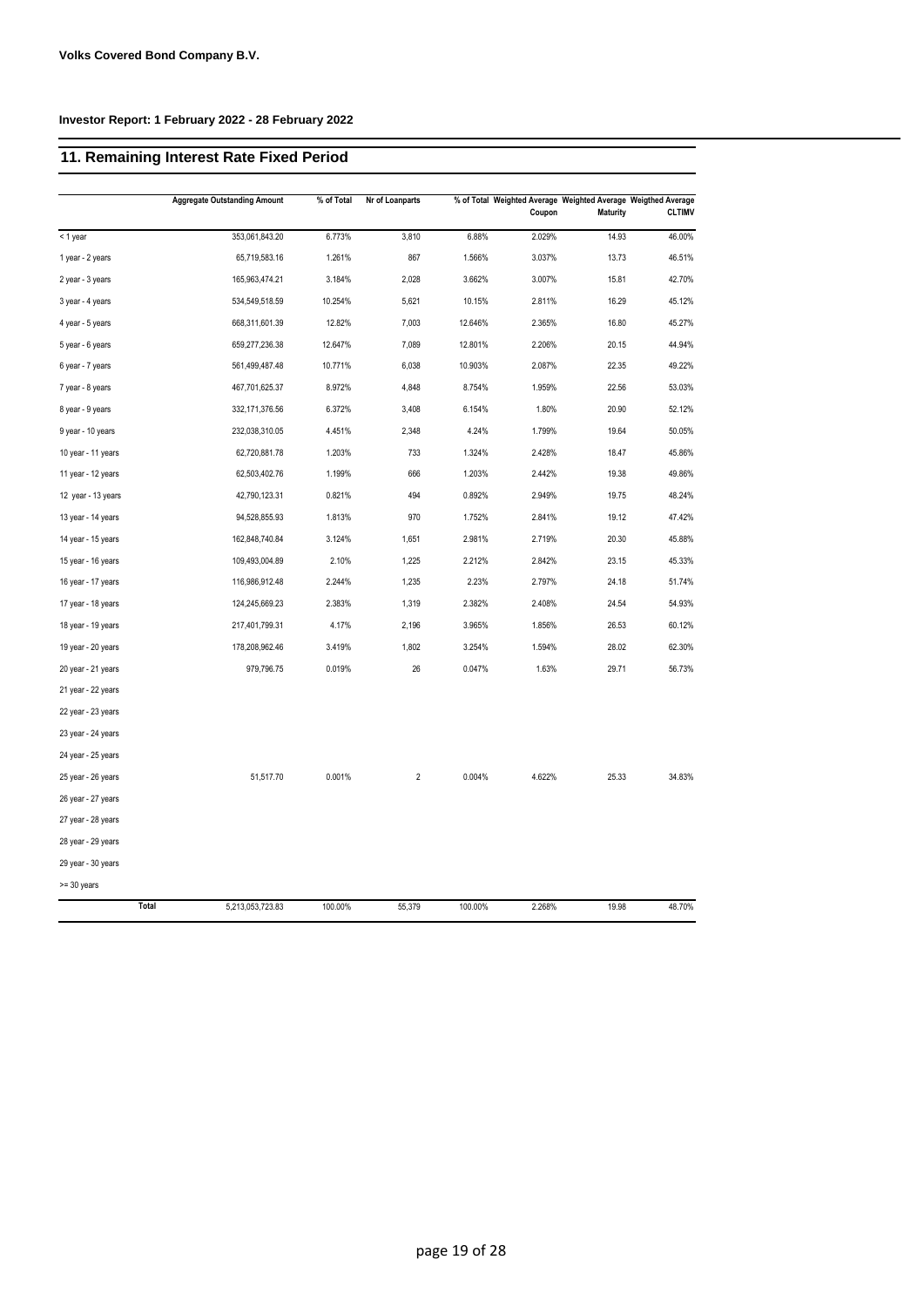| 12. Interest Payment Type |       |                                     |            |                 |         |        |                 |                                                                                |
|---------------------------|-------|-------------------------------------|------------|-----------------|---------|--------|-----------------|--------------------------------------------------------------------------------|
|                           |       | <b>Aggregate Outstanding Amount</b> | % of Total | Nr of Loanparts |         | Coupon | <b>Maturity</b> | % of Total Weighted Average Weighted Average Weighted Average<br><b>CLTIMV</b> |
| Fixed                     |       | 4,992,956,270.41                    | 95.778%    | 53,016          | 95.733% | 2.288% | 20.24           | 48.89%                                                                         |
| Floating                  |       | 220.097.453.42                      | 4.222%     | 2,363           | 4.267%  | 1.83%  | 14.10           | 44.35%                                                                         |
| Unknown                   |       |                                     |            |                 |         |        |                 |                                                                                |
|                           | Total | 5,213,053,723.83                    | 100.00%    | 55,379          | 100.00% | 2.268% | 19.98           | 48.70%                                                                         |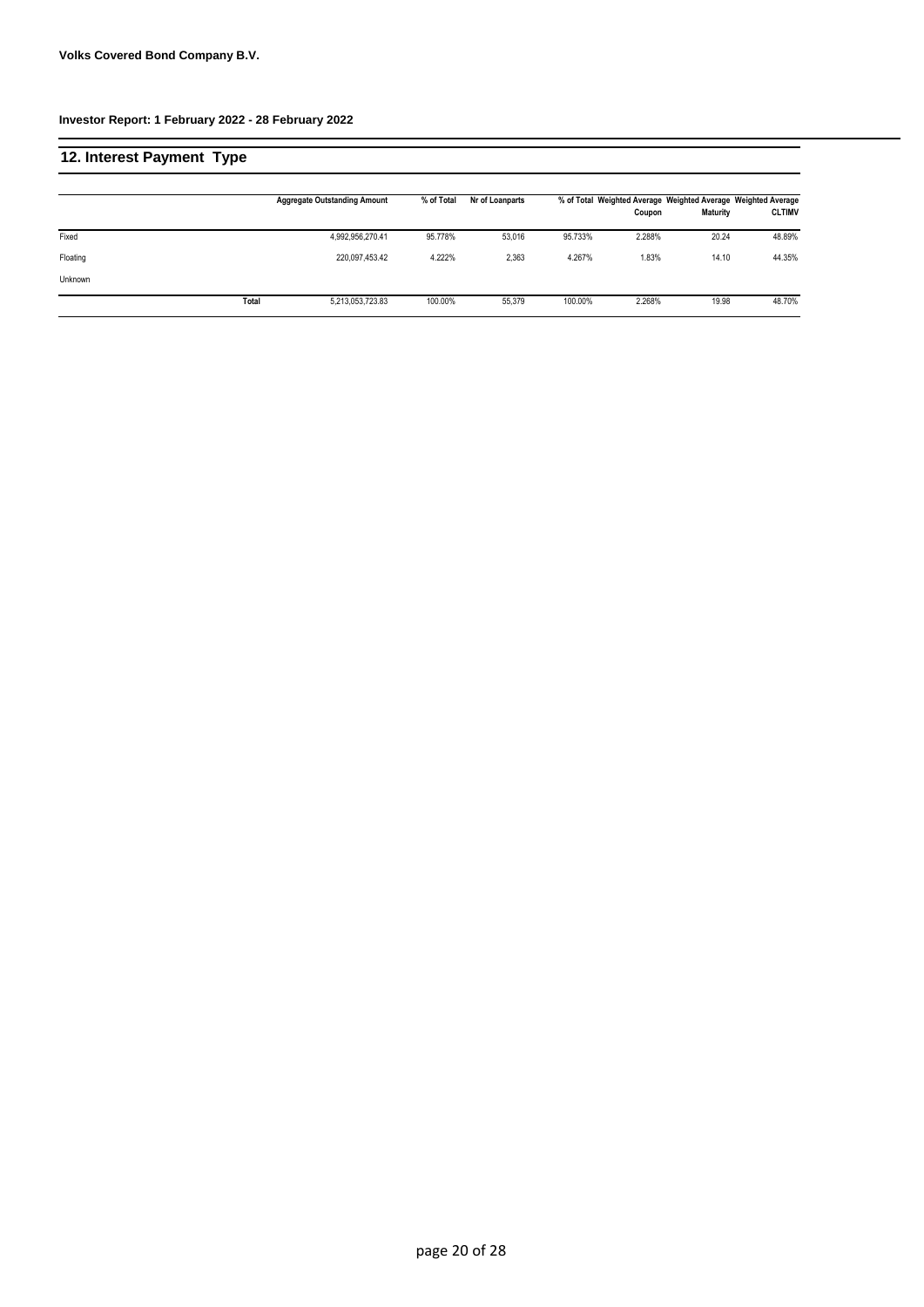| 13. Property Description |       |                                     |            |                 |         |        |                 |                                                                                |
|--------------------------|-------|-------------------------------------|------------|-----------------|---------|--------|-----------------|--------------------------------------------------------------------------------|
| Description              |       | <b>Aggregate Outstanding Amount</b> | % of Total | Nr of Borrowers |         | Coupon | <b>Maturity</b> | % of Total Weighted Average Weighted Average Weighted Average<br><b>CLTIMV</b> |
| House                    |       | 4,600,203,522.09                    | 88.244%    | 24.904          | 85.811% | 2.291% | 19.72           | 48.73%                                                                         |
| Apartment                |       | 612.850.201.74                      | 11.756%    | 4.118           | 14.189% | 2.101% | 21.92           | 48.48%                                                                         |
|                          | Total | 5,213,053,723.83                    | 100.00%    | 29.022          | 100.00% | 2.268% | 19.98           | 48.70%                                                                         |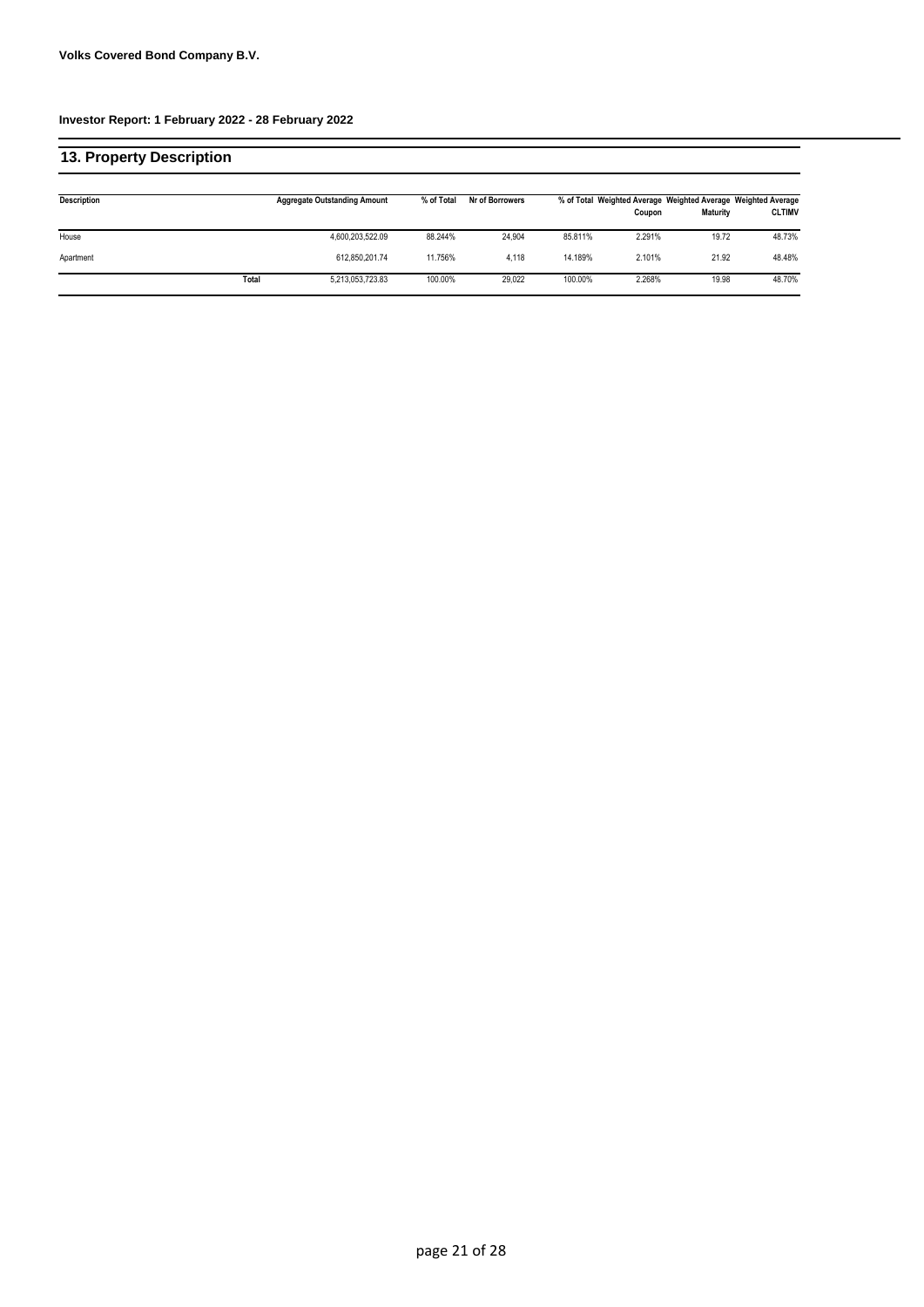# **14. Geographical Distribution (by province)**

| Province              | <b>Aggregate Outstanding Amount</b> | % of Total | Nr of Borrowers |         |        | % of Total Weighted Average Weighted Average Weighted Average |               |
|-----------------------|-------------------------------------|------------|-----------------|---------|--------|---------------------------------------------------------------|---------------|
|                       |                                     |            |                 |         | Coupon | <b>Maturity</b>                                               | <b>CLTIMV</b> |
| Drenthe               | 161,993,731.24                      | 3.107%     | 1,061           | 3.656%  | 2.297% | 19.33                                                         | 47.75%        |
| Flevoland             | 162,626,712.00                      | 3.12%      | 948             | 3.266%  | 2.267% | 20.11                                                         | 48.07%        |
| Friesland             | 125,331,544.60                      | 2.404%     | 860             | 2.963%  | 2.248% | 19.66                                                         | 48.39%        |
| Gelderland            | 821,464,362.69                      | 15.758%    | 4,410           | 15.195% | 2.294% | 20.04                                                         | 47.91%        |
| Groningen             | 153,751,149.05                      | 2.949%     | 1,136           | 3.914%  | 2.302% | 18.33                                                         | 46.23%        |
| Limburg               | 664,756,242.69                      | 12.752%    | 4,487           | 15.461% | 2.489% | 17.57                                                         | 50.43%        |
| Noord-Brabant         | 830.688.986.57                      | 15.935%    | 4,344           | 14.968% | 2.266% | 19.92                                                         | 49.44%        |
| Noord-Holland         | 726,476,384.60                      | 13.936%    | 3,388           | 11.674% | 2.127% | 21.39                                                         | 46.86%        |
| Overijssel            | 372,225,710.69                      | 7.14%      | 2,200           | 7.58%   | 2.243% | 20.31                                                         | 50.75%        |
| Utrecht               | 367, 197, 743. 25                   | 7.044%     | 1,760           | 6.064%  | 2.202% | 21.00                                                         | 46.51%        |
| Zeeland               | 88,876,041.71                       | 1.705%     | 579             | 1.995%  | 2.41%  | 19.09                                                         | 49.82%        |
| Zuid-Holland          | 737,665,114.74                      | 14.15%     | 3,849           | 13.262% | 2.201% | 20.71                                                         | 49.82%        |
| Unknown/Not specified |                                     |            |                 |         |        |                                                               |               |
| Total                 | 5,213,053,723.83                    | 100.00%    | 29,022          | 100.00% | 2.268% | 19.98                                                         | 48.70%        |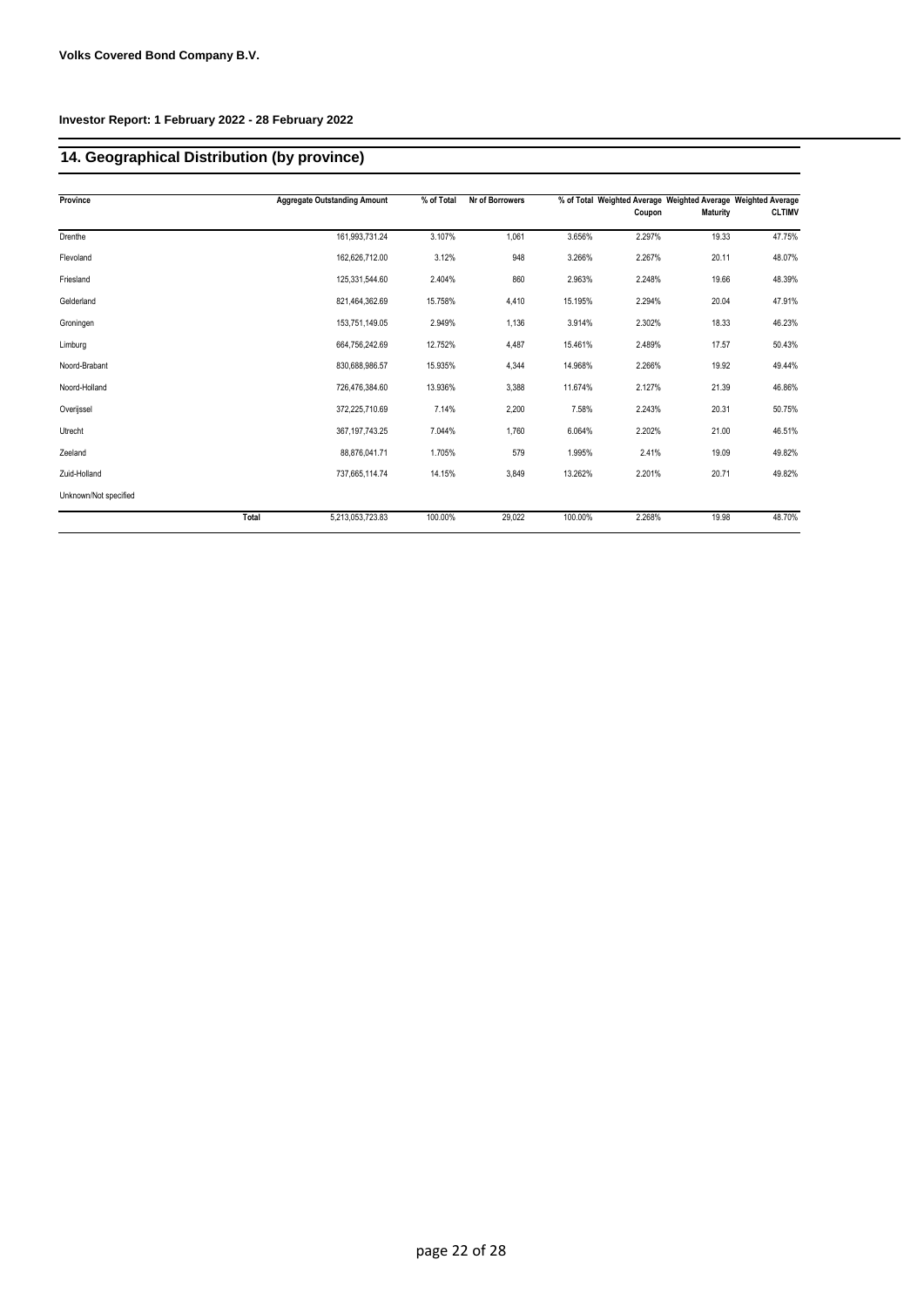| 15. Occupancy  |       |                                     |            |                 |         |        |                 |                                                                                |
|----------------|-------|-------------------------------------|------------|-----------------|---------|--------|-----------------|--------------------------------------------------------------------------------|
| Description    |       | <b>Aggregate Outstanding Amount</b> | % of Total | Nr of Borrowers |         | Coupon | <b>Maturity</b> | % of Total Weighted Average Weighted Average Weighted Average<br><b>CLTIMV</b> |
| Owner Occupied |       | 5,213,053,723.83                    | 100.00%    | 29,022          | 100.00% | 2.268% | 19.98           | 48.70%                                                                         |
| Buy-to-let     |       |                                     |            |                 |         |        |                 |                                                                                |
| Unknown        |       |                                     |            |                 |         |        |                 |                                                                                |
|                | Total | 5,213,053,723.83                    | 100.00%    | 29,022          | 100.00% | 2.268% | 19.98           | 48.70%                                                                         |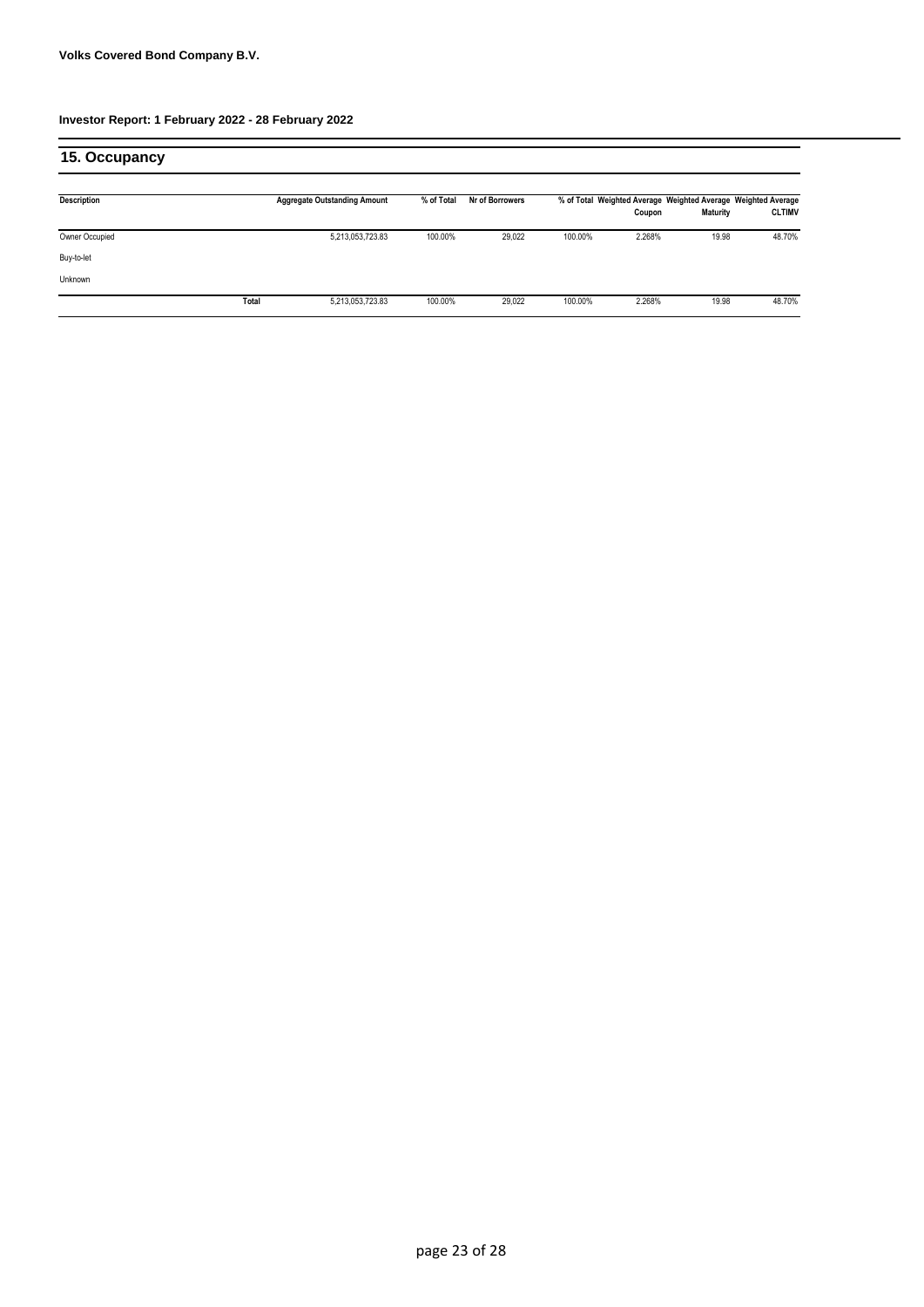| 16. Loanpart Payment Frequency |       |                                     |            |                 |         |        |                                                                                  |               |
|--------------------------------|-------|-------------------------------------|------------|-----------------|---------|--------|----------------------------------------------------------------------------------|---------------|
| <b>Description</b>             |       | <b>Aggregate Outstanding Amount</b> | % of Total | Nr of Loanparts |         | Coupon | % of Total Weighted Average Weighted Average Weighted Average<br><b>Maturity</b> | <b>CLTIMV</b> |
| Monthly                        |       | 5,213,053,723.83                    | 100.00%    | 55,379          | 100.00% | 2.268% | 19.98                                                                            | 48.70%        |
| Quarterly                      |       |                                     |            |                 |         |        |                                                                                  |               |
| Semi-annualy                   |       |                                     |            |                 |         |        |                                                                                  |               |
| Annualy                        |       |                                     |            |                 |         |        |                                                                                  |               |
| Unknown                        |       |                                     |            |                 |         |        |                                                                                  |               |
|                                | Total | 5,213,053,723.83                    | 100.00%    | 55,379          | 100.00% | 2.268% | 19.98                                                                            | 48.70%        |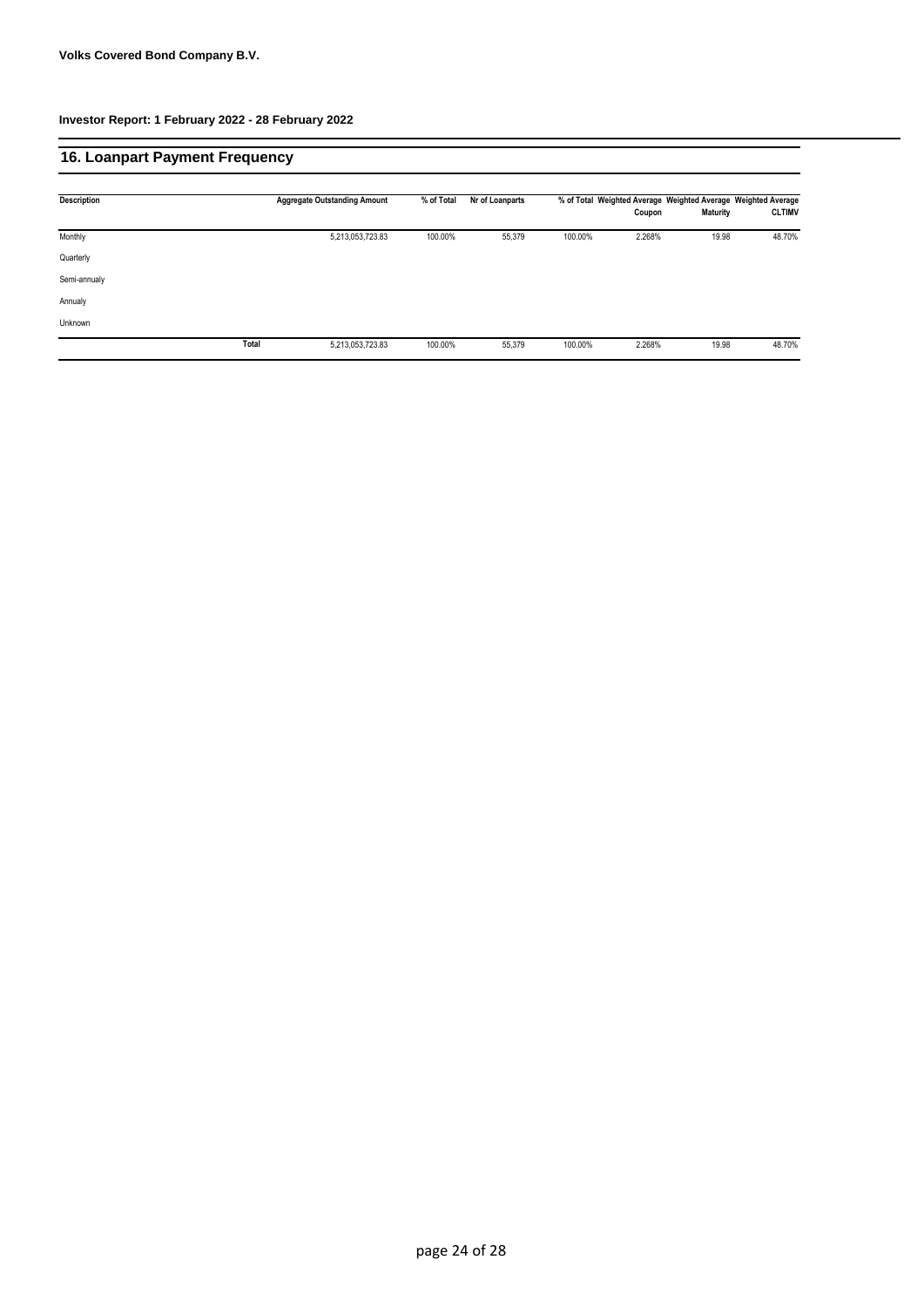| 17. Guarantee Type   |       |                                     |            |             |         |        |                 |                                                                                |
|----------------------|-------|-------------------------------------|------------|-------------|---------|--------|-----------------|--------------------------------------------------------------------------------|
|                      |       | <b>Aggregate Outstanding Amount</b> | % of Total | Nr of Loans |         | Coupon | <b>Maturity</b> | % of Total Weighted Average Weighted Average Weighted Average<br><b>CLTIMV</b> |
| <b>NHG Guarantee</b> |       | 1,153,530,344.43                    | 22.128%    | 7,686       | 26.483% | 2.148% | 21.87           | 53.30%                                                                         |
| Non-NHG Guarantee    |       | 4,059,523,379.40                    | 77.872%    | 21,336      | 73.517% | 2.302% | 19.44           | 47.39%                                                                         |
| Unknown              |       |                                     |            |             |         |        |                 |                                                                                |
|                      | Total | 5,213,053,723.83                    | 100.00%    | 29,022      | 100.00% | 2.268% | 19.98           | 48.70%                                                                         |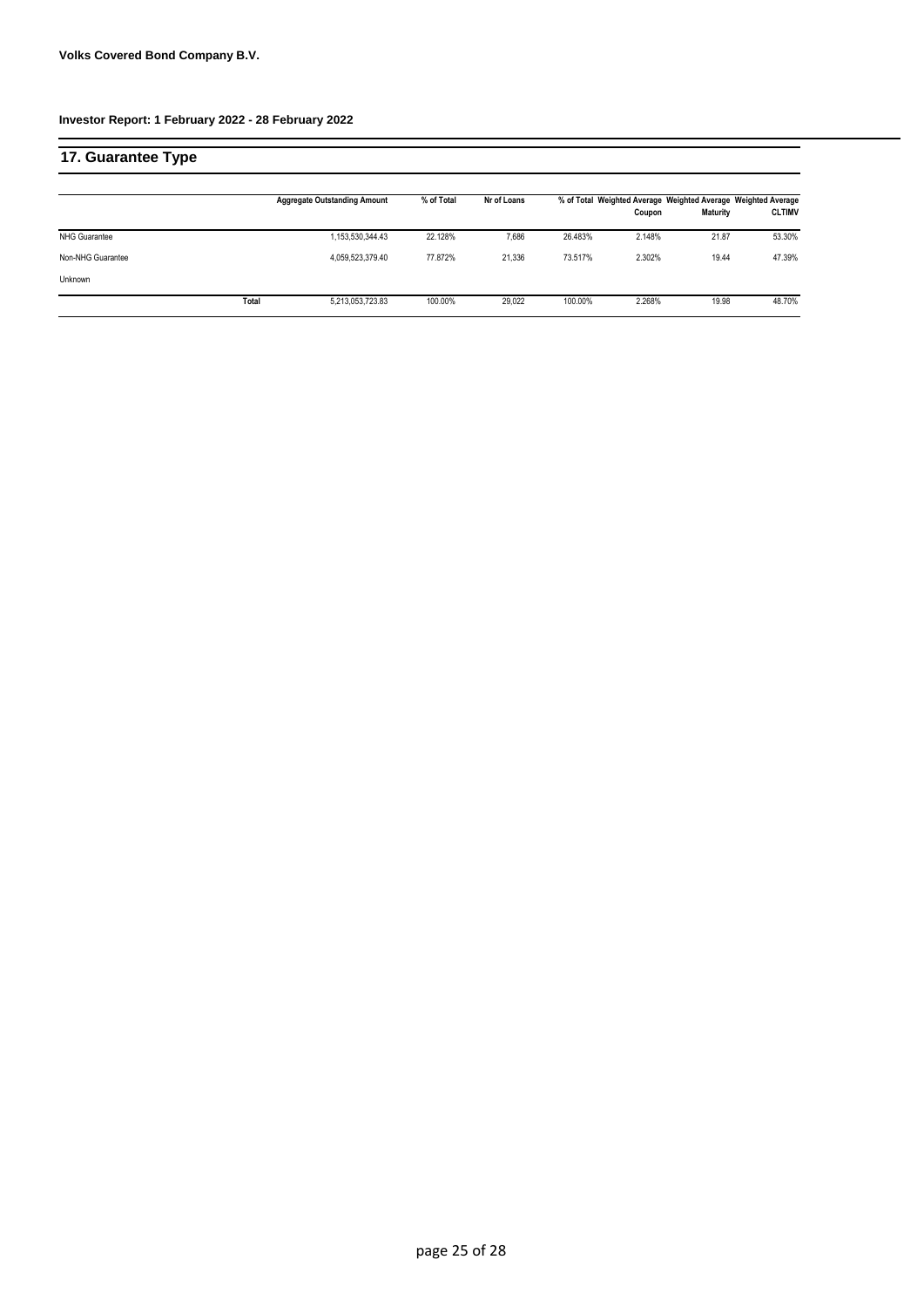# **Investor Report: 1 December 2021 - 31 December 2021**

**Glossary**

| Term                                                                     | <b>Definition / Calculation</b>                                                                                                                                                                                                                                                                                                                                                                                                                                                                                                                                                                                                                                                                                                                                                                                                                                                                                                                                                                                                                                                                                                                                                                                                                                                                                                                                                                                                                                                                                                        |
|--------------------------------------------------------------------------|----------------------------------------------------------------------------------------------------------------------------------------------------------------------------------------------------------------------------------------------------------------------------------------------------------------------------------------------------------------------------------------------------------------------------------------------------------------------------------------------------------------------------------------------------------------------------------------------------------------------------------------------------------------------------------------------------------------------------------------------------------------------------------------------------------------------------------------------------------------------------------------------------------------------------------------------------------------------------------------------------------------------------------------------------------------------------------------------------------------------------------------------------------------------------------------------------------------------------------------------------------------------------------------------------------------------------------------------------------------------------------------------------------------------------------------------------------------------------------------------------------------------------------------|
| <b>Account Bank</b>                                                      | means Rabobank Nederland.                                                                                                                                                                                                                                                                                                                                                                                                                                                                                                                                                                                                                                                                                                                                                                                                                                                                                                                                                                                                                                                                                                                                                                                                                                                                                                                                                                                                                                                                                                              |
| ACT                                                                      | means Asset Cover Test.                                                                                                                                                                                                                                                                                                                                                                                                                                                                                                                                                                                                                                                                                                                                                                                                                                                                                                                                                                                                                                                                                                                                                                                                                                                                                                                                                                                                                                                                                                                |
| ACT a                                                                    | means for each Mortgage Receivable the lower of its Current Balance and the sum of the following elements, to the extent applicable to it:<br>(i) if it is a Savings Mortgage Receivable an amount calculated on the basis of a method notified to the Rating Agencies and subject to Rating<br>Agency Confirmation from Moody's, related to the Savings and Accrued Savings Interest in connection with such Savings Mortgage Receivable,<br>provided that no amount will be deducted if and to the extent that a Bank Savings Participation Agreement and/or Insurance Savings Participation<br>Agreement (each a Participation Agreement and together the "Participation Agreements") is in place in relation to the relevant Mortgage<br>Receivable:<br>(ii) if it corresponds to a Construction Deposit: the amount of the Construction Deposit;<br>(iii) if it was in breach of the Mortgage Receivable Warranties as of the relevant Transfer Date: such amount as is necessary to reduce its<br>Adjusted Current Balance or Current Balance, as the case may be, to zero;<br>(iv) if it is 3 months or more in arrears and it is not a Defaulted Receivable: such amount as is necessary to arrive at 30% of its Current Balance;<br>(v) if it is a Defaulted Receivable: such amount as is necessary to reduce its Current Balance to zero; and/or<br>(vi) if it is a Mortgage Receivable with an interest rate below the Minimum Mortgage Interest Rate, an amount equal to the Minimum Mortgage<br>Interest Rate Reduction. |
| ACT ß                                                                    | means for each Mortgage Receivable the lower of (i) the LTV Cut-Off Percentage of its Indexed Valuation and (ii) a minus L.                                                                                                                                                                                                                                                                                                                                                                                                                                                                                                                                                                                                                                                                                                                                                                                                                                                                                                                                                                                                                                                                                                                                                                                                                                                                                                                                                                                                            |
| ACT Y1                                                                   | means, if the Issuer's credit rating from Moody's falls below P-1 (short-term) or if the issuer default rating falls below F1 (short term) or A- by Fitch,<br>the sum of all amounts (the "Deposit Amount") in respect of the Mortgage Receivables, which amounts are, in respect of each Mortgage<br>Receivable separately, the lower of: (a) the aggregate amount of the deposits, to the extent the amount thereof exceeds the amount claimable<br>under the DGS, held by the Borrower of the Mortgage Receivable(s) with the Originators on the last day of the immediately preceding month; and<br>(b) the aggregate Outstanding Principal Amount of such Mortgage Receivable(s) on the last day of the immediately preceding month. The Deposit<br>Amount will be adjusted as follows. If the outcome of A(a) is lower than A(b) as described above, the Deposit Amount will be reduced with an<br>amount equal to A(b) minus A(a) provided that the Deposit Amount will always be at least 0. If the outcome of A(a) is higher than A(b) as<br>described above, the Deposit Amount will be reduced with the amount of the Excess Credit Enhancement.                                                                                                                                                                                                                                                                                                                                                                            |
| ACT Y2                                                                   | means, (i) if the Issuer's CR Assessment from Moody's falls below P-1(cr) (short-term) or if the issuer default rating falls below F 1 (short term) or<br>A (long-term) by Fitch, an additional amount equal to the Outstanding Principal Amount of all Mortgage Receivables on the last day of the month<br>immediately preceding the Calculation Date multiplied by the Monthly Payment Percentage of the prior calendar month immediately preceding the<br>Calculation Date in connection with the commingling risk or (ii) zero (a) if the Issuer's credit rating from Moody's is at least equal to P-1 (short-<br>term) and if the issuer default rating is at least equal to FI (short term) or A (long-term) by Fitch or (b) if de Volksbank has taken alternative<br>measures to reduce the commingling risk                                                                                                                                                                                                                                                                                                                                                                                                                                                                                                                                                                                                                                                                                                                   |
| ACT Z                                                                    | means an amount equal to the Interest Cover Required Amount. Whereby "Interest Cover Required Amount" means an amount equal to the<br>positive difference, if any, between: (a) the aggregate amount of Scheduled Interest for all Series outstanding; and (b) the aggregate amount of<br>interest to be received under the Transferred Assets up to the relevant final maturity date taking into account their respective contractual<br>amortisation profile less in respect of each Savings Mortgage Receivable which is subject to a Participation, an amount equal to the net amount<br>received or recovered multiplied by the applicable Participation Fraction; and, in each case, (i) taking into account any amount (to be) received or<br>(to be) paid by the CBC in connection with any Swap Agreement and (ii) assuming that for any floating or fixed rate interest, that up to and<br>including the latest Final Maturity Date, of any Covered Bond outstanding, such rates remain at the same level as at the relevant Calculation Date<br>preceding the relevant CBC Payment Date.                                                                                                                                                                                                                                                                                                                                                                                                                                    |
| Asset Percentage                                                         | means 81% or such percentage figure as is determined from time to time in accordance with the Asset Monitoring Agreement.                                                                                                                                                                                                                                                                                                                                                                                                                                                                                                                                                                                                                                                                                                                                                                                                                                                                                                                                                                                                                                                                                                                                                                                                                                                                                                                                                                                                              |
| <b>Available Liquidity Buffer</b>                                        | means available liquid assets on reserved accounts of the CBC, plus interest payments and principal repayments from the underlying assets<br>(including derivatives) to which the CBC is contractually entitled for the following six (6) months period.                                                                                                                                                                                                                                                                                                                                                                                                                                                                                                                                                                                                                                                                                                                                                                                                                                                                                                                                                                                                                                                                                                                                                                                                                                                                               |
| <b>Calculation Date</b>                                                  | means the date falling two business days before each CBC Payment Date. The "relevant" Calculation Date in respect of any Calculation Period<br>will be the first Calculation Date falling after the end of that period and the "relevant" Calculation Date in respect of any CBC Payment Date will be<br>the last Calculation Date prior to that CBC Payment Date.                                                                                                                                                                                                                                                                                                                                                                                                                                                                                                                                                                                                                                                                                                                                                                                                                                                                                                                                                                                                                                                                                                                                                                     |
| <b>Construction Deposit</b>                                              | means in relation to a Mortgage Loan, that part of the Mortgage Loan which the relevant Borrower requested to be disbursed into a blocked<br>account held in his name with the relevant Seller, the proceeds of which may be applied towards construction of, or improvements to, the relevant<br>Mortgaged Asset.                                                                                                                                                                                                                                                                                                                                                                                                                                                                                                                                                                                                                                                                                                                                                                                                                                                                                                                                                                                                                                                                                                                                                                                                                     |
| <b>Credit Rating</b>                                                     | means an assessment of the credit worthiness of the notes assigned by the Credit Rating Agencies.                                                                                                                                                                                                                                                                                                                                                                                                                                                                                                                                                                                                                                                                                                                                                                                                                                                                                                                                                                                                                                                                                                                                                                                                                                                                                                                                                                                                                                      |
| <b>Current Balance</b>                                                   | means in relation to an Eligible Receivable at any date, the aggregate (without double counting) of the Net Outstanding Principal Amount,<br>Accrued Interest (unless it concerns calculations for either the Asset Cover Test or the Amortisation Test Aggregate Asset Amount, in which case<br>Accrued Interest will not be included) and Arrears of Interest as at that date.                                                                                                                                                                                                                                                                                                                                                                                                                                                                                                                                                                                                                                                                                                                                                                                                                                                                                                                                                                                                                                                                                                                                                       |
| Current Loan to Indexed Market Value (CLTIMV)                            | means the ratio calculated by dividing the current outstanding loan amount by the Indexed Market Value.                                                                                                                                                                                                                                                                                                                                                                                                                                                                                                                                                                                                                                                                                                                                                                                                                                                                                                                                                                                                                                                                                                                                                                                                                                                                                                                                                                                                                                |
| Current Loan to Original Market Value (CLTOMV)<br>Debt Service to Income | means the ratio calculated by dividing the current outstanding loan amount by the Original Market Value.<br>means the ratio calculated by dividing the amount a borrower is required to pay (in interest and principal repayments) on an annual basis by the                                                                                                                                                                                                                                                                                                                                                                                                                                                                                                                                                                                                                                                                                                                                                                                                                                                                                                                                                                                                                                                                                                                                                                                                                                                                           |
|                                                                          | borrower(s) disposable income.                                                                                                                                                                                                                                                                                                                                                                                                                                                                                                                                                                                                                                                                                                                                                                                                                                                                                                                                                                                                                                                                                                                                                                                                                                                                                                                                                                                                                                                                                                         |
| Index                                                                    | means the index of increases of house prices issued by the Land Registry in relation to residential properties in The Netherlands.                                                                                                                                                                                                                                                                                                                                                                                                                                                                                                                                                                                                                                                                                                                                                                                                                                                                                                                                                                                                                                                                                                                                                                                                                                                                                                                                                                                                     |
| <b>Indexed Valuation</b><br><b>IRS</b>                                   | means in relation to any Mortgaged Asset at any date means the Original Market Value of that Mortgaged Asset increased or decreased as<br>appropriate by the increase or decrease in the Index since the date of the Original Market Value (and if such is required for the Covered Bonds to<br>maintain the CRD Status, as adjusted as required pursuant to the Capital Requirement Directive).<br>means Interest Rate Swap.                                                                                                                                                                                                                                                                                                                                                                                                                                                                                                                                                                                                                                                                                                                                                                                                                                                                                                                                                                                                                                                                                                          |
| <b>Liquidity Buffer Test</b>                                             | means a monthly check, whether the Available Liquidity Buffer is equal to / or higher than the Required Liquidity Buffer, calculated in accordance<br>with article 40(g) of the Decree on Prudential Rules under the FSA (Besluit prudentiele regels Wft) and annually checked by the Asset Monitor.                                                                                                                                                                                                                                                                                                                                                                                                                                                                                                                                                                                                                                                                                                                                                                                                                                                                                                                                                                                                                                                                                                                                                                                                                                   |
| Loan to Income (LTI)                                                     | means the ratio calculated by dividing the original loan amount by the income of the borrower at the moment of origination of the Mortgage Loan.                                                                                                                                                                                                                                                                                                                                                                                                                                                                                                                                                                                                                                                                                                                                                                                                                                                                                                                                                                                                                                                                                                                                                                                                                                                                                                                                                                                       |
| Loanpart(s)                                                              | means one or more of the loan parts (leningdelen) of which a Mortgage Loan consists.                                                                                                                                                                                                                                                                                                                                                                                                                                                                                                                                                                                                                                                                                                                                                                                                                                                                                                                                                                                                                                                                                                                                                                                                                                                                                                                                                                                                                                                   |
| LTV Cut-Off Percentage                                                   | means 80% for all Mortgage Receivables or such lower percentage as is (a) required from time to time for Covered Bonds to qualify as 'covered<br>bonds' as defined in the CRD IV or (b) otherwise determined from time to time in accordance with the Asset Monitoring Agreement.                                                                                                                                                                                                                                                                                                                                                                                                                                                                                                                                                                                                                                                                                                                                                                                                                                                                                                                                                                                                                                                                                                                                                                                                                                                      |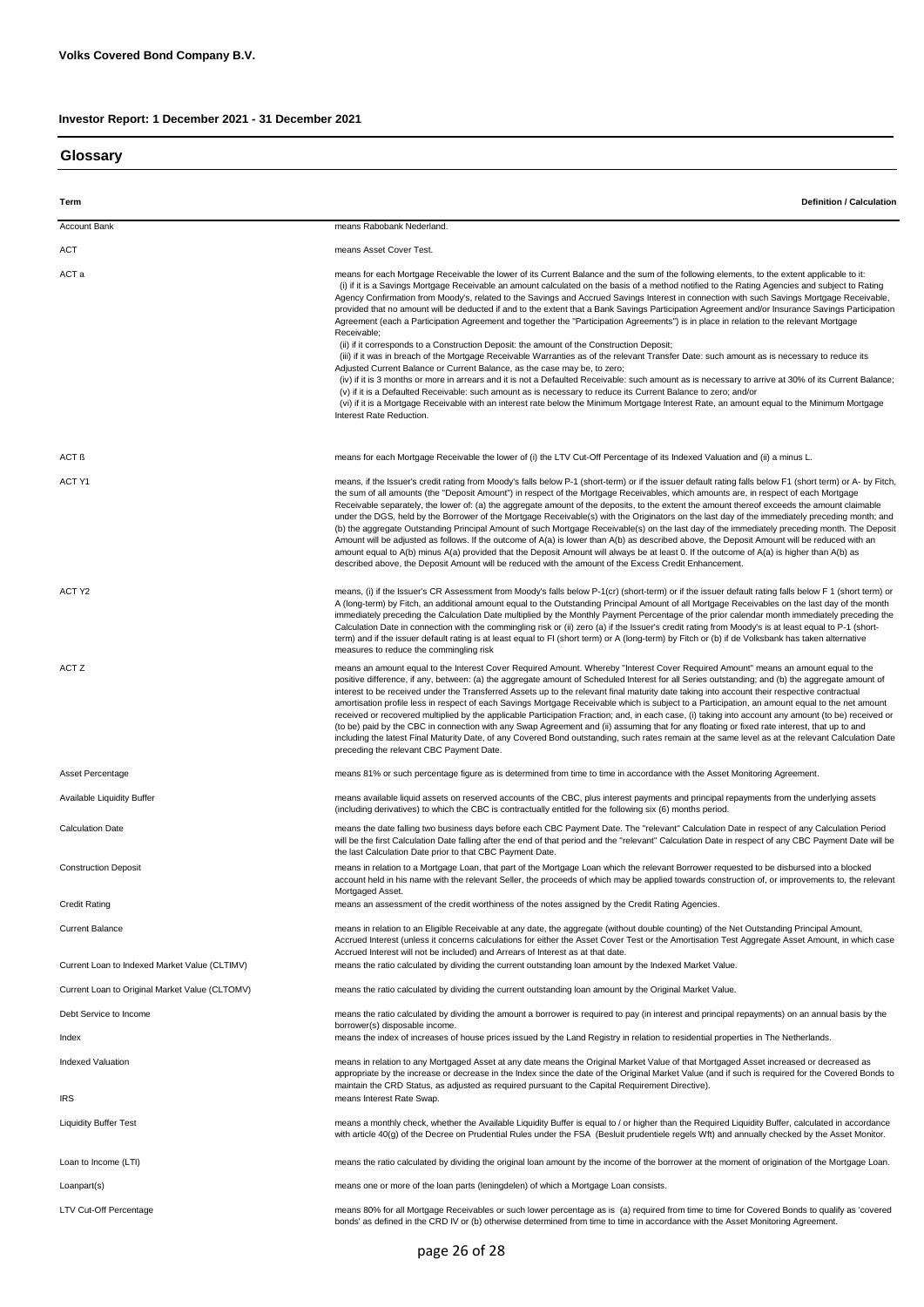# **Investor Report: 1 December 2021 - 31 December 2021**

| Maturity Date (Bonds)                           | means, subject to Condition 7(c), in respect of a Series of Covered Bonds, the relevant Interest Payment Date which falls no more than 40 years<br>after the Issue Date of such Series and on which the Covered Bonds of such Series are expected to be redeemed at their Principal Amount<br>Outstanding in accordance with these Conditions, as specified in the relevant Final Terms.                                                                                                                                                                                                                                          |
|-------------------------------------------------|-----------------------------------------------------------------------------------------------------------------------------------------------------------------------------------------------------------------------------------------------------------------------------------------------------------------------------------------------------------------------------------------------------------------------------------------------------------------------------------------------------------------------------------------------------------------------------------------------------------------------------------|
| Minimum Overcollateralization                   | means the minimum overcollateralization required by either law or the programme documentation.                                                                                                                                                                                                                                                                                                                                                                                                                                                                                                                                    |
| Net Outstanding Principal Amount                | means in relation to a Mortgage Receivable, at any date, the Outstanding Principal Amount of such Mortgage Receivable less, if it is a Savings                                                                                                                                                                                                                                                                                                                                                                                                                                                                                    |
| <b>NHG Guarantee</b>                            | Mortgage Receivable subject to a Participation, an amount equal to the Participation on such date.<br>means a quarantee (borgtocht) under the NHG Conditions granted by Stichting WEW.                                                                                                                                                                                                                                                                                                                                                                                                                                            |
| Nominal OC                                      | means the actual overcollateralization which is calculated by dividing (i) the total outstanding balance of the cover assets included in the cover<br>pool by (ii) the total amount of outstanding covered bonds (both excluding accrued interest).                                                                                                                                                                                                                                                                                                                                                                               |
| Occupancy                                       | means the way the mortgaged property is used (e.g. owner occupied).                                                                                                                                                                                                                                                                                                                                                                                                                                                                                                                                                               |
| Original Loan to Original Market Value (OLTOMV) | means the ratio calculated by dividing the original loan amount by the Original Market Value.                                                                                                                                                                                                                                                                                                                                                                                                                                                                                                                                     |
| Original Market Value                           | means the value of the mortgaged property if the mortgaged property would be privately sold voluntarily, estimated during the assessment of the<br>application.                                                                                                                                                                                                                                                                                                                                                                                                                                                                   |
| Originators                                     | means de Volksbank N.V.                                                                                                                                                                                                                                                                                                                                                                                                                                                                                                                                                                                                           |
| <b>Outstanding Principal Amount</b>             | means, in respect of a Mortgage Receivable, the aggregate principal sum (hoofdsom) due by the relevant Borrower under the relevant Mortgage<br>Receivable and, after the occurrence of a Realised Loss in respect of such Mortgage Receivable, zero.                                                                                                                                                                                                                                                                                                                                                                              |
| Prematurity Liquidity Ledger                    | is not applicable                                                                                                                                                                                                                                                                                                                                                                                                                                                                                                                                                                                                                 |
| Redemption Type                                 | means the principal payment type of the bond                                                                                                                                                                                                                                                                                                                                                                                                                                                                                                                                                                                      |
| <b>Remaining Tenor</b>                          | means the time in years from the reporting date to the maturity date of a loan.                                                                                                                                                                                                                                                                                                                                                                                                                                                                                                                                                   |
| <b>Required Liquidity Buffer</b>                | means an amount which is such amount as required for covered bonds pursuant to the CB Regulations to meet the obligation regarding interest<br>payments and redemptions (the latter only in case of hard bullet covered bonds) under the covered bonds for the following six (6) months period<br>including senior cost.                                                                                                                                                                                                                                                                                                          |
| Reserve Fund                                    | means, pursuant to the Trust Deed, if the Issuer's short-term credit rating falls below P-1 by Moody's or if the short-term issuer default rating falls<br>below F1 (short-term) and A (long-term) by Fitch, the CBC will be required to establish a reserve fund (the "Reserve Fund") on the GIC Account<br>which will be credited by the Issuer with an amount equal to the Reserve Fund Required Amount and such further amounts as are necessary from<br>time to time to ensure that an amount up to the Reserve Fund Required Amount is credited to the Reserve Fund for as long as the above rating<br>trigger is breached. |
| <b>Saving Deposits</b>                          | means savings in a bank account, pledged to the mortgage lender, which are meant to repay the loan at maturity.                                                                                                                                                                                                                                                                                                                                                                                                                                                                                                                   |
| Seasoning                                       | means the difference between the loan start date and the current reporting period.                                                                                                                                                                                                                                                                                                                                                                                                                                                                                                                                                |
| Series                                          | means a Tranche of Covered Bonds together with any further Tranche or Tranches of Covered Bonds which are (i) expressed to be consolidated<br>and form a single series and (ii) identical in all respects (including as to listing) except for their respective Issue Dates, Interest Commencement<br>Dates and/or Issue Prices.                                                                                                                                                                                                                                                                                                  |
| Servicer                                        | means de Volksbank N.V.                                                                                                                                                                                                                                                                                                                                                                                                                                                                                                                                                                                                           |
| Set-Off                                         | means the right of a debtor to set-off a claim that corresponds to its debt owed to the same counterparty.                                                                                                                                                                                                                                                                                                                                                                                                                                                                                                                        |